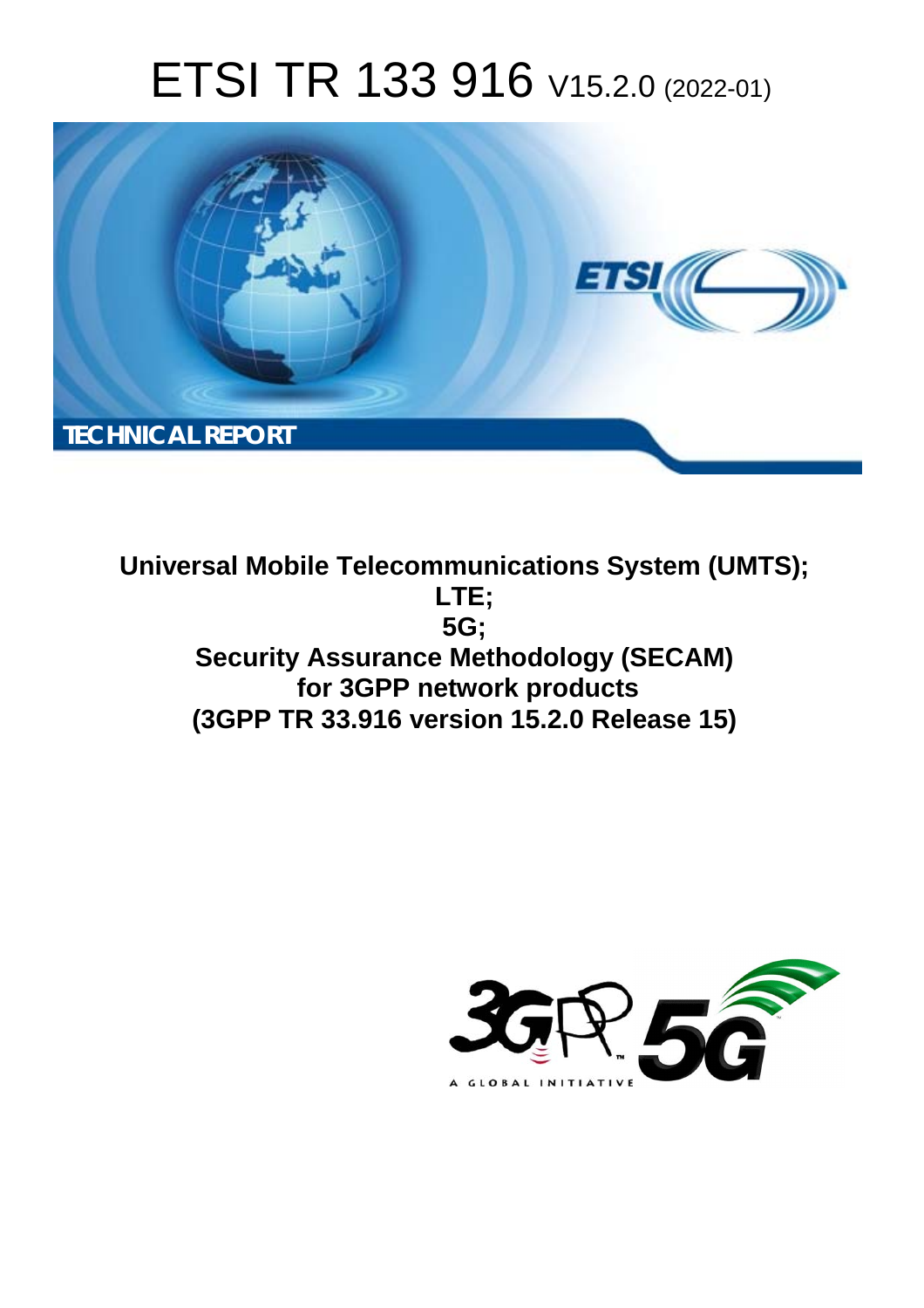Reference RTR/TSGS-0333916vf20

Keywords

5G,LTE,SECURITY,UMTS

*ETSI* 

650 Route des Lucioles F-06921 Sophia Antipolis Cedex - FRANCE

Tel.: +33 4 92 94 42 00 Fax: +33 4 93 65 47 16

Siret N° 348 623 562 00017 - APE 7112B Association à but non lucratif enregistrée à la Sous-Préfecture de Grasse (06) N° w061004871

#### *Important notice*

The present document can be downloaded from: <http://www.etsi.org/standards-search>

The present document may be made available in electronic versions and/or in print. The content of any electronic and/or print versions of the present document shall not be modified without the prior written authorization of ETSI. In case of any existing or perceived difference in contents between such versions and/or in print, the prevailing version of an ETSI deliverable is the one made publicly available in PDF format at [www.etsi.org/deliver](http://www.etsi.org/deliver).

Users of the present document should be aware that the document may be subject to revision or change of status. Information on the current status of this and other ETSI documents is available at <https://portal.etsi.org/TB/ETSIDeliverableStatus.aspx>

If you find errors in the present document, please send your comment to one of the following services: <https://portal.etsi.org/People/CommiteeSupportStaff.aspx>

#### *Notice of disclaimer & limitation of liability*

The information provided in the present deliverable is directed solely to professionals who have the appropriate degree of experience to understand and interpret its content in accordance with generally accepted engineering or other professional standard and applicable regulations.

No recommendation as to products and services or vendors is made or should be implied.

No representation or warranty is made that this deliverable is technically accurate or sufficient or conforms to any law and/or governmental rule and/or regulation and further, no representation or warranty is made of merchantability or fitness for any particular purpose or against infringement of intellectual property rights.

In no event shall ETSI be held liable for loss of profits or any other incidental or consequential damages.

Any software contained in this deliverable is provided "AS IS" with no warranties, express or implied, including but not limited to, the warranties of merchantability, fitness for a particular purpose and non-infringement of intellectual property rights and ETSI shall not be held liable in any event for any damages whatsoever (including, without limitation, damages for loss of profits, business interruption, loss of information, or any other pecuniary loss) arising out of or related to the use of or inability to use the software.

#### *Copyright Notification*

No part may be reproduced or utilized in any form or by any means, electronic or mechanical, including photocopying and microfilm except as authorized by written permission of ETSI. The content of the PDF version shall not be modified without the written authorization of ETSI.

The copyright and the foregoing restriction extend to reproduction in all media.

© ETSI 2022. All rights reserved.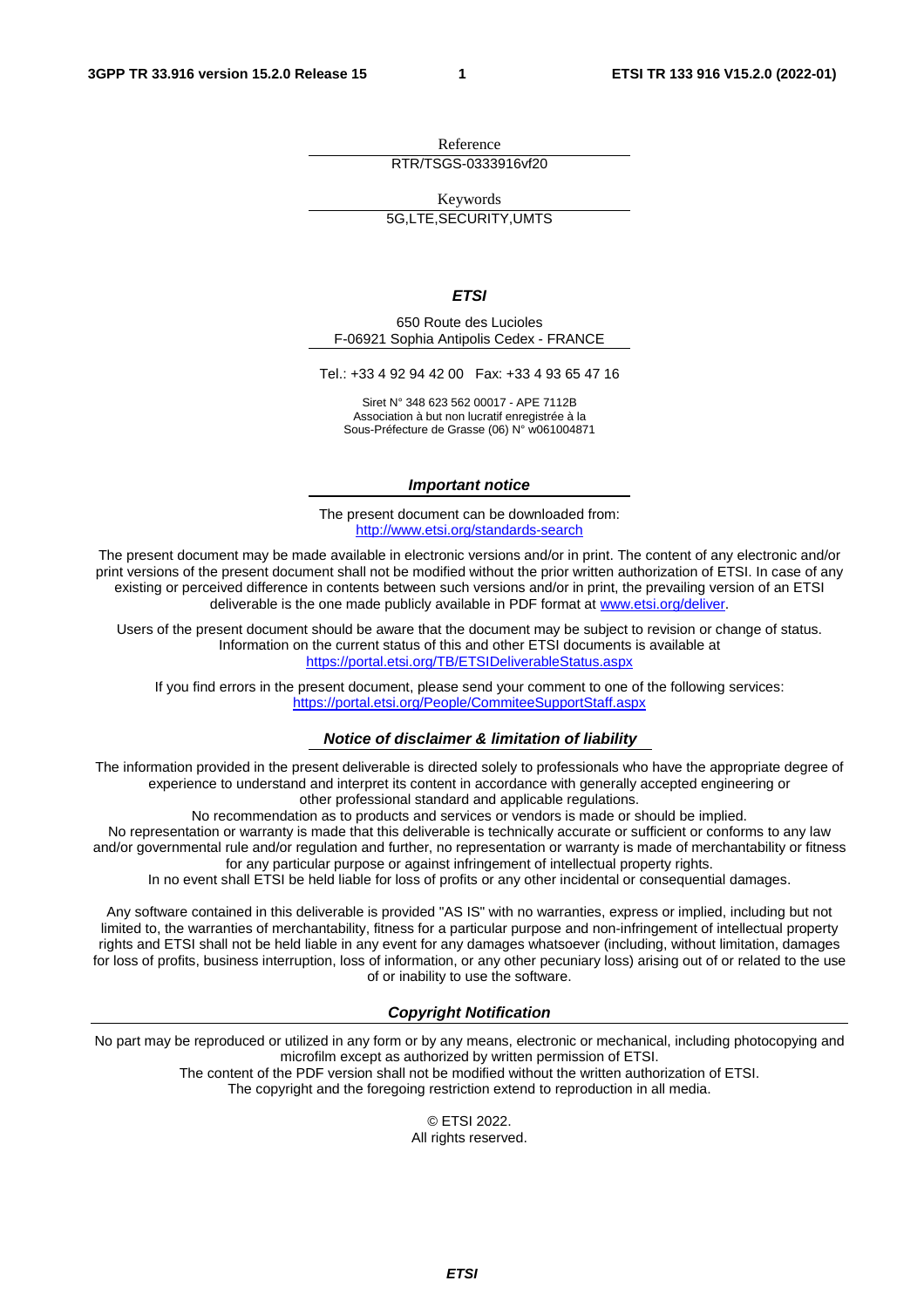# Intellectual Property Rights

#### Essential patents

IPRs essential or potentially essential to normative deliverables may have been declared to ETSI. The declarations pertaining to these essential IPRs, if any, are publicly available for **ETSI members and non-members**, and can be found in ETSI SR 000 314: *"Intellectual Property Rights (IPRs); Essential, or potentially Essential, IPRs notified to ETSI in respect of ETSI standards"*, which is available from the ETSI Secretariat. Latest updates are available on the ETSI Web server ([https://ipr.etsi.org/\)](https://ipr.etsi.org/).

Pursuant to the ETSI Directives including the ETSI IPR Policy, no investigation regarding the essentiality of IPRs, including IPR searches, has been carried out by ETSI. No guarantee can be given as to the existence of other IPRs not referenced in ETSI SR 000 314 (or the updates on the ETSI Web server) which are, or may be, or may become, essential to the present document.

#### **Trademarks**

The present document may include trademarks and/or tradenames which are asserted and/or registered by their owners. ETSI claims no ownership of these except for any which are indicated as being the property of ETSI, and conveys no right to use or reproduce any trademark and/or tradename. Mention of those trademarks in the present document does not constitute an endorsement by ETSI of products, services or organizations associated with those trademarks.

**DECT™**, **PLUGTESTS™**, **UMTS™** and the ETSI logo are trademarks of ETSI registered for the benefit of its Members. **3GPP™** and **LTE™** are trademarks of ETSI registered for the benefit of its Members and of the 3GPP Organizational Partners. **oneM2M™** logo is a trademark of ETSI registered for the benefit of its Members and of the oneM2M Partners. **GSM**® and the GSM logo are trademarks registered and owned by the GSM Association.

# Legal Notice

This Technical Report (TR) has been produced by ETSI 3rd Generation Partnership Project (3GPP).

The present document may refer to technical specifications or reports using their 3GPP identities. These shall be interpreted as being references to the corresponding ETSI deliverables.

The cross reference between 3GPP and ETSI identities can be found under<http://webapp.etsi.org/key/queryform.asp>.

# Modal verbs terminology

In the present document "**should**", "**should not**", "**may**", "**need not**", "**will**", "**will not**", "**can**" and "**cannot**" are to be interpreted as described in clause 3.2 of the [ETSI Drafting Rules](https://portal.etsi.org/Services/editHelp!/Howtostart/ETSIDraftingRules.aspx) (Verbal forms for the expression of provisions).

"**must**" and "**must not**" are **NOT** allowed in ETSI deliverables except when used in direct citation.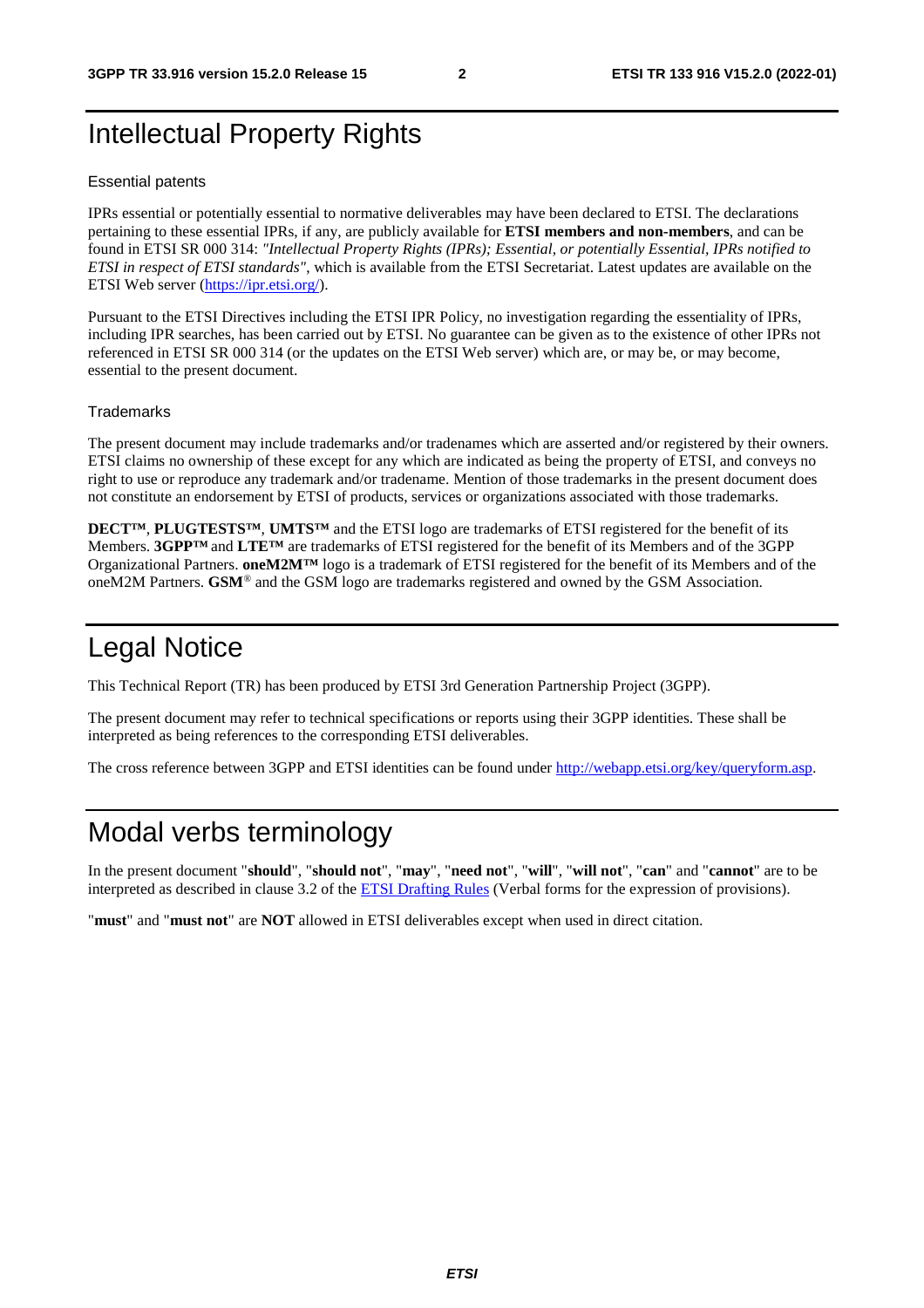$\mathbf{3}$ 

# Contents

| 1              |                                                                                             |  |  |  |  |
|----------------|---------------------------------------------------------------------------------------------|--|--|--|--|
| 2              |                                                                                             |  |  |  |  |
| 3              |                                                                                             |  |  |  |  |
| 3.1            |                                                                                             |  |  |  |  |
| 3.2            |                                                                                             |  |  |  |  |
| $\overline{4}$ |                                                                                             |  |  |  |  |
| 4.0            |                                                                                             |  |  |  |  |
| 4.1            |                                                                                             |  |  |  |  |
| 4.2            |                                                                                             |  |  |  |  |
| 4.3<br>4.4     |                                                                                             |  |  |  |  |
| 4.5            |                                                                                             |  |  |  |  |
| 4.6            |                                                                                             |  |  |  |  |
| 4.6.1          |                                                                                             |  |  |  |  |
| 4.6.2          |                                                                                             |  |  |  |  |
| 4.6.2.1        |                                                                                             |  |  |  |  |
| 4.6.2.2        |                                                                                             |  |  |  |  |
| 4.7            |                                                                                             |  |  |  |  |
| 4.8            |                                                                                             |  |  |  |  |
| 4.9            |                                                                                             |  |  |  |  |
|                |                                                                                             |  |  |  |  |
| 5              |                                                                                             |  |  |  |  |
| 5.1            |                                                                                             |  |  |  |  |
| 5.2            |                                                                                             |  |  |  |  |
| 5.2.1          |                                                                                             |  |  |  |  |
| 5.2.2          |                                                                                             |  |  |  |  |
| 5.2.2.1        |                                                                                             |  |  |  |  |
| 5.2.2.2        |                                                                                             |  |  |  |  |
| 5.2.2.3        |                                                                                             |  |  |  |  |
| 5.2.3          |                                                                                             |  |  |  |  |
| 5.2.3.1        |                                                                                             |  |  |  |  |
| 5.2.3.1.1      |                                                                                             |  |  |  |  |
| 5.2.3.2        | Incorporation of security requirements from existing 3GPP TSs in current releases21         |  |  |  |  |
| 5.2.3.3        |                                                                                             |  |  |  |  |
| 5.2.3.4        |                                                                                             |  |  |  |  |
| 5.2.3.4.1      |                                                                                             |  |  |  |  |
| 5.2.3.4.2      |                                                                                             |  |  |  |  |
| 5.2.3.4.3      |                                                                                             |  |  |  |  |
| 5.2.3.4.4      |                                                                                             |  |  |  |  |
| 5.3            |                                                                                             |  |  |  |  |
|                |                                                                                             |  |  |  |  |
| 6              | Vendor development and product lifecycle processes and test laboratory accreditation 25     |  |  |  |  |
| 6.1            |                                                                                             |  |  |  |  |
| 6.2            | Audit and accreditation of Vendor network product development and network product lifecycle |  |  |  |  |
|                |                                                                                             |  |  |  |  |
| 6.3            |                                                                                             |  |  |  |  |
| 6.4            |                                                                                             |  |  |  |  |
| 6.5            |                                                                                             |  |  |  |  |
| 7              |                                                                                             |  |  |  |  |
| 7.1            |                                                                                             |  |  |  |  |
|                |                                                                                             |  |  |  |  |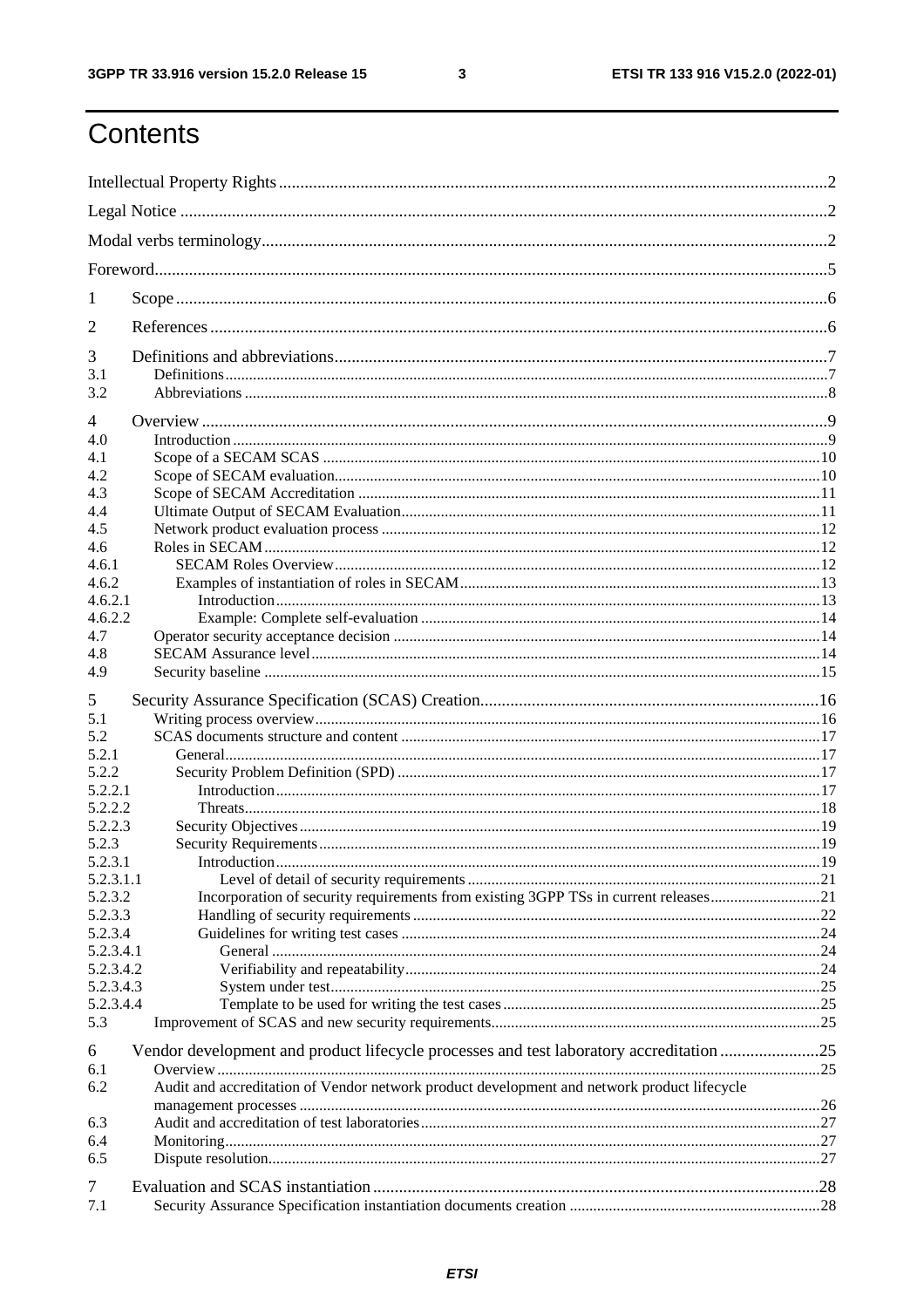$\overline{\mathbf{4}}$ 

| 7.2             |                                                                                          |  |  |  |  |
|-----------------|------------------------------------------------------------------------------------------|--|--|--|--|
| 7.2.1           | Network product development process and network product lifecycle management28           |  |  |  |  |
| 7.2.2           |                                                                                          |  |  |  |  |
| 7.2.2.1         |                                                                                          |  |  |  |  |
| 7.2.2.2         |                                                                                          |  |  |  |  |
| 7.2.2.2.1       |                                                                                          |  |  |  |  |
| 7.2.2.2.2       | Mapping of SCAS security requirements to the network product and assets in the network   |  |  |  |  |
|                 |                                                                                          |  |  |  |  |
| 7.2.2.2.3       | Operational guidance documents and configuration of the network product for evaluation31 |  |  |  |  |
| 7.2.2.2.4       | Information needed to execute the required tests for SCT and BVT activities31            |  |  |  |  |
| 7.2.2.3         |                                                                                          |  |  |  |  |
| 7.2.3           |                                                                                          |  |  |  |  |
| 7.2.3.1         |                                                                                          |  |  |  |  |
| 7.2.3.2         |                                                                                          |  |  |  |  |
| 7.2.3.3         |                                                                                          |  |  |  |  |
| 7.2.4           |                                                                                          |  |  |  |  |
| 7.3             |                                                                                          |  |  |  |  |
| 7.4             | Partial compliance and use of SECAM requirements in network product development cycle 34 |  |  |  |  |
| 7.5             |                                                                                          |  |  |  |  |
| 7.6             |                                                                                          |  |  |  |  |
| Annex A:        |                                                                                          |  |  |  |  |
| <b>Annex B:</b> |                                                                                          |  |  |  |  |
| Annex C:        |                                                                                          |  |  |  |  |
|                 |                                                                                          |  |  |  |  |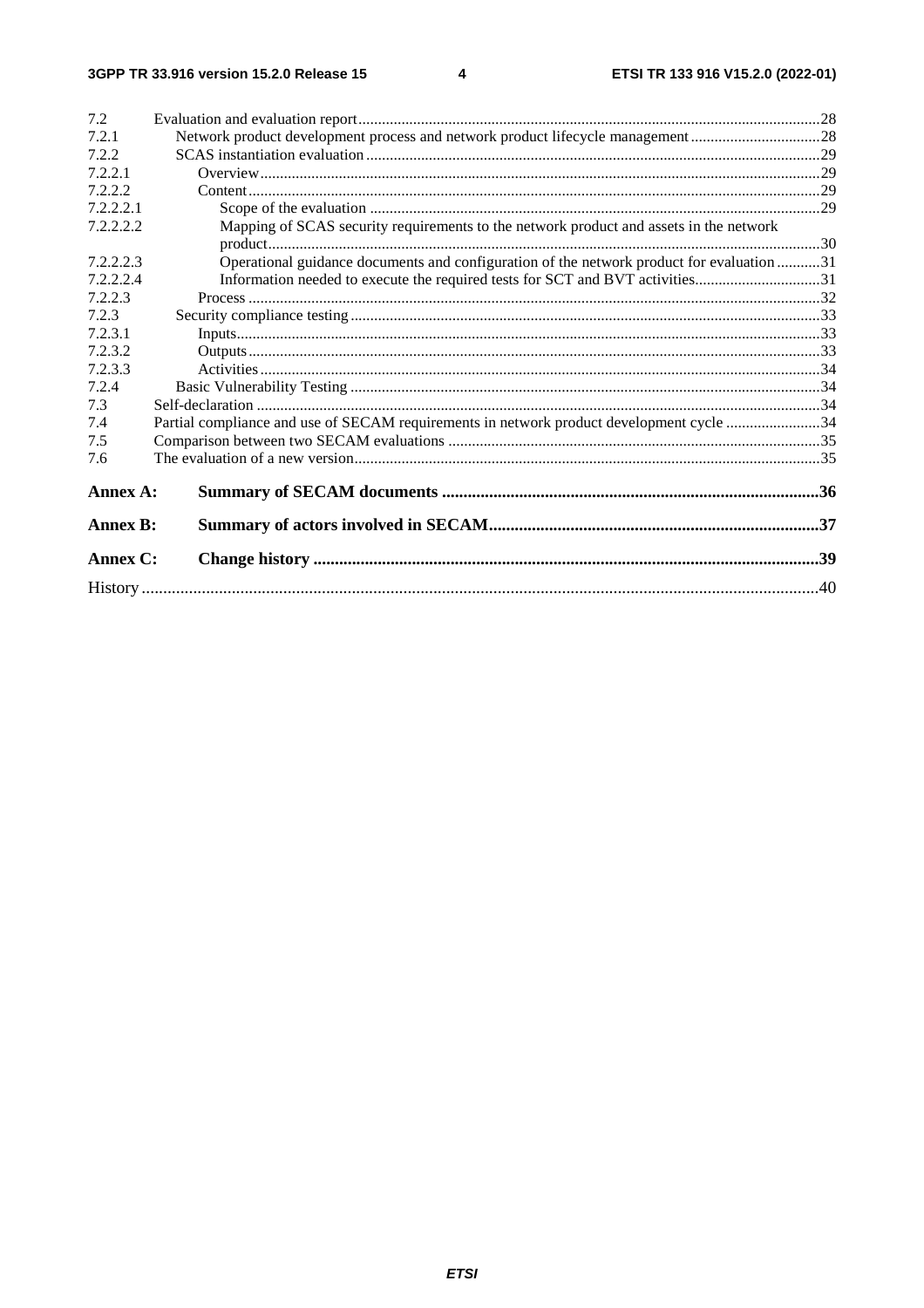# Foreword

This Technical Report has been produced by the 3<sup>rd</sup> Generation Partnership Project (3GPP).

The contents of the present document are subject to continuing work within the TSG and may change following formal TSG approval. Should the TSG modify the contents of the present document, it will be re-released by the TSG with an identifying change of release date and an increase in version number as follows:

Version x.y.z

where:

- x the first digit:
	- 1 presented to TSG for information;
	- 2 presented to TSG for approval;
	- 3 or greater indicates TSG approved document under change control.
- Y the second digit is incremented for all changes of substance, i.e. technical enhancements, corrections, updates, etc.
- z the third digit is incremented when editorial only changes have been incorporated in the document.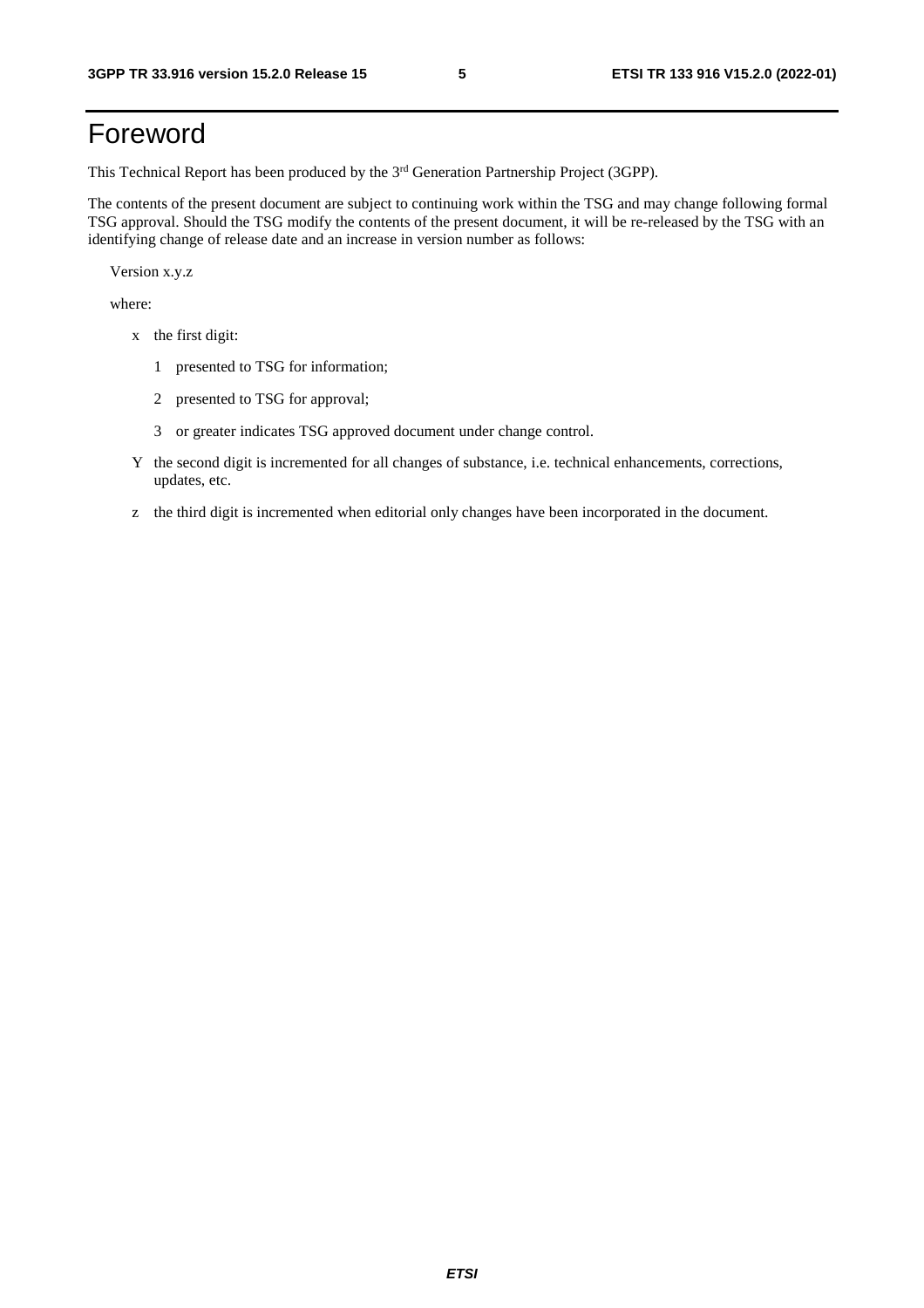# 1 Scope

The present document defines the complete Security Assurance Methodology (SECAM) evaluation process (evaluation, relation to SECAM Accreditation Body, roles, etc.) as well as the components of SECAM that are intended to provide the expected security assurance. It will thus describe the general scheme providing an overview of the entire scheme and explaining how to create and apply the Security Assurance Specifications (SCASs). It will detail the different evaluation tasks (vendor network product development and network product lifecycle management process assessment, Security Compliance Testing, Basic Vulnerability Testing and Enhanced Vulnerability Analysis) and the different actors involved. Enhanced Vulnerability Analysis is outside the scope of the present release of SECAM. The present document will help all involved parties to have a clear understanding of the overall process and the covered threats.

The concrete security requirements will be part of the Security Assurance Specifications (SCASs) for each network product class and not part of this overall process document. Some of the tasks described in the SECAM scheme are meant to be performed by 3GPP, while other tasks are meant to be performed by the SECAM Accreditation Body. This accreditation body has been agreed to be the GSMA. 3GPP maintains the overall responsibility for the SECAM scheme and creates the SCASs. The SECAM Accreditation Body is tasked to develop requirements on vendor network product development, the network product lifecycle management process, and SECAM-accreditation for vendors and test laboratories, and describe these requirements in separate documents that will complement the present document. The SECAM Accreditation Body defines its own scheme that covers all these tasks.

# 2 References

The following documents contain provisions which, through reference in this text, constitute provisions of the present document.

- References are either specific (identified by date of publication, edition number, version number, etc.) or non-specific.
- For a specific reference, subsequent revisions do not apply.
- For a non-specific reference, the latest version applies. In the case of a reference to a 3GPP document (including a GSM document), a non-specific reference implicitly refers to the latest version of that document *in the same Release as the present document*.
- [1] 3GPP TR 21.905: "Vocabulary for 3GPP Specifications".
- [2] 3GPP TS 33.401: "3GPP System Architecture Evolution (SAE); Security architecture".
- [3] void
- [4] 3GPP TR 33.821: "Rationale and track of security decisions in Long Term Evolution (LTE) RAN / 3GPP System Architecture Evolution (SAE)".
- [5] 3GPP TS 33.102: "3G security; Security architecture".
- [6] 3GPP TR 33.926: "Security Assurance Specification (SCAS) threats and critical assets in 3GPP network product classes".
- [7] GSMA FS.13: "NESAS Overview v.2.0", https://www.gsma.com/security/resources/fs-13-network-equipment-security-assurance-schemeoverview/
- [8] GSMA FS.14: "NESAS Security Test Laboratory Accreditation v.2.0", https://www.gsma.com/security/resources/fs-14-network-equipment-security-assurance-schemesecurity-test-laboratory-accreditation/
- [9] GSMA FS.15: "NESAS Development and Lifecycle Assessment Methodology v.2.0", [https://www.gsma.com/security/resources/fs-15-network-equipment-security-assurance-scheme](https://www.gsma.com/security/resources/fs-15-network-equipment-security-assurance-scheme-vendor-development-and-product-lifecycle-requirements-and-accreditation-process/)[vendor-development-and-product-lifecycle-requirements-and-accreditation-process/](https://www.gsma.com/security/resources/fs-15-network-equipment-security-assurance-scheme-vendor-development-and-product-lifecycle-requirements-and-accreditation-process/)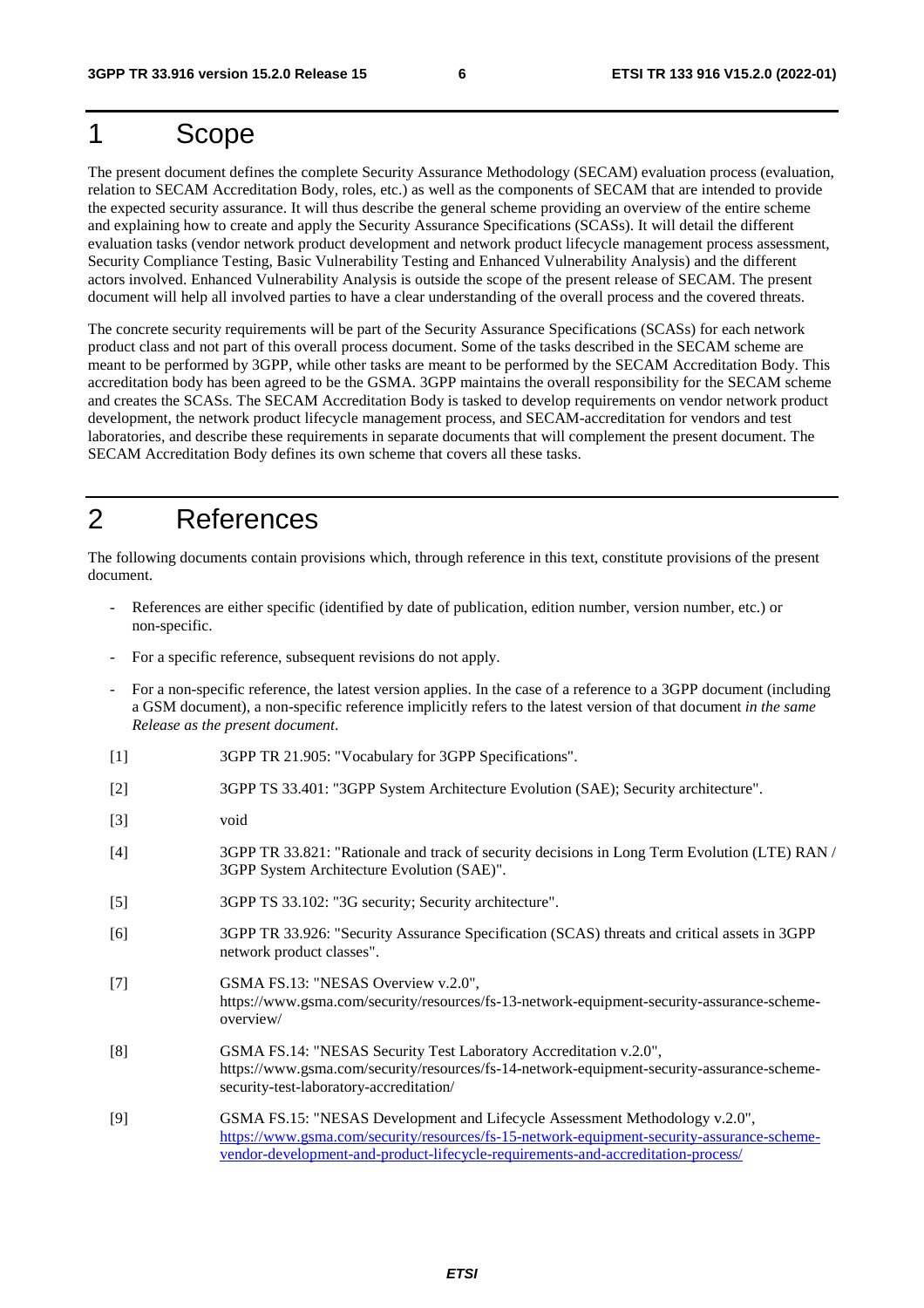[10] GSMA FS.16: "NESAS Development and Lifecycle Security Requirements v.2.0", https://www.gsma.com/security/wp-content/uploads/2021/02/FS.16-NESAS-Development-and-Lifecycle-Security-Requirements-v2.0.pdf

# 3 Definitions and abbreviations

### 3.1 Definitions

For the purposes of the present document, the terms and definitions given in TR 21.905 [1] and the following apply. A term defined in the present document takes precedence over the definition of the same term, if any, in TR 21.905 [1].

**3GPP Security Assurance Methodology (SECAM):** SECAM is a process used to measure the security features of 3GPP network products studied and described in the present document.

**Accreditation:** Formal recognition by an accreditation body that a test laboratory is impartial and competent to carry out specific tests or types of assessments.

NOTE1: In the context of SECAM, it would be recognition that a test laboratory is competent to assess the 3GPP network product against the requirements from the 3GPP SCAS and to produce an evaluation report.

**SECAM Accreditation Body:** the entity responsible for the accreditation process. This entity is the GSMA.

**Assurance:** confidence that a network product meets its specific security objectives.

NOTE 2: Assurance is usually verified by performing an evaluation.

**Assurance level**: evaluation effort in terms of scope, depth and rigor. For higher assurance level, more information with more details is typically required, and this information will be analysed more rigorously.

NOTE 3: The "3GPP Assurance Levels" have nothing to do with "Evaluated Assurance Levels" used in Common Criteria.

**Basic Vulnerability Testing (BVT):** The process of running security tools against a network product. BVT is defined by the use of Free and Open Source Software (FOSS) and Commercial off-the-shelf (COTS) security testing tools on the external interfaces of the network product.

NOTE 4: Details on these tools can be found in clause 7.2.4.

**Certification:** confirmation by an independent Certification Authority (CA) that the evaluation has been properly carried out.

NOTE 5: Certification of network products is out of scope for SECAM. However, SECAM does not preclude certification activities for network products which would e.g. complement the Self-declaration step.

**Enhanced Vulnerability Testing (EVA):** Evaluation process step described in Clause 7.2.5. This activity takes the output of the earlier Security Compliance Testing (SCT) and Basic Vulnerability Testing (BVT) into account.

NOTE 6: Enhanced Vulnerability Analysis is outside the scope of the present release of SECAM.

**Evaluation report**: the output document delivered by the test laboratory for its evaluation task, in which the test procedures, the test results and other related information may be included. For three specific evaluation tasks defined in SECAM (SCT, BVT, EVA), the according output document is SCT report, BVT report, EVA report respectively.

**Test laboratory:** enityt that evaluates the network product and produces an evaluation report. The vendor, the operator, GSMA, NVIOT, 3GPP, GCF or some other party, could take the test laboratory role.

**Hardening:** contributes to the security baseline of a network product, achieved for example by configurations, settings, and protocol restrictions, to decrease the attack surface for a network product. The difference in hardening is one aspect that influences the security baseline of a network product.

**Network Product:** A network product is the instantiation of one or more network product class(es).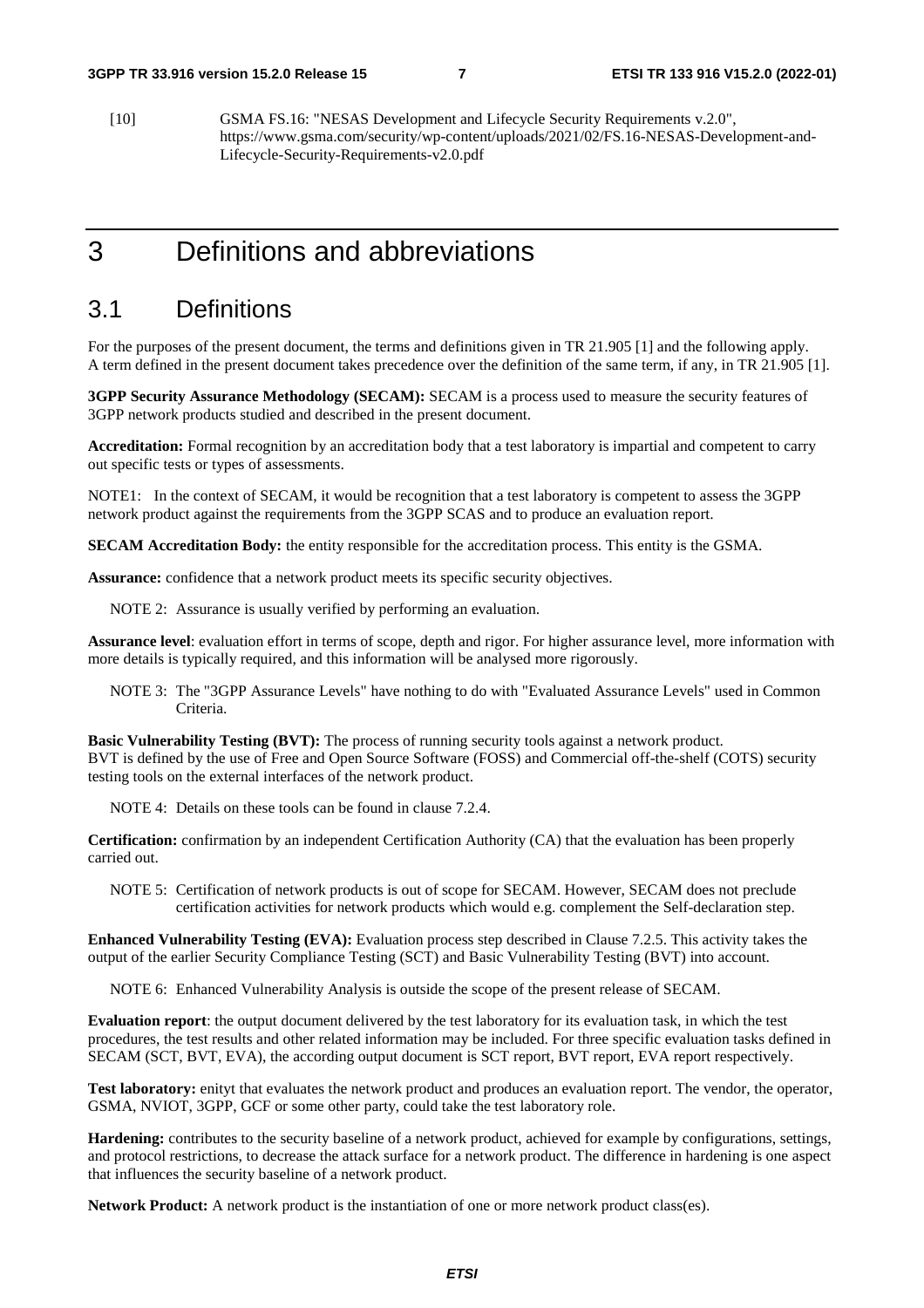**Network Product Class:** A network product class, in the context of SECAM, is the class of products that all implements a common set of 3GPP defined functionalities.

**Network Equipment Security Assurance Scheme (NESAS):** the name given to the scheme that will provide an administrative framework for implementation of SECAM for security evaluation of 3GPP compliant network equipment.

NOTE 7: NESAS is a GSMA term but is not used in this document.

**SECAM evaluation:** A SECAM evaluation comprises of the Vendor Network Product Development process evaluation, the product lifecycle management process evaluation and the Network Product evaluation.

**Security Assurance Specification (SCAS):** The SCAS for a given network product class provides a description of the security requirements (which are including test cases) pertaining to that network product class.

**Security baseline:** The security baseline of an evaluated network product is a set of security requirements and environmental assumptions defining its capacity to resist a given attack potential.

**Security Compliance Testing (SCT):** Evaluation process step used to describe activities for checking the compliance of a network product with applicable Security Assurance Specifications (SCAS).

**Self-declaration:** Self-declaration is a declaration of the claims made on the network product by the vendor. It means that a vendor provides a self-declaration of its network product based on the evaluation report required by SECAM to the operator without any review of a certification authority of these reports before.

**Self-evaluation:** Self-evaluation is an assessment of the network product by the vendor. It means that the vendor has an accredited evaluation lab in its organization that performs the evaluation of the network product. The evaluation lab assesses the network product against defined criteria and produces an evaluation report according to a formalized and standardized procedure.

**Third-party evaluation:** Third-party-evaluation is an assessment of the network product by an independent third-party. It means that a third-party has an accredited evaluation lab that performs the evaluation of the network product. The evaluation lab assesses the network product against defined criteria and produces an evaluation report according to a formalized and standardized procedure. Third-party evaluation is similar to self-evaluation. The only difference is that the party performing the evaluation is different from the vendor.

**Vulnerability:** An exploitable issue in a network product rendering it unable to withstand attacks. Vulnerabilities create the risk of successful attacks.

**Vulnerability Assessment (VA):** The process of assessing the output of SCT or BVT activities to classify the found issues by severity in order to identify those which are relevant vulnerabilities.

### 3.2 Abbreviations

For the purposes of the present document, the abbreviations given in TR 21.905 [1] and the following apply. An abbreviation defined in the present document takes precedence over the definition of the same abbreviation, if any, in TR 21.905 [1].

| <b>AES</b>   | <b>Advanced Encryption Standard</b>            |
|--------------|------------------------------------------------|
| <b>BVT</b>   | <b>Basic Vulnerability Testing</b>             |
| CC.          | Common Criteria                                |
| <b>COTS</b>  | Commercial Off The Shelf                       |
| <b>CPA</b>   | Commercial Product Assurance                   |
| <b>CVE</b>   | Common Vulnerabilities and Exposures           |
| <b>CWE</b>   | Common Weakness Enumeration                    |
| <b>CVSS</b>  | Common Vulnerability Scoring System            |
| <b>EVA</b>   | <b>Enhanced Vulnerability Analysis</b>         |
| <b>FASMO</b> | Frequent and Serious Misoperation              |
| <b>FIPS</b>  | <b>Federal Information Processing Standard</b> |
| <b>FIRST</b> | Forum for Incident Response and Security Team  |
| <b>FOSS</b>  | Free and Open Source Software                  |
| <b>GSF</b>   | Generic Security Functionality                 |
| <b>GSMA</b>  | <b>GSM</b> Association                         |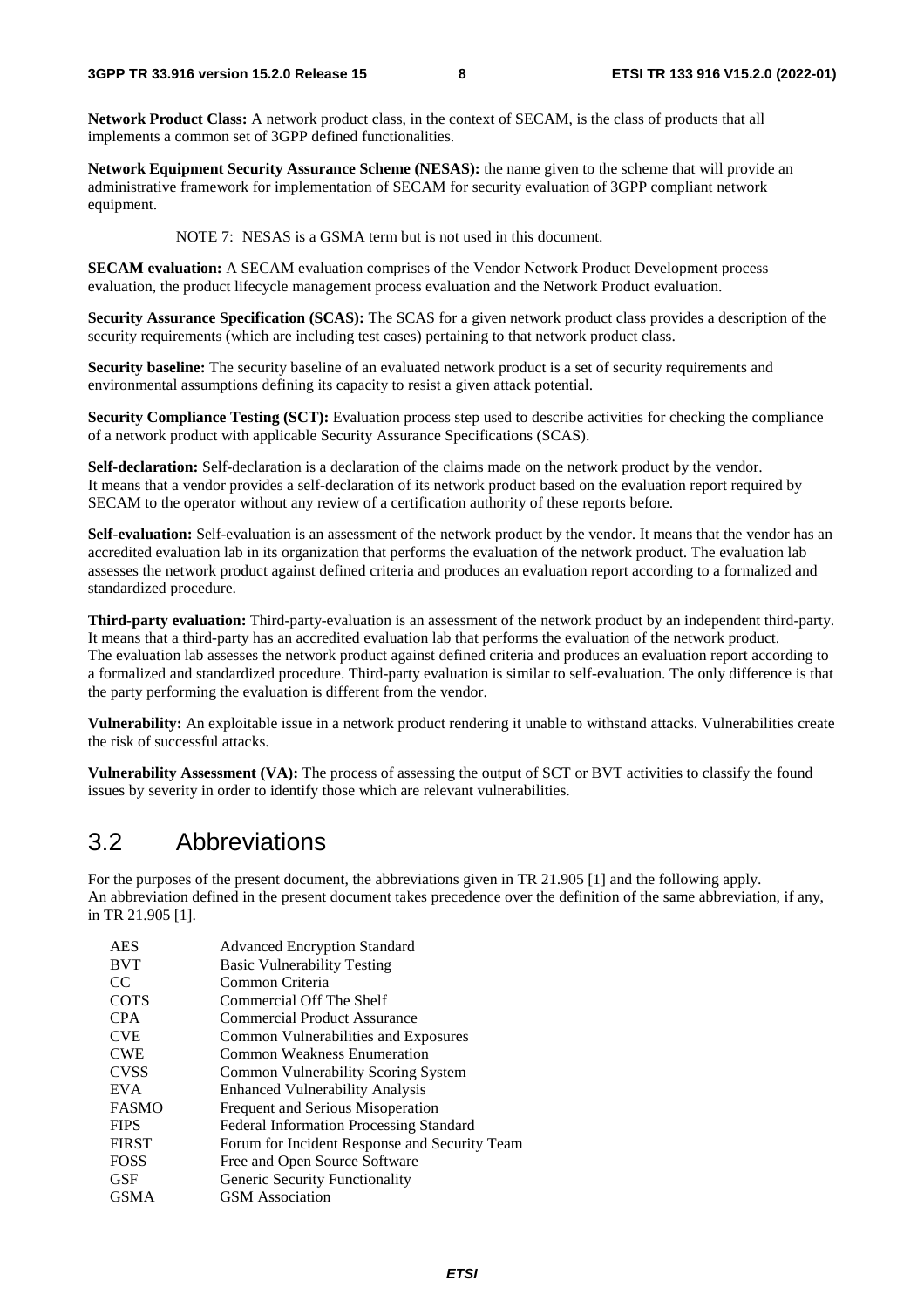| <b>HW</b>      | HardWare                                   |
|----------------|--------------------------------------------|
| <b>IMEI-SV</b> | <b>IMEI-SoftwareVersion</b>                |
| <b>IT</b>      | <b>Information Technology</b>              |
| <b>MME NP</b>  | <b>MME Network Product</b>                 |
| <b>MME NPC</b> | <b>MME Network Product Class</b>           |
| <b>MME</b>     | <b>Mobility Management Entity</b>          |
| <b>MNO</b>     | Mobile Network Operator                    |
| NB             | <b>NodeB</b>                               |
| <b>NDPP</b>    | <b>Network Device Protection Profile</b>   |
| NESAG          | Network Equipment Security Assurance Group |
| <b>NESAS</b>   | Network Equipment Assurance Scheme         |
| <b>NPC</b>     | <b>Network Product Class</b>               |
| <b>NPCD</b>    | <b>Network Product Class Description</b>   |
| <b>OAM</b>     | Operations, Administration and Maintenance |
| OS             | <b>Operating System</b>                    |
| OSPP           | <b>Operating System Protection Profile</b> |
| <b>PP</b>      | <b>Protection Profile</b>                  |
| <b>RAM</b>     | <b>Random Access Memory</b>                |
| <b>SCAS</b>    | <b>SeCurity Assurance Specification</b>    |
| SCT            | <b>Security Compliance Testing</b>         |
| <b>SECAM</b>   | <b>Security Assurance Methodology</b>      |
| <b>SFR</b>     | <b>Security Functional Requirement</b>     |
| SO             | Security Objective                         |
| <b>SPD</b>     | <b>Security Problem Definition</b>         |
| <b>SR</b>      | <b>Security Requirement</b>                |
| SSH            | Secure Shell                               |
| <b>TCG</b>     | <b>Trusted Computing Group</b>             |
| <b>USB</b>     | <b>Universal Serial Bus</b>                |

# 4 Overview

# 4.0 Introduction

Security of Network Products should be measurable, comparable, and follow a common standardised baseline. This allows mobile network operators to determine the achieved level of security of network products. 3GPP addresses this by introducing SECAM. SECAM covers:

- creation of security requirements and test specifications the so-called Security Assurance Specifications  $(SCAS)$  – (see Section 4.1) and
- security evaluation of Network Products and evaluation of vendor network product development and network product lifecycle management processes compliance (see Sections 4.2, 4.4, and 4.5).

#### SECAM is defined in this document.

For trustworthiness of evaluation results and credibility of the entire initiative, security-relevant parts of the vendor network product development and network product lifecycle management processes and the test laboratories should be accredited (see Section 4.2). Accreditation by an external party demonstrates that the actor has the capabilities, skills, and competence to perform their respective tasks.

The SECAM Accreditation Body – currently only the GSM Association (GSMA) – covers accreditation and its governance and maintenance and by that complements this 3GPP activity. The SECAM Accreditation Body defines requirements and processes for:

- vendor network product development and network product lifecycle management processes accreditation [9],
- test laboratory (vendor owned or third party) accreditation [8],
- dispute resolution [7].
- vendor development and lifecycle security requirements [10].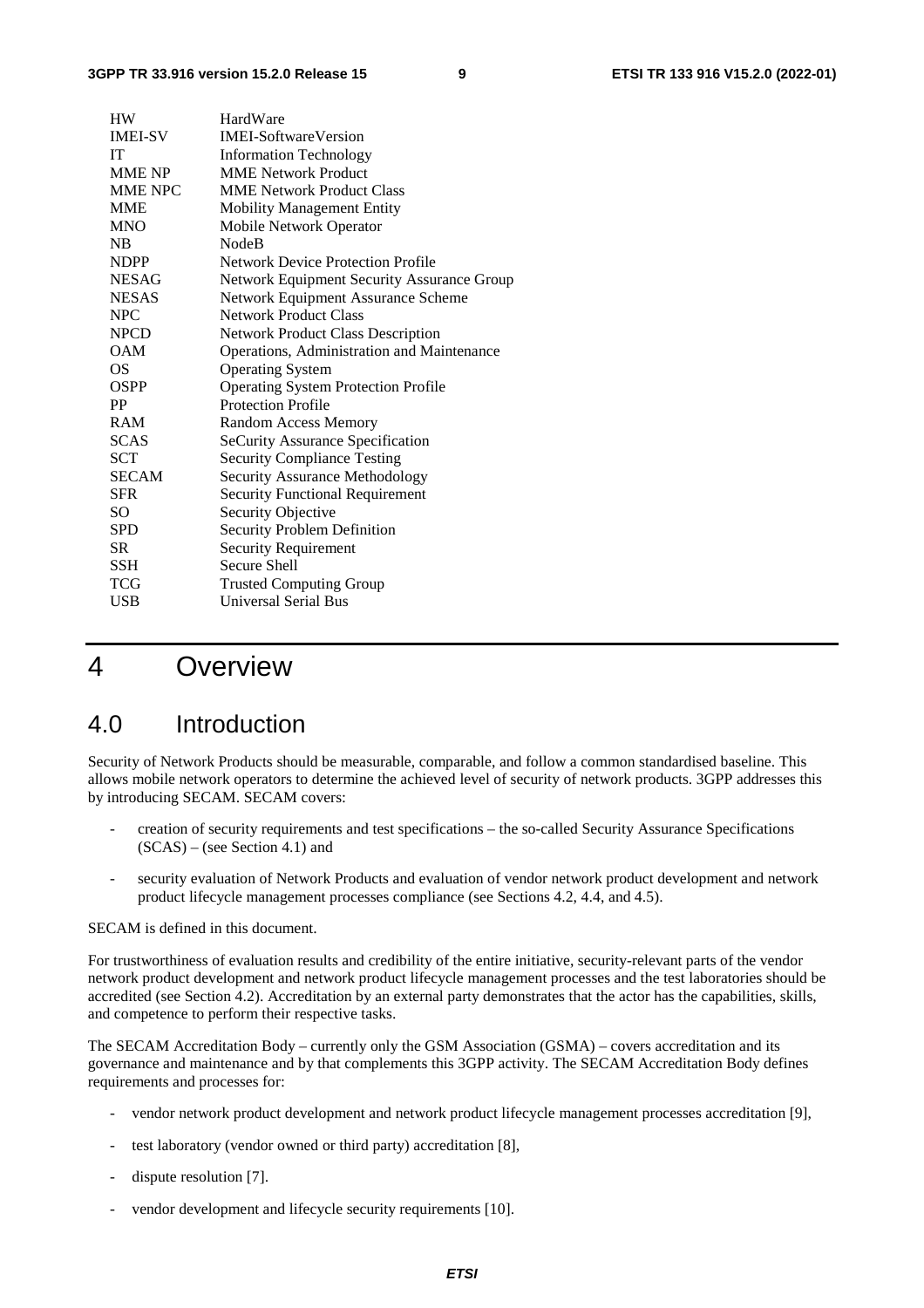The activities of the GSMA are combined in a single scheme, the **Network Equipment Security Assurance Scheme** (**NESAS**). It is currently being specified in various documents. They are publicly available on the Internet. An overview is provided in the NESAS Overview document [7].

# 4.1 Scope of a SECAM SCAS

A 3GPP Network Product can have vulnerabilities which, if exploited, can damage the MNO and/or end-users. In order to understand the potential attack vectors which could be used, the first thing to do is to identify the targets of the analysis. Each 3GPP Network Product, is basically a device composed of hardware (e.g. chip, processors, RAM, network cards), software (e.g. operating system, drivers, applications, services, protocols), and interfaces (e.g. console interfaces and O&M interfaces) that allow the 3GPP network product to be managed and configured locally and/or remotely. All these features can expose the 3GPP network product to several potential security attacks. If the network product is securely implemented, managed and configured then some of these attacks can be prevented. The above mentioned security attacks can exploit different 3GPP network product features/ capabilities.

The Security Assurance Specification (SCAS) for a given network product class provides a description of the security requirements and associated test cases pertaining to that network product class. It is assumed that the latest version of the 3GPP Security Assurance documents available at the beginning of a particular instance of an evaluation will be used for 3GPP Security Assurance whatever the 3GPP Release compliance of the other 3GPP functions of the product is. Evaluations performed in the past remain valid, however, even when a new version of the 3GPP Security Assurance documents is published.

As pre-requisite for writing a SCAS, 3GPP defines a complete list of features/capabilities considered to be part of the Network Product Class.

In order to achieve the security assured by a SCAS, the network operator needs to ensure that deployment fulfils the environmental assumptions given in the SCAS. The overall process therefore contains the following steps:

- 1) 3GPP writes SCAS, which may contain environmental assumptions
- 2) Accredited security test laboratories (vendors or third party) evaluate network product according to SCAS, but only the single product in a vendor-documented configuration for SECAM testing, without any considerations on the system or network or environment in a specific deployment. Here SECAM stops.
- 3) when the evaluated network product is being deployed, the operator goes back to the environmental assumptions from the SCAS and tests whether they are fulfilled. This validation of environmental assumptions can only be performed during deployment and is needed for security, but is not part of SECAM, because SECAM is about product-testing.
- NOTE 1: Some security requirements might be specific to 3GPP features that only exist from a specific 3GPP Release onwards for a given 3GPP Network Product class. The 3GPP SCAS will give clear indication from which Release onwards the test should be applied. The way to give this indication (by grouping Rel-12 specific tests in an annex or by giving indication in the test case as described in clause 5.2.2.1) is outside of the scope of this Technical Report.
- NOTE 2: For features that are standardized in 3GPP specifications, maximum advantage should be taken of existing threat analyses that are available from 3GPP Technical Reports (e.g. TR 33.821 for EPS [4]) or other publications.

# 4.2 Scope of SECAM evaluation

A SECAM evaluation comprises the Vendor Network Product Development process evaluation, the product lifecycle management process evaluation and the Network Product evaluation

The SECAM evaluation will cover the following tasks:

- Vendor network product development and network product lifecycle management process assurance compliance (assessing if the method used to develop the products is compliant with the Vendor network product development and network product lifecycle management process assurance requirements). Details of this activity can be found in Section 7 and the documents defined by the SECAM Accreditation Body.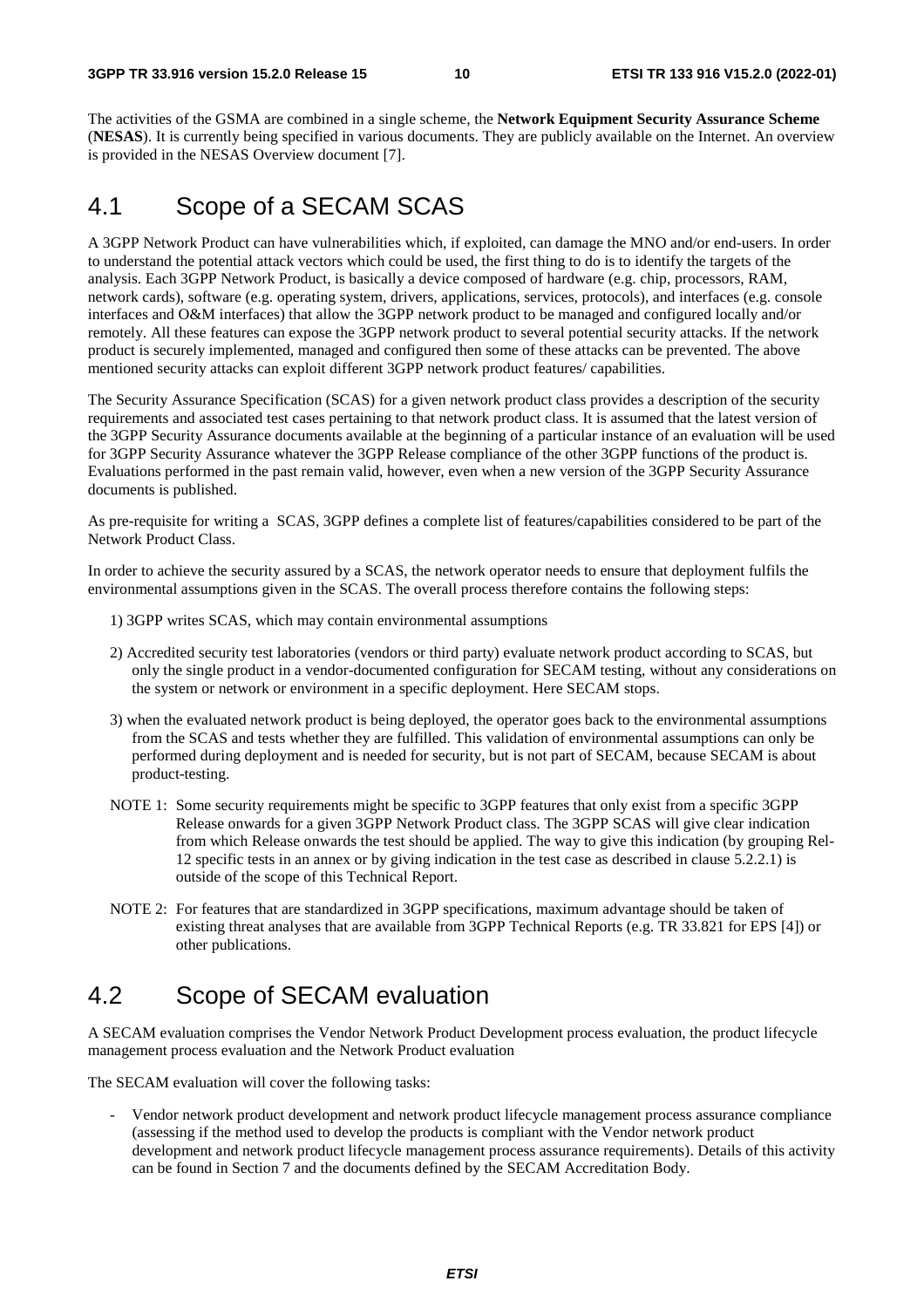Security Compliance Testing (assessing if requested security requirements are correctly implemented in a network product). This includes Basic Vulnerability Testing (running of a set of FOSS/COTS tools on external interfaces of the Network product).

# 4.3 Scope of SECAM Accreditation

The actor performing a task should be accredited by the SECAM Accreditation Body for this specific task.

#### **Table 4.3-1: Mapping between SECAM phases and involved party**

| <b>SECAM tasks</b>                                                    | <b>Accredited actor</b>                |
|-----------------------------------------------------------------------|----------------------------------------|
| Generic vendor development and                                        | Auditor appointed by SECAM             |
| network product lifecycle management                                  | <b>Accreditation Body</b>              |
| process                                                               |                                        |
| Compliance declaration with the accredited generic vendor development | Accredited vendor                      |
| and lifecycle process requirements                                    |                                        |
| Security compliance testing                                           | Accredited vendor or accredited third- |
|                                                                       | party test laboratory                  |
| <b>Basic Vulnerability Testing</b>                                    | Accredited vendor or accredited third- |
|                                                                       | party test laboratory                  |

Consequently, according to table 4.3-1, SECAM can take different forms, depending on who performs security compliance testing and who performs Basic Vulnerability Testing.

SECAM is intended to enable self-evaluation where the vendors evaluate their network products if they have the proper accreditation for that.

The responsibility for writing and managing the accreditation and monitoring rules is taken by a SECAM Accreditation Body. The SECAM Accreditation Body's role also includes the handling of the dispute resolution process. GSMA takes this role and will provide a clear delineation between SECAM work in 3GPP and in GSMA.

Even if it describes the complete process, including evaluation by accredited actors under SECAM Accreditation Body control and Security Assurance Specifications (SCAS) writing, SECAM does not preclude 3GPP SCAS security requirements and tests cases being used directly by mutual consent between vendors and operators without the accreditation process in place if it so desires. This ensures that the 3GPP SECAM work is not held up by delays in deliverables under the responsibility of external bodies, or by conflicting requirements in different countries (e.g. relating to accreditation).

The presence of a SECAM Accreditation Body as defined above is highly desirable in order to ensure a wide recognition of evaluation results and to have a working dispute resolution process available. Having a SECAM Accreditation Body also avoids the need for each operator to set up a one to one trust relationship with every vendor regarding their testing methods and skills.

Validity of accreditation is defined by the SECAM Accreditation Body.

# 4.4 Ultimate Output of SECAM Evaluation

The ultimate output of the SECAM evaluation is:

- an evaluation report demonstrating compliance of the network product with the 3GPP security assurance specifications;
- evidence to demonstrate to the test laboratory that the accredited vendor product and development lifecycle processes have been complied with for the network product;
- evidence that the actors performing the evaluation tasks are accredited by the SECAM Accreditation Body.Such evidence is not required if there is consent between operator and vendor to not use the accreditation process, see clause 4.3.

The operator examines the evaluation reports and the evidence that the actors performing the evaluation tasks are accredited by the SECAM Accreditation Body.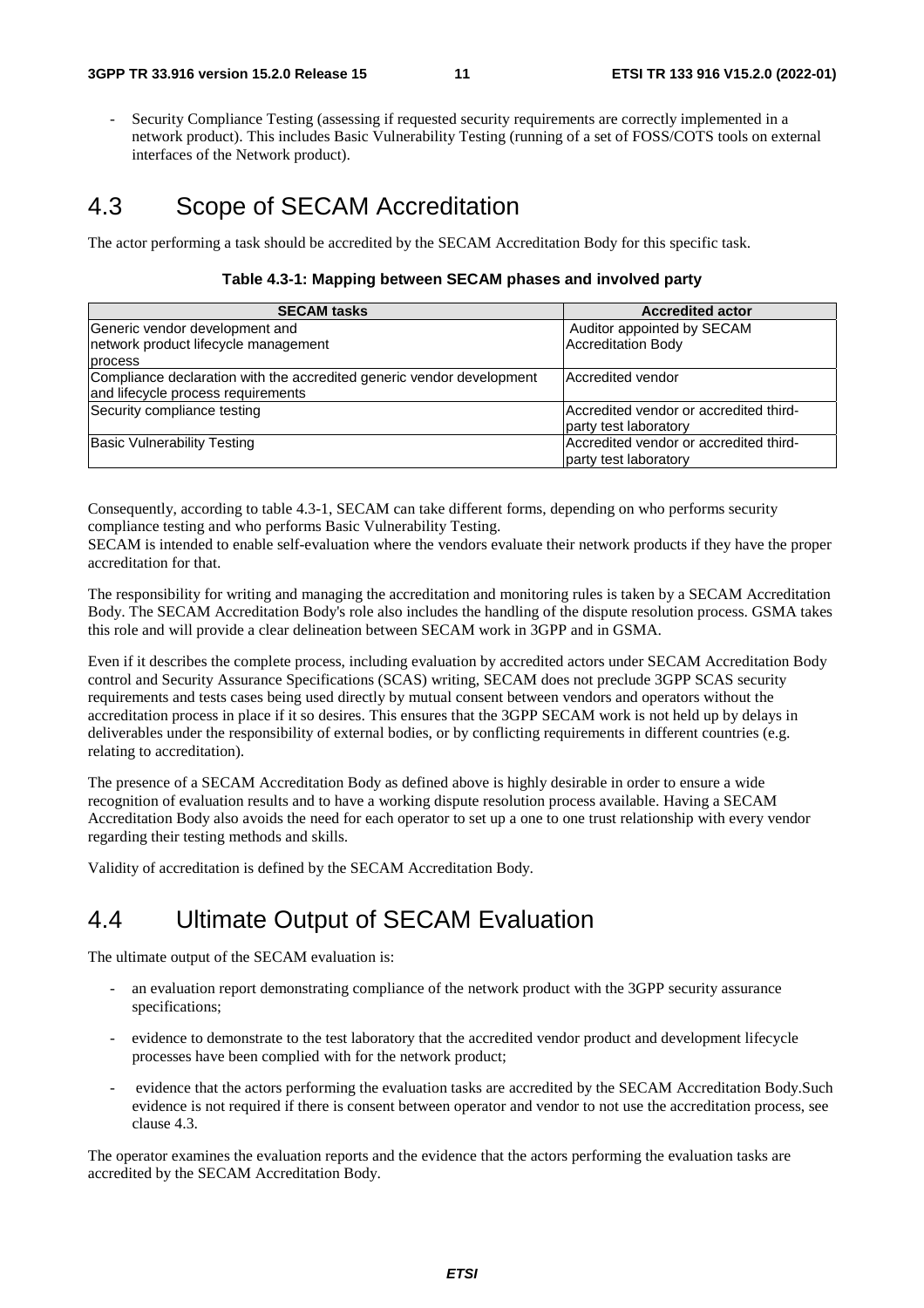# 4.5 Network product evaluation process

The security assurance process describes how the operator gets assurance regarding the security of the network product. The process is depicted in figure 4.5-1. If there are any regulatory requirements on security assurance of the network product, they will for the purpose of this process model be considered being included in the acceptance requirements of the operator.

When a vendor is ready to provide security assurance w.r.t. a given network product, the vendor obtains one or more Security Assurance Specifications (SCASs) that the network product is aiming to fulfil. Choice of which SCASs to select may depend on operator and/or regulatory input. Then the product is evaluated against the Security Assurance Specification(s). The evaluation results in an evaluation report.

Once the operator received the evaluation report, the operator then decides if the results are sufficient according to its internal policies and whether to accept the security assurance level of the network product or not. The operator's acceptance decision may depend on external forces such as regulatory requirements.



**Figure 4.5-1: SECAM defined Security assurance process** 

Certification of network products is out of scope for SECAM. However, SECAM does not preclude certification activities for network products which would e.g. complement the Self-declaration step (cf. clause 7.3).

The SECAM security assurance process is described in depth in clause 7.

# 4.6 Roles in SECAM

### 4.6.1 SECAM Roles Overview

The basic roles are implicit from the existing business environment. These roles are the following:

- **Vendor** produces the network product.
- **Test laboratory** is a **Test Laboratory** (accredited third-party test laboratory or accredited vendor test laboratory) that evaluates the network product, evaluates evidence of compliance to the vendor developmenent and product lifecycle requirements, and produces an evaluation report.
- **Operator** makes the decision regarding accepting assurance of security properties of the product for that vendor.
- **3GPP** is responsible for producing Security Assurance Specifications (SCASs).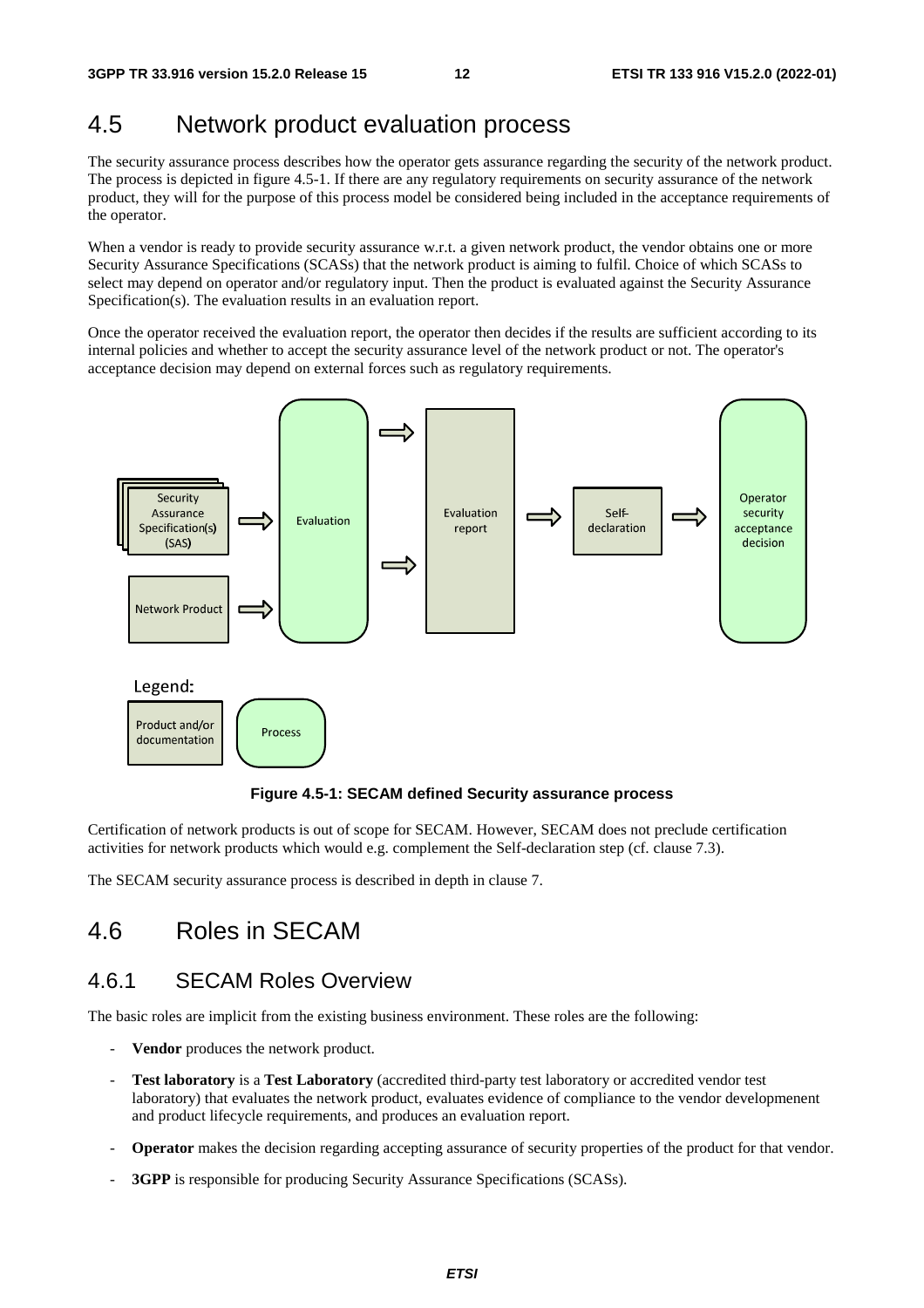- **SECAM Accreditation Body** is responsible for accreditation tasks as applicable. This role is assumed by **GSMA.**

# 4.6.2 Examples of instantiation of roles in SECAM

### 4.6.2.1 Introduction

The following subclause contains an example for instantiation of roles in SECAM.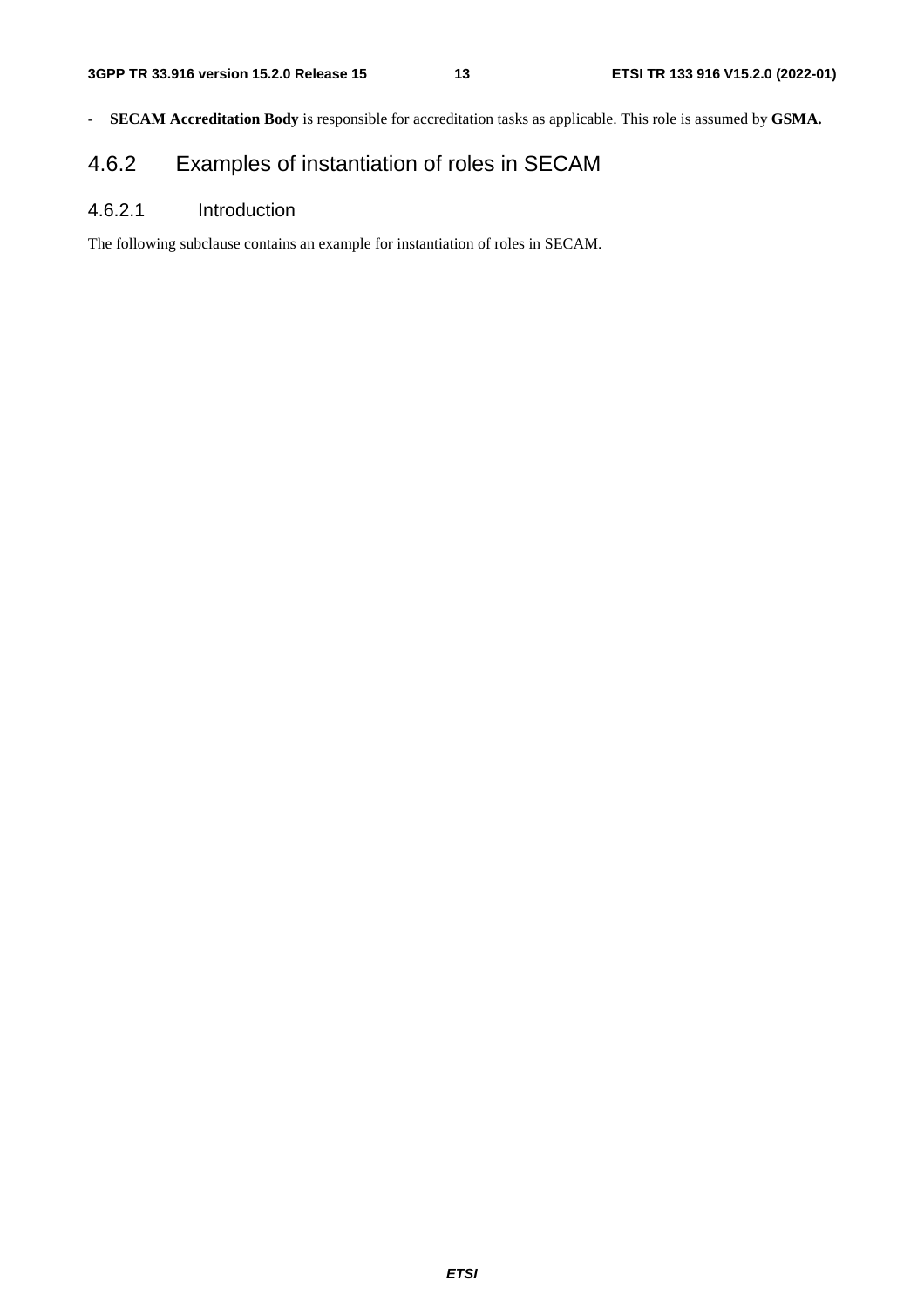### 4.6.2.2 Example: Complete self-evaluation

#### **Complete self-evaluation of a 3GPP network product (e.g. eNodeB B from vendor Y)**

This second example below is similar to the first one except that the vendor conducts all the phases of evaluation.



 **(e.g. eNodeB B from vendor Y)** 

# 4.7 Operator security acceptance decision

The operator examines the network product, the security compliance testing, including the basic vulnerability testing analysis reports, the self-declaration as well as the optional evidence of accreditation from the SECAM Accreditation Body for the actors performing the evaluation task and decides if the results are sufficient according to its internal policies. In particular, the operator can perform a sample of the security compliance testing and basic vulnerability testing, based on the delivered test procedures.

The vendors and third-party laboratories accreditation documents monitored and maintained by the SECAM Accreditation Body attest the trustworthiness of these actors and can help operators in their security acceptance decisions.

The operator does not need to be accredited to perform again the tests made by the test laboratories in order to gain a higher level of assurance that the SECAM evaluation provided trustable results. Definition of the tools and methods for these supplementary evaluations is outside of the scope of SECAM and left as operators' proprietary procedures.

However, in case of disagreement on the test results and if the operator wants to enter a conflict resolution process with the SECAM Accreditation Body and the vendor, some forms of recognition of the validity of the operator's complaint might be useful. This description will be part of the description of the complete dispute resolution process. It is left to the SECAM Accreditation Body and is outside the scope of 3GPP.

# 4.8 SECAM Assurance level

Assurance level is related to evaluation effort in terms of: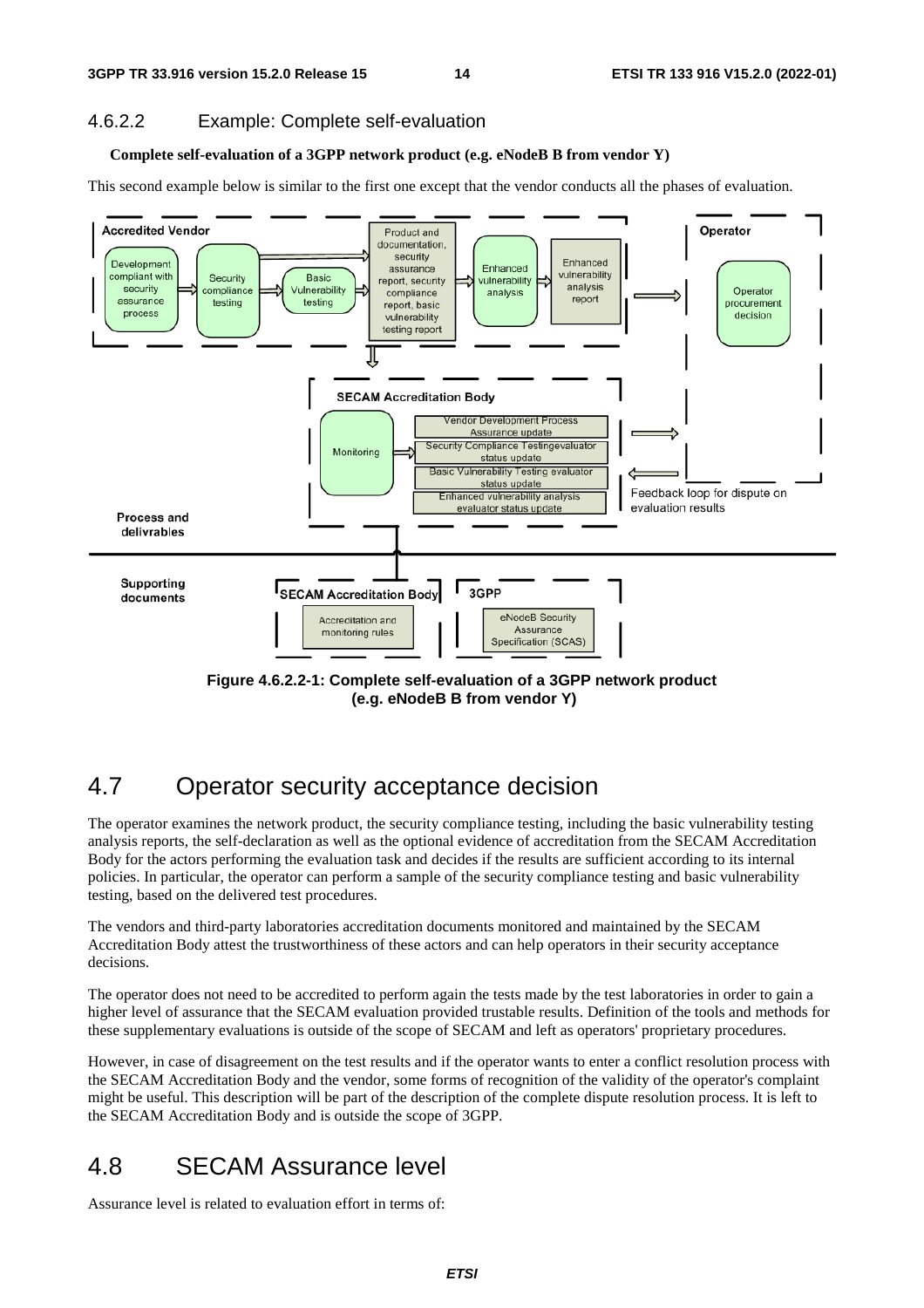- scope that is, the effort is greater when a larger portion of the IT product is evaluated; For example, when supplementary aspects of the functionality are included in the evaluation;
- depth that is, the effort is greater when evaluation is deployed to a finer level of design and implementation detail;
- rigour that is, the effort is greater when evaluation is applied in a more structured, formal manner. For example, for a given security requirement to test, the effort is greater if the test laboratory is requested to provide a formal demonstration that the product will always behave as intended versus providing a given set of output test data for a limited set of test cases.

#### In SECAM:

- Scope is constant: SECAM provides a single process for a given network product class, which will be relevant to this class.
- Depth of evaluation is also considered to be constant. The paradigm of SECAM consists in:
	- Security compliance testing: the paradigm would consist in black box verification of security requirements, but exceptions would be possible, e.g.:
		- when required in order to demonstrate compliance for requirements on cryptography, key storage, secure deletion, or implementation of protocols, etc. (in such cases, code inspection would be more efficient than a functional test);
		- when a white/grey box approach is considered more efficient (a black box vulnerability scan over the network would take longer and reveal less than a white box local system analysis).
	- Vulnerability testing: the general paradigm of vulnerability testing would be consistent with the expected attacker model. Such testing will consequently be based on black box vulnerability testing unless the expected attacker is considered having a higher potential. In the latter case, white/grey box penetration testing would be necessary to assess the resistance of the network product. For example, if an attacker were believed to have knowledge of the implementation of the network product, a black box assessment only would be unreasonable.
	- Build process assurance: Verification of build process is limited to basic functional documentation, use of a configuration system and providing of operational guidance.
- Rigour of verification is also considered constant, since it focuses on demonstration for functional testing and vulnerability assessment, justification when necessary, and does not require formal demonstration.

Considering that the three parameters are expected to be constant and the above mentioned additional complexity of having several assurance levels, SECAM considers only one assurance level per network product class. However it is expected that different product class are confronted by different attacker models, and have consequently to undergo different levels of rigour or depth of evaluation.

**SECAM consequently considers only one assurance level per network product class.** 

# 4.9 Security baseline

The security baseline of an evaluated network product is a set of security requirements and environmental assumptions defining its capacity to resist a given attack potential.

This resistance to a given attack potential relies on:

- Attacker model and attacker potential agreed to be relevant for a given network product class.
- The completeness and correct implementation of security requirements and operational environment assumptions which limit the capacity of this attacker to threaten given assets:
	- Security requirements can be more demanding in some network elements, e.g. exposed nodes will have to implement hardening requirements which will not necessarily be needed in elements less exposed.
	- Vulnerability assessment will be performed with more depth whenever the element is expected to resist a stronger attacker.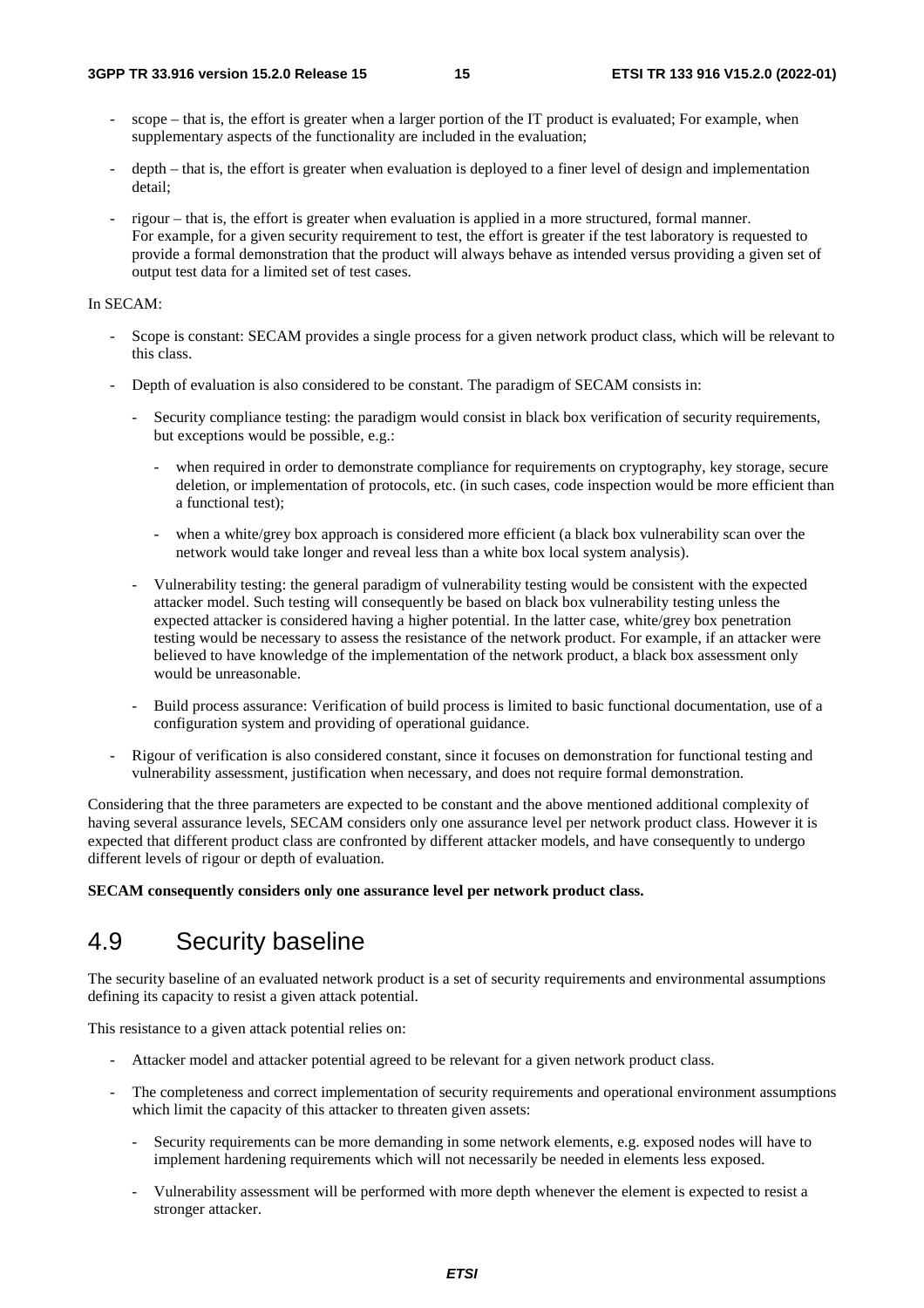It is necessary to state in a well-defined way in which environment the 3GPP-defined functionality is assumed to be operating and what types of attackers (if any) may be able to launch attacks from the outside as well as from the inside of this environment. This assessment is accomplished during the SCAS writing phase and related to the threat and risk analysis outcomes.

At the end of this process, for each network product class, 3GPP will have precisely defined the attacker model as well as the operational environment assumption and the security requirements to mitigate the identified risks. The modularity of SCAS allows an easy composition of SCAS modules to describe all the countermeasures of a given network product class and to take the particular environment of the node into account.

The entire set of security requirements, operational environment assumptions and attacker model is built to achieve a security baseline deemed relevant by 3GPP for a network product class. This results in one security level per network product class (security baseline MME, security baseline HSS, security baseline eNodeB, etc.).

- These baselines are not meant to be compared to one another as they apply to different network product classes.
	- NOTE: Alternatively, but in rare cases, if no satisfactory average can be found, SECAM could define a new network product class: e.g. collapsed RNC/NBs could be a class different from classical RNCs.

#### **SECAM consequently considers only one security baseline per network product class.**

# 5 Security Assurance Specification (SCAS) Creation

### 5.1 Writing process overview

An SCAS document will be defined for a specific network product class within the normative phase. On a high level, the process of writing SCAS documents for a given network product class follows these steps:

#### **- Describe and model the network product class**

The network product class is described and modelled to a sufficiently detailed level so as to ensure that the security requirements can clearly describe what data and functions are intended to be protected and which functionalities are required. This modelling will be used as an input document for the following Security Problem Definition.

#### **- Define the security problem**

By identifying which assets in the model of the network product class require protection and how these assets can be exploited by an attacker. The security problem definition also contains the security objectives of the network product class under analysis (i.e. which assets require what type of protection), and defines an attacker potential the network product class is supposed to resist. This step also contains the threat analysis employed to understand how an attacker performing the identified potential attacks may misuse the identified assets of the network product class. This provides a concrete security problem that is to be solved, which allows the selection of security requirements that are necessary and sufficient to solve the identified security problem. This material will be contained in a 3GPP Technical Report of the 900-series.

#### **- Identify the security requirements and test cases**

Security requirements are derived from the security problem definition. The fulfilment of these requirements ensures that the security objectives can be reached. Catalogues of security requirements and security requirement categories that have been used by operators in practice will be used as a starting point to help 3GPP in writing complete requirements.

These requirements can and will be modified and adapted as seen necessary by 3GPP.

In addition, if requirements, or terminology used to specify the requirements, are not clear or consistent there is an increased risk of different understanding of the requirements and this may unnecessarily result in heavy use of the dispute resolution process. For example if a requirement applies on the "management traffic", a clear definition on what the "management traffic" consist of would be needed. This could be in particular a difficulty for tests that consist of verifying whether a requirement is fulfilled by examining documentation and making a decision on whether the designed mechanism or used process fulfils the requirement; such tests are a judgment call and can be called differently by different parties.

The consistency of the requirements format is ensured by the template for a security requirement described in clause 5.2.3.3.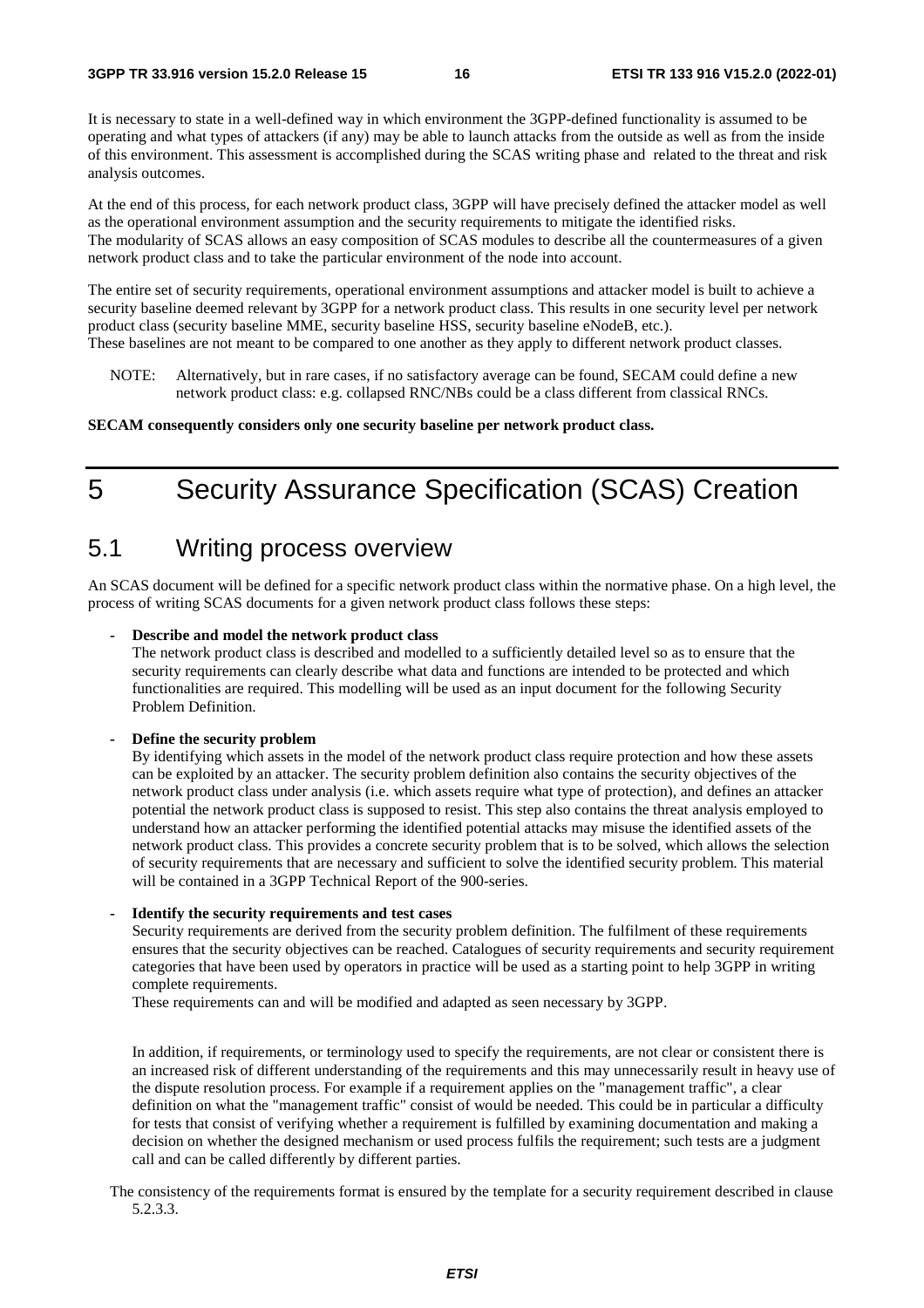For each security requirement 3GPP will define a test case.

#### **- Verify the Security Requirements**

Once the security requirements have been identified it is verified that the security objectives are met by these security requirements, and that every security requirement contributes to defending an identified security objective. If any mismatch is found (e.g. security objective not covered with the existing security requirements or security requirements which do not resolve any security objectives), the list of security requirements is updated accordingly by removing or adding security requirements.

# 5.2 SCAS documents structure and content

### 5.2.1 General

According to clause 5.1, the SCAS documents contain three parts, a Network Product Class Description, a Security Problem Definition and the Security Requirements (including the test cases) for any specific Network Product Class [see clause 3.1], to counteract the risks outlined by the threat analysis. Consequently SCAS documents contain the following parts:

- *Network Product Class Description (NPCD):* This clause includes the description of the network product class, e.g. the physical and logical interfaces the product class supports to interact with external entities and the major functionalities of the NPC. This material will be contained in a 3GPP Technical Report of the 900-series.
- *Security Problem Definition (SPD):* This clause defines the security problem that is to be addressed and the security objectives of the network product class. This material will be contained in one or more 3GPP Technical Reports of the 900-series.
- *Security Requirements (SR):* This clause defines the security requirements, which may include hardening requirements, selected according to the Security Problem Definition and the requirements strictly related to the 3GPP features implemented by the network product class under analysis. Requirements and test cases will be contained in one or more 3GPP Technical Specifications.

In the following a detailed description of the SCAS parts SPD and SR is provided.

### 5.2.2 Security Problem Definition (SPD)

#### 5.2.2.1 Introduction

For the Security Problem Definition (SPD) part of the SCAS writing phase, the steps to be accomplished by 3GPP for a given network product class are:

- List the critical assets of the network product class.
- List the assumptions on the Operational Environment
- Identify the attacker model for the Network Product Class.
- Identify threats, i.e. adverse actions than can be performed on assets.
- Identify the threat relevance (Mitigate, Accept, and Transfer).
- Identify the level (probability and impact) of risk associated with the threats and assess a risk by comparing the risk level with the cost for mitigation.
- NOTE 1: This risk assessment will have to be provided in general only when the threat relevance is challenged by someone.
- Identify the list of the security objectives necessary to face the identified threats and reduce the risk surface.

For features that are standardized in 3GPP specifications some threat analyses are available from e.g. TR 33.821 for EPS [4] or other publications. In particular, threat analyses related to the security requirements in 3GPP TSs to be re-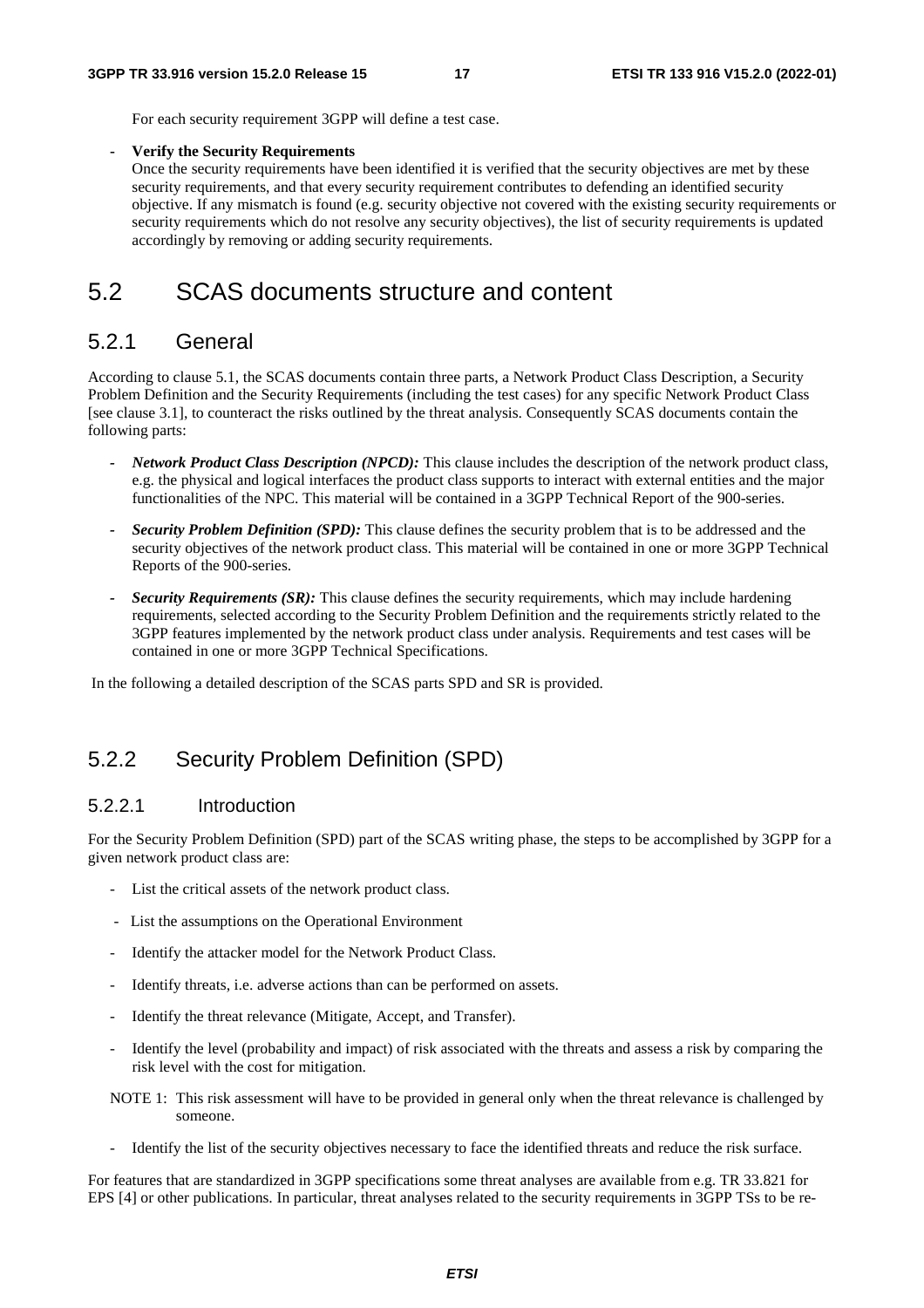used in SCAS, see clause 5.2.3.2, need not be repeated in SCAS. These were however written before e.g. current SCAS type of work objectives came to light.

- NOTE 2: For features that are (to some degree) proprietary and, hence, not (fully) standardized, a way of describing them in a general way needs to be found as, by their nature, no common understanding is generally available to the public. Without a general description of a feature, it may be difficult to perform a threat and risk analysis on it.
- NOTE 3 To ensure consistency across threats and security objectives the following set of guidelines should be applied when analysing proposed threat and security objectives.
- Threat descriptions should avoid including security objectives or requirements or countermeasure implementation details.
- Check if there is an existing threat in a 3GPP TR of the 900-series before attempting to create a new one. For example a variant of an existing threat could be created.
- Attempt to map the threat to one of the existing threat categories before creating a new threat category.
- Details in the threat description should indicate if the threat is a high level threat (refers to several attack components) or a detailed threat (refers to a specific attack component).
- Attempt to map the threat to one of the existing security objectives before creating a new security objective.
- All requirements should map to one or more threats.
- All requirements should map to one or more security objectives.
- It should be clear from the text in the requirement description field that the requirement is a detailed specific requirement (which has its own test case(s)) or is a high level requirement (e.g. conformance to industry best practices) which has multiple test cases.
- A new threat, threat category, or security objective should be included only after 3GPP determined that sufficient rationale was provided.

#### 5.2.2.2 Threats

There are many threat and risks analysis or modelling frameworks available for IT equipment and computers networks. None of them provided a perfect fit for the needs of SECAM whose ultimate goal is to be capable to derive concrete and testable security requirements to reduce the level of exposure of telecom equipment.

This process is likely to be iterative and there will be some trade-off in terms of time. It is not a goal to be absolutely complete in the threats assessment. What ultimately matters in the threat analysis phase is that 3GPP determines that the achieved level of details is good enough to be able to easily derive testable security requirements to cover the risks in a reasonable amount of time.

The structure for a threat description is provided here to indicate the information needed for having a clear security problem definition. This can help to facilitate the identification of the security requirements. Hereafter a possible structure for the threats, risks and security objectives which are part of the SPD is reported. This structure will be related to the threat modelling framework used for the analysis and consequently this proposal could be changed accordingly:

- *Threat Name:* each threat is assigned a unique name. The name preferably indicates the topics covered by the threat.
- *Threat Reference*: a unique short form is assigned to each threat as a primary means for referencing the threat. The convention adopted is: <threat category> - <progressive number> where the convention adopted for the "threat category" can be the first two letters of the category to which the threat belongs or similar.*-*
- *Threat Category*: a reference to the category to which the threat belong based on the classification (threat methodology) that will be adopted.
- *Threatened Asset:* an indication of the network product assets that are object of the threat.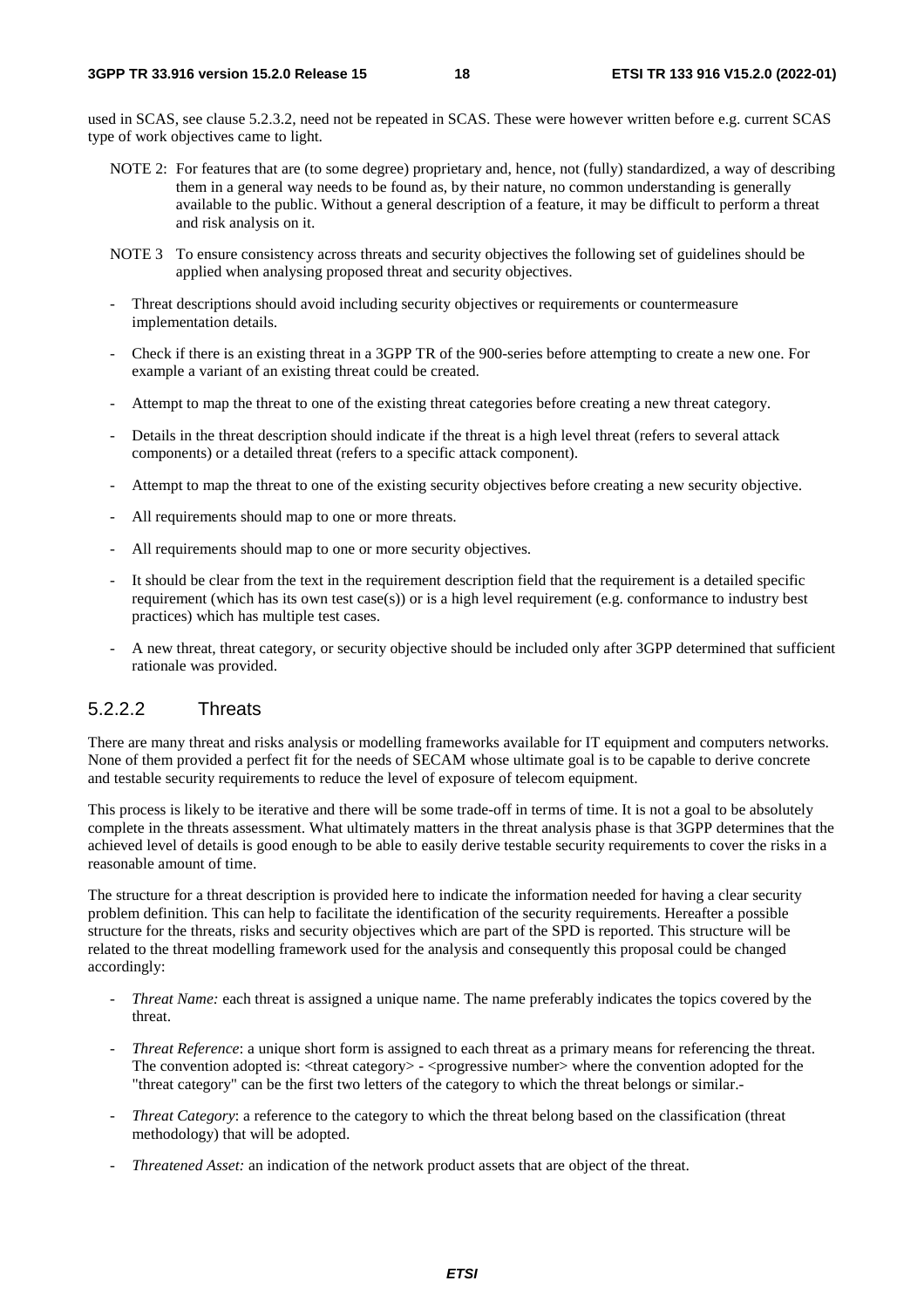- *Threat Description*: the adverse actions that can be performed by a threat agent on an asset. These actions influence one or more properties of the asset from which that asset derives its value. Examples of threat agents are hackers, users, computer processes, and accidents. Threat agents, and their level, may be further described by aspects such as expertise, resources, opportunity and motivation. To provide a basis for requirements that are on roughly the same level, 3GPP chooses a level of threat agents that the system should be able to withstand (although the levels may be hard to quantify or measure). Protection mechanisms or requirements then are not selected if a threat can be instantiated only by a threat agent of higher level. This is in line with the single assurance level and single security baseline per network product class of clause 4.
- *Threat relevance:* the threat relevance (Mitigate, Accept, and Transfer).

Further details are given in 33.926 [6].

### 5.2.2.3 Security Objectives

The Security Objectives countering the defined threats are likely to overlap in many cases. Therefore, they are to be listed in a separate section of the SCAS document to aggregate references to the threats they counter.

The structure for Security Objective is as follows:

- *Security Objective Reference:* a unique short form is assigned to each Security Objective as a primary means for referencing. The convention adopted is: SO - <progressive number>
- *Security Objective:* the concise and abstract statement as given for the threats.
- *Threat References:* List of Threat References of the threats countered by the Security Objective in question.

Additionally, a table matching the Threats and Security Objectives should be given in an annex TR 33.926 [6].

### 5.2.3 Security Requirements

#### 5.2.3.1 Introduction

3GPP will have to list the countermeasures deemed relevant to mitigate the risks identified in the threat assessment. These countermeasures will take the form of either:

- security requirements on the network product with associated test cases; or
- operational environment security assumptions for a given product class.

The Security Requirements clauses within the the pertinent 3GPP TS contain the security requirements identified according to the threats (see figure 5.2.3.1-1).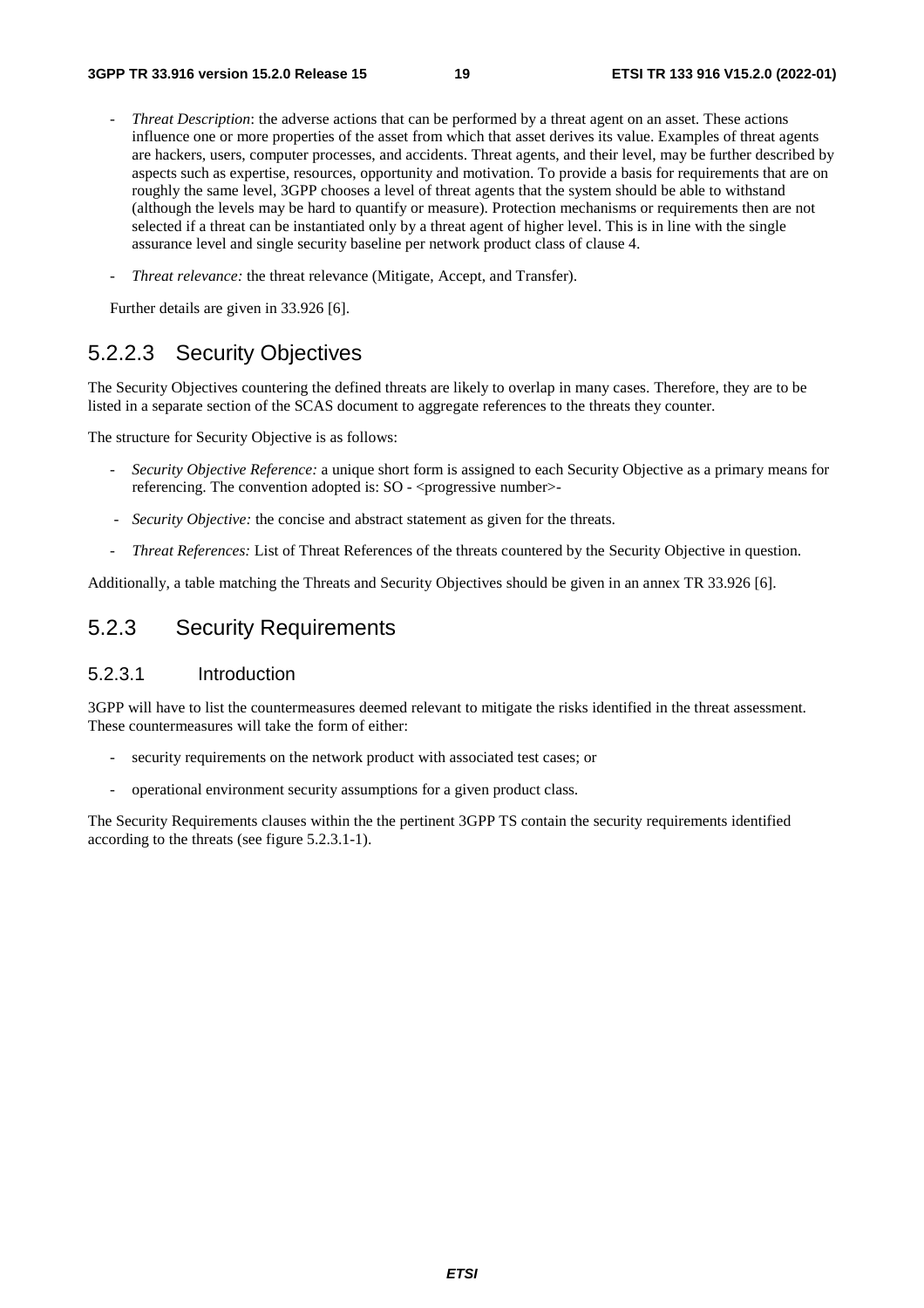

#### **Figure 5.2.3.1-1: Process for deriving security requirements in a SCAS document**

The security requirements will include security functional requirements as well as hardening requirements and basic vulnerability testing requirements. The security functional requirements are ensuring the existence of security functionalities in the network products in order to achieve security objectives (e.g. 3GPP functional requirements). The hardening requirements are either ensuring the absence of unneeded or insecure functionality, or impose a restriction on a function forcing it to behave in a more secure way. The basic vulnerability testing requirements specify the areas to be subjected to basic vulnerability testing.

The purpose of hardening is to reduce the attack surface and security vulnerability of the network product and to ensure that security functions of the network product cannot be bypassed. SECAM will specify hardening requirements that should be part of the evaluation. Those requirements are only intended to reduce the attack surface rather than directly related to a security function. All security requirements, those related to a specific security function as well as those related to the reduction of the attack surface and basic vulnerability testing requirements, will be treated on the same footing and the text of clause 5.2.3.3 applies to all "types" of requirements. Their evaluation will be based on the tests cases of the SCAS. In any case, hardening requirements imply that they are implemented before evaluation through test cases. Hardening requirements should be formulated generic enough, or in different variants, to be applicable for a variety of anticipated operating systems and applications. Hardening is needed to let network products achieve the given security baseline and assurance level, alongside with other security requirements.

Hardening can be the removal of services, protocols, ports, etc. in order to reduce known security vulnerabilities and minimize the risk in an existing but unneeded functionality. An example of hardening is to remove unnecessary services of general purpose software used in a specific context. It can also be a physical action like removing unneeded USB ports. An example of such a requirement is provided at the end of clause 5.2.3.3.

SECAM security requirements represent the common agreement of operators and vendors on what has to be implemented for a given network product class to achieve the required security baseline. All those requirements (including operator's initialization and configuration requirements which have been channelled through the relevant SECAM standardization processes) have to be taken into account from the beginning of the development and design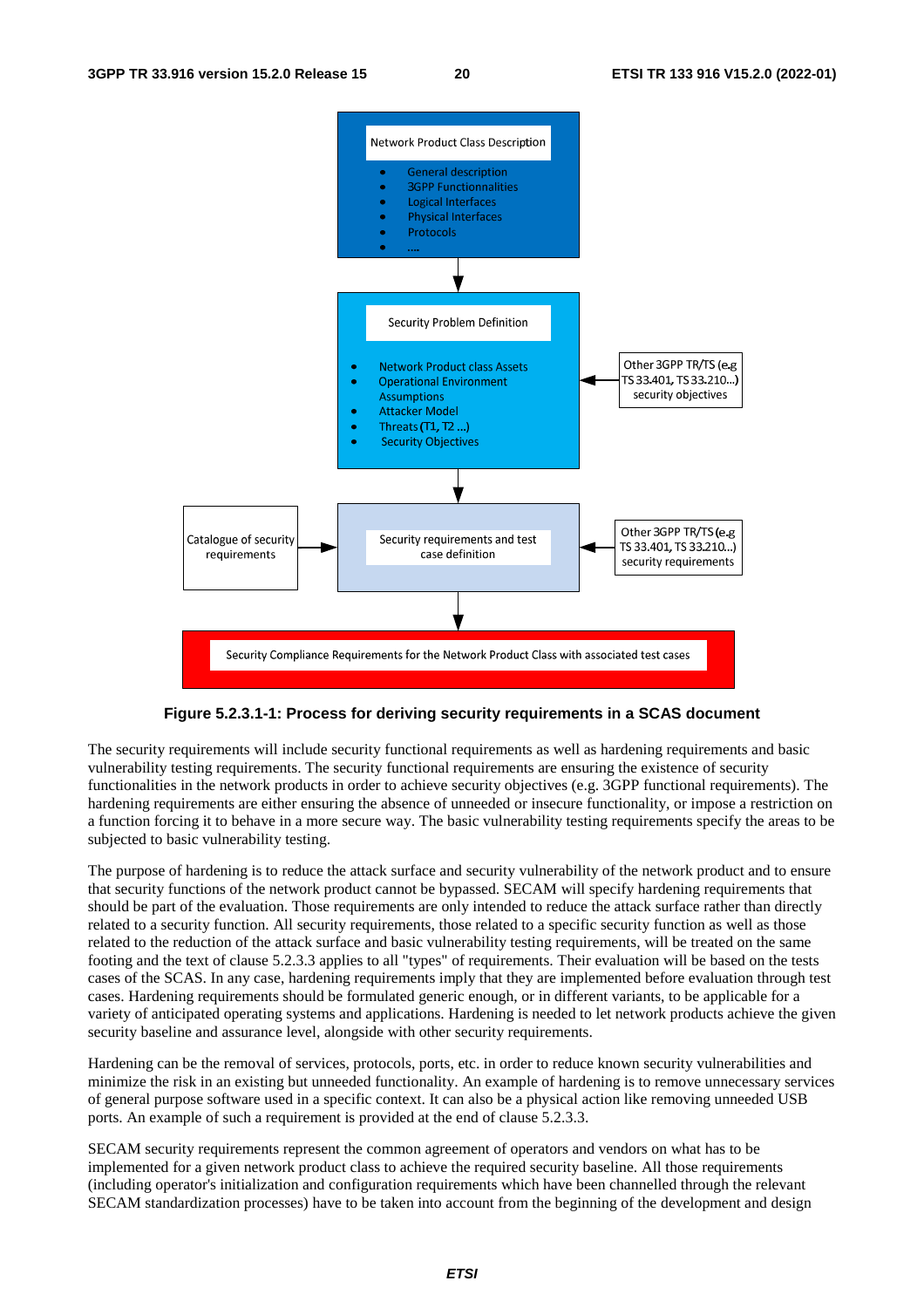phase of the network product as well as in subsequent updates of the network product. This will ensure that network products will be developed in a way that:

- a) Maximizes their likelihood to pass SECAM evaluation.
- b) They operate correctly and securely when deployed in operator's networks.
- c) Avoids costly patching cycle to ensure a) and b).

#### 5.2.3.1.1 Level of detail of security requirements

Security requirements can be specified in different levels of detail, with a tradeoff between precision of the requirement and its general applicability.

Detail Level 1: Security requirements of general system-independent nature: What needs to be secured?

Example: data storage in general

Detail Level 2: Security requirements that are system-specific but still product-independent: What needs to be secured, for this system type?

Example: data storage in databases

Detail Level 3: Product-specific security requirements: How does this specific product need to be secured?

Example: data storage in an Oracle database Vx.y

In order to ensure consistency between all requirements in a SCAS, every requirement of detail level 2 or 3 should be derived from a generic level 1 requirement or security objective.

In general, requirements on detail level 3 should be avoided in a SCAS because that would limit direct applicability of a SCAS for some network products.

#### 5.2.3.2 Incorporation of security requirements from existing 3GPP TSs in current releases

In figure 5.2.3.1-1, 3GPP specifications represent an input for both SPD and security requirements definition, where the latter includes test case definition. The reason for this assumption is that 3GPP security specifications (e.g. TS 33.401 [2]) already contain several security objectives and related security functional requirements which 3GPP identified when designing UMTS and LTE. When looking at such type of security functional requirements, they can be grouped into three categories:

- 1) Security functional requirements related to protocols and behaviours necessary for secure interoperability between nodes from different vendors that require a certain positive behaviour of a 3GPP function. For example, the security functional requirement " the MME sends to the USIM via ME the random challenge RAND and an authentication token AUTN for network authentication from the selected authentication vector. " retrieved from TS 33.401 [2], belongs to this category.
- 2) Security functional requirements related to protocols and behaviours necessary for secure interoperability between nodes from different vendors that require that a 3GPP function does not perform a certain action. For example, the security functional requirement " Access to E-UTRAN with a 2G SIM or a SIM application on a UICC shall not be granted " retrieved from TS 33.401 [2] belongs to this category.
- 3) Security functional requirements not related to protocols or behaviours necessary for secure interoperability between nodes from different vendors, but rather dealing with security features which are supported by the network products and consequently strictly related to their implementation. For example, the security functional requirements specified in clause 5.3 of TS 33.401 [2] for eNBs and in annex I of TS 33.102 [5] for RNCs in exposed locations belong to this category.

The security functional requirements in the first group are already covered by the interoperability and conformance testing and SECAM documents do not repeat these requirements or add tests for them.

The security functional requirements in the second category may not be covered by the interoperability and conformance testing. In this case a SCAS document may contain a reference to these requirements with the related test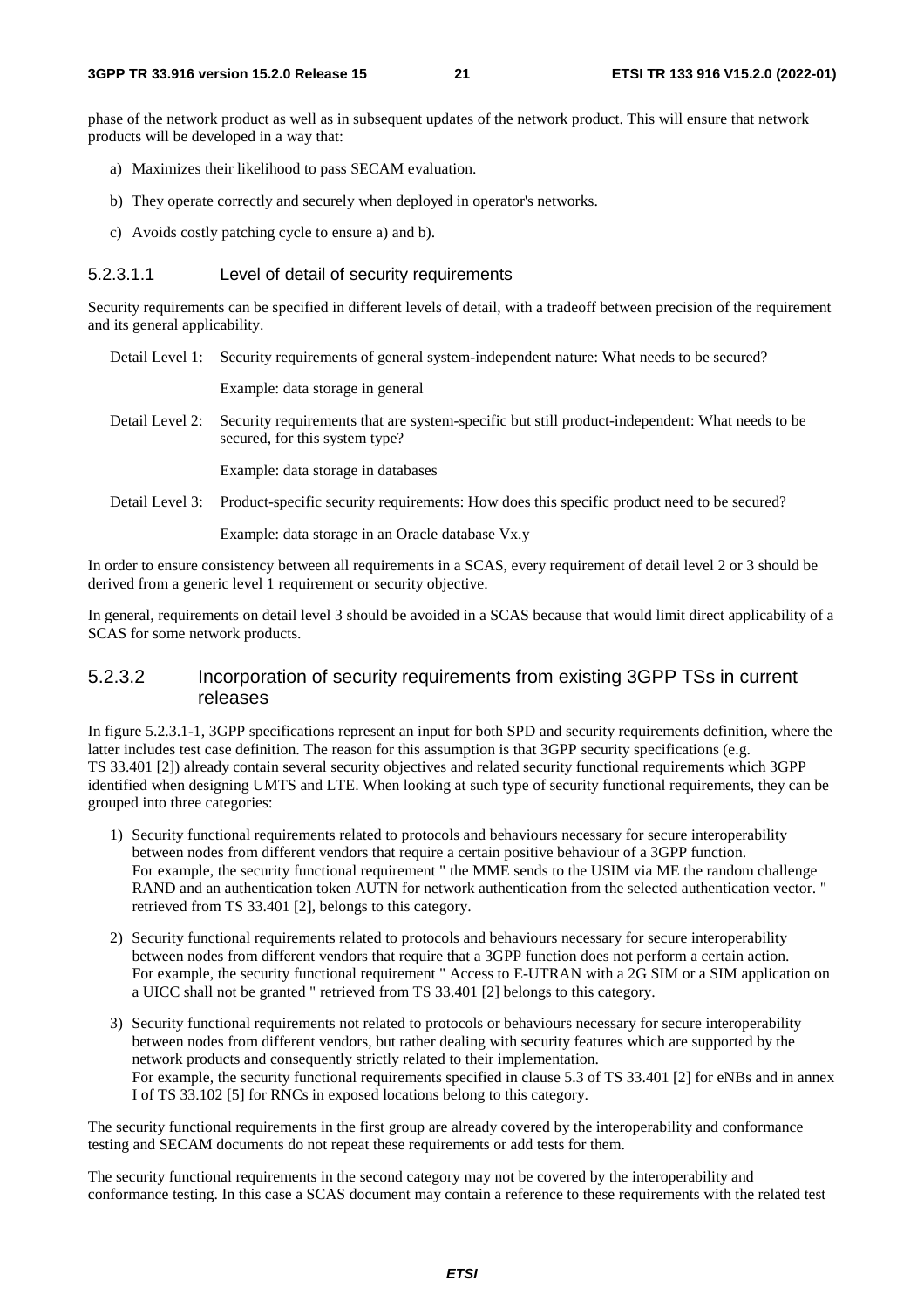cases which verify that the network products adhere to the security functional requirements. As an example, security functional requirements for the MME in the second category are collected in TS 33.116.

The security functional requirements in the third category are within the scope of SECAM and they will be taken into account by the security requirements for the compliance testing. However, for some network product classes, e.g. the MME, there are no requirements in the third category.

A security compliance requirement in a SCAS that references a 3GPP TS refers to the corresponding TS security functional requirement and also contains a test description how to verify the correct implementation of the described security functional requirements.

SECAM does not provide stand-alone security assurance requirements. Instead, SECAM provides a test case for every security requirement.

### 5.2.3.3 Handling of security requirements

A SECAM Catalogue of General Security Assurance Requirements and associated test cases is provided because several network product classes will share very similar if not identical security requirements for some aspects. This catalogue therefore allows to maximize the reuse of already written requirements. This approach matches the requirement that a SCAS will have to be developed in a modular fashion such that an individual module is generic enough to be applied to more than one network product class. This approach can help to prevent from writing the same security requirements from scratch several times in different network product class SCAS (see clause 4 of the present document).

It is important to underline that the 3GPP catalogue is constructed while working on SCASs for specific network product classes, and the intention is not to first create the catalogue in an abstract way and then write the first SCAS based on it. No requirements is included in the catalogue before it has been found useful for a specific network product class. This prevents the catalogue from accumulating "good-to-have" requirements that are never used by specific network product classes. Consequently, the way to build the proposed catalogue is an iterative process that counts the following steps:

- 1) Start the normative phase for a specific Network Product Class (e.g. MME).
- 2) Select from the identified sources the proper security requirements that meet the needs of the security objectives and adapt them to SECAM.
- 3) Add this adapted requirements in the SECAM catalogue in order to reuse if possible during the normative phase of other Network Product Classes.
- 4) Start the normative phase of another Network Product Class (e.g. eNB) and refer to the security requirements already available in the SECAM catalogue if possible otherwise select the new ones from the agreed sources and update the Catalogue.

Security requirements are expected to follow a template similar to the one described hereafter:

#### **Template for a Security Requirement Description**

Statements of security requirements are intended to be clear, concise and unambiguous. In particular, each security requirement includes:

- *Requirement name:* each security requirement is assigned a unique name. The name indicates the topics covered by the requirement:
- *Requirement reference:* a unique short form of the security requirement is provided as a primary means for referencing the class. The convention adopted is*: < requirement class reference> - <the first two letter of requirement name>* or similar convention.
- *Requirement Description:* a detailed description for the security requirements identified by 3GPP to reduce/counteract the risks outlined by the threat analysis.
- *Security Objective references:* a list of the short identifiers assigned to the Security Objectives achieved through fulfilling this requirement.
- *Test case:* a description of the test case that defines how the requirement is tested, the expected skills and tools to be used to produce the test outputs*.*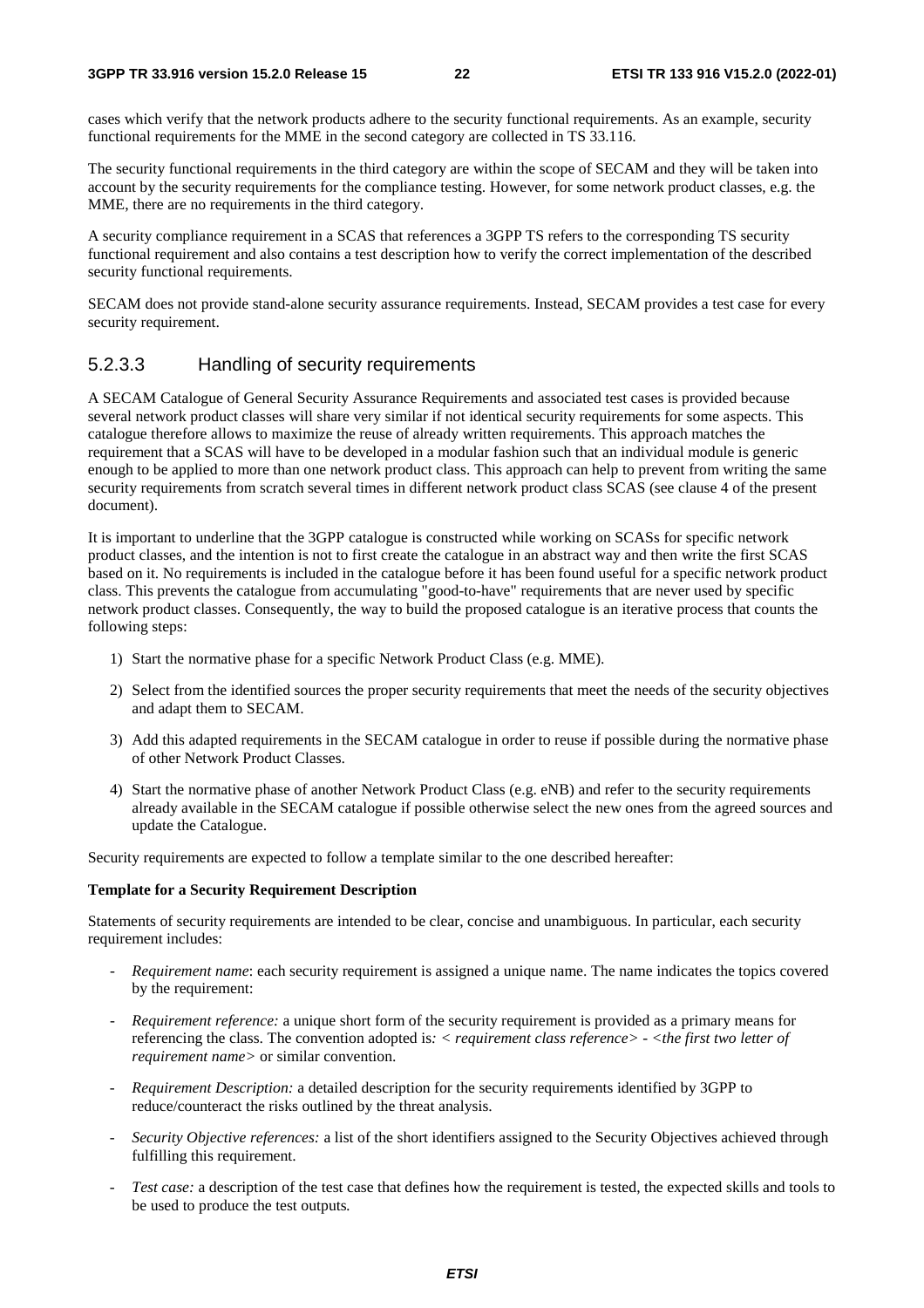- NOTE 1: The level of abstraction that should be chosen for test cases should allow implementation specific solution as long as they comply with the SCAS intention. This level of details is likely to be variable depending on the test. This work is to be done during the normative phase.
- NOTE 2: Tests can consist of different types of activities. It could for example consist in reviewing documentation provided by the vendor for a given security requirement but also be of a more technical nature that will imply interaction and stimulation of the network product with a protocol testing tool for example. The concrete test activities will be defined in the normative phase.

#### **Example of an "hardening type" security requirement:**

Hardening requirements can also help to make the software/hardware of a network product more robust against unauthorized remote or physical access and can be tested as shown in the following example:

- *Requirement name***:** Unauthenticated services binding:
	- *Requirement reference:* HARDENING BINDING.1.1.
	- *Requirement Description:* No unauthenticated services shall be bound to physically accessible ports of the network product. Unauthenticated service running on the network product and bound to physically accessible ports, even if not security related, can be used by an attacker to gain connectivity on the network product. The attacker could then try to escalate their privileges to further compromise the network product. No unauthenticated service shall be bound to physically accessible ports.
	- *Security Objective references or more general level requirement:* SO-1, SO-2, SO-3.
	- *Test case:* 
		- Review the documentation provided by the vendor describing the physically accessible ports and the services bound to them.
		- Document in the report the services listening on each physically accessible port and the type of credential required for access.
		- Connect to all documented services and check that authentication is required.
		- Connect on each physically accessible port and run an appropriate scan to detect listening services on all relevant OSI layers and check whether non documented services are listening and accessible.

 or where remote scanning results are not meaningful like e.g. in case of UDP, use appropriate in-host tools to verify that only documented services are listening and accessible on the physically accessible port.

Applicability of a hardening requirement may depend on the OS or application running on the network product. E.g. in case the hardening requires removal of all non-public-key based authentication:

- Vendor A has implemented this by running the COTS component OpenSSH. Hardening for this authentication function includes e.g. disabling password based login.
- Vendor B implements this by a proprietary protocol with public and private keys, i.e. a non-COTS component. Hardening for this authentication function includes e.g. ensuring that password based authentication is not implemented or disabled.

What ultimately matters for the SECAM evaluation (compliance and vulnerability) is that the network products fulfil the security requirement (functional and hardening) and pass the related test cases, not what method was applied by the vendor to do so.

NOTE 3: To fulfil the test cases, implementation and documentation of functional requirements may also include implementation and documentation of some of the hardening requirements.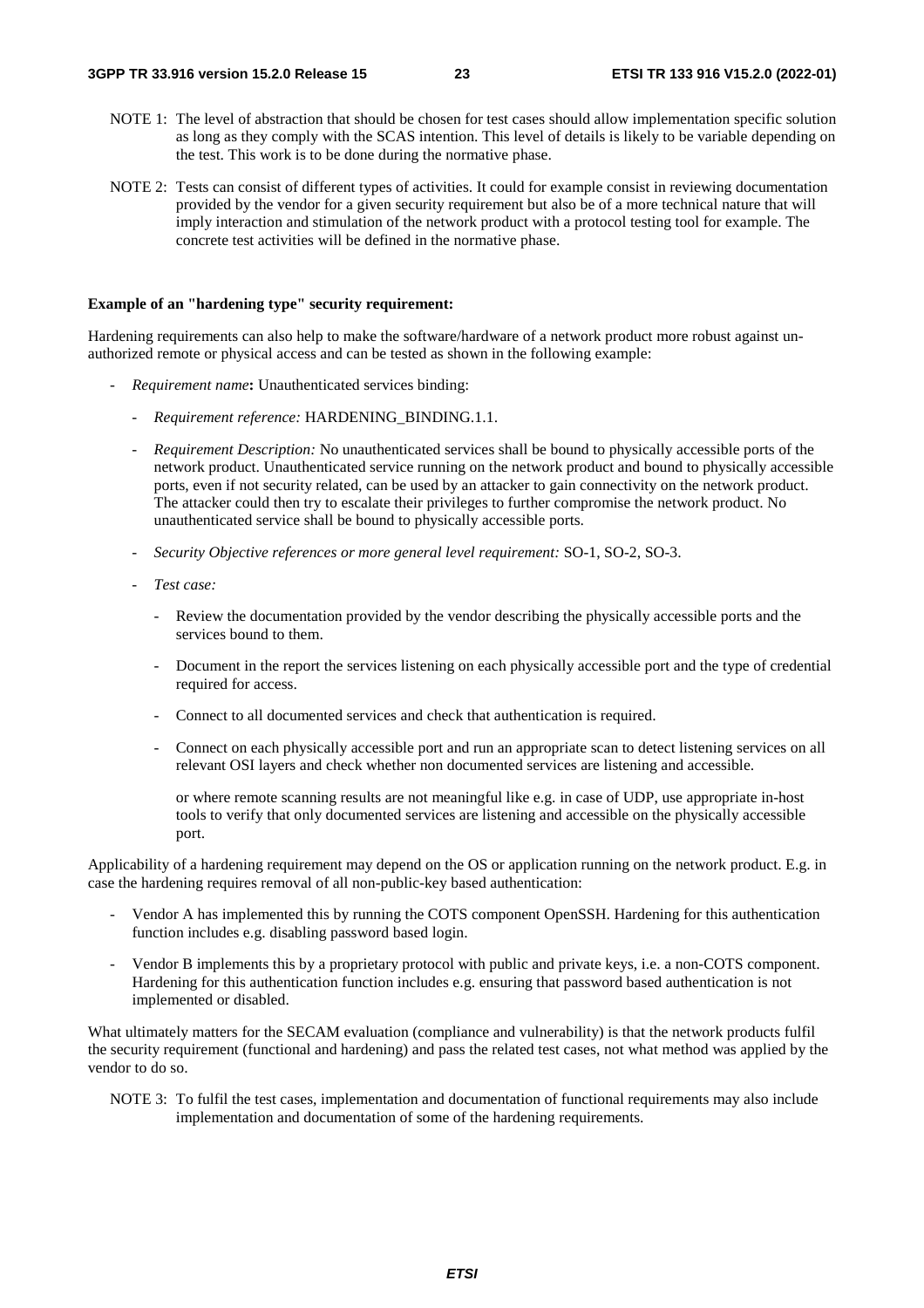### 5.2.3.4 Guidelines for writing test cases

#### 5.2.3.4.1 General

Requirements are to be testable. That is, they are to be specific enough so that a test can be written that effectively decides whether the requirement is fulfilled or not.

Some general guidelines for writing test cases are:

The test case should describe what the aim of the test is and what it is trying to demonstrate. It is not necessary to describe in details what needs to be done and what equipment is to be used. It should be left up to the lab to determine what are suitable tools and methods but it should also be specified what is suitable on high-level in order to ensure that the lab is using the right type of tools.

 The test case is to match the requirement and is not allowed to extend the requirement. It is allowed that a test case may test only a subset of what is covered by the requirement as exhaustive testing may be impossible in certain cases.

Duplications should be avoided, e.g. it should be allowed to refer from one test case to (a part of) another test case already covering (part of) the requirement or to state in one test case that another test case should be run successfully before.

It should be possible to execute a test case efficiently and automation is to be preferred over manual work.

Test cases should be applicable to all elements in one or more network product classes and not assume implementationspecific details, e.g. on operating systems, that are not present in the requirement. But examples for specific environments, e.g. specific operating systems, are allowed.

The network product as defined in the present TR shall be the object on which test cases are executed. This means, in particular, that no assumptions on installing additional software, e.g. a network sniffer, on the network product are to be made.

In general, configuration changes (e.g. creating additional accounts) are to be avoided unless they are needed for the purpose of the test. But when modification of the network product is a necessary precondition for testing the requirement (e.g. when the requirement asks for configurability of the product such as in a password policy) configuration changes are allowed.

### 5.2.3.4.2 Verifiability and repeatability

Tests are verifiable. That is, after the test is executed there cannot be any doubt whether the test passed or failed. If there is doubt, it is a matter of opinion whether the test passed or failed which may result in unnecessary disputes. One of the purposes of the tests in SECAM is to remove opinion based verdicts of test outcome.

The detail level of a test case corresponds to the detail level of its associated requirement (see clause 5.2.3.1.1). In order to be repeatable, every test case performed with a network product needs to be described on detail level 3, i.e. specific for every individual network product. This means that the test laboratory needs to define and document test cases on detail level 3 for the security requirements on detail level 1 and 2 in the SCAS. This documentation needs to be included in the evaluation report.

Tests are repeatable when based on this documentation of test cases on detail level 3. That is, given this documentation, the network product and the corresponding SCAS, a third party should be able to repeat the tests and verify whether the network product passes or fails the test.

For a test to be verifiable, it needs to clearly specify the starting state of the system, pre-requisites for the tester, what actions are taken by the tester, and what the expected results are. The actions taken by the tester are sufficiently detailed to enable someone else to repeat the test. The expected outcome are sufficiently detailed to unambiguously determine whether the test passed or failed.

There is no need to deeply formalize how the tests are written in SECAM, but the three identified pieces of information need to be present, and they need to be clear and unambiguous:

- The initial state of the network product and pre-requisites for the tester.
- The steps taken to perform the test.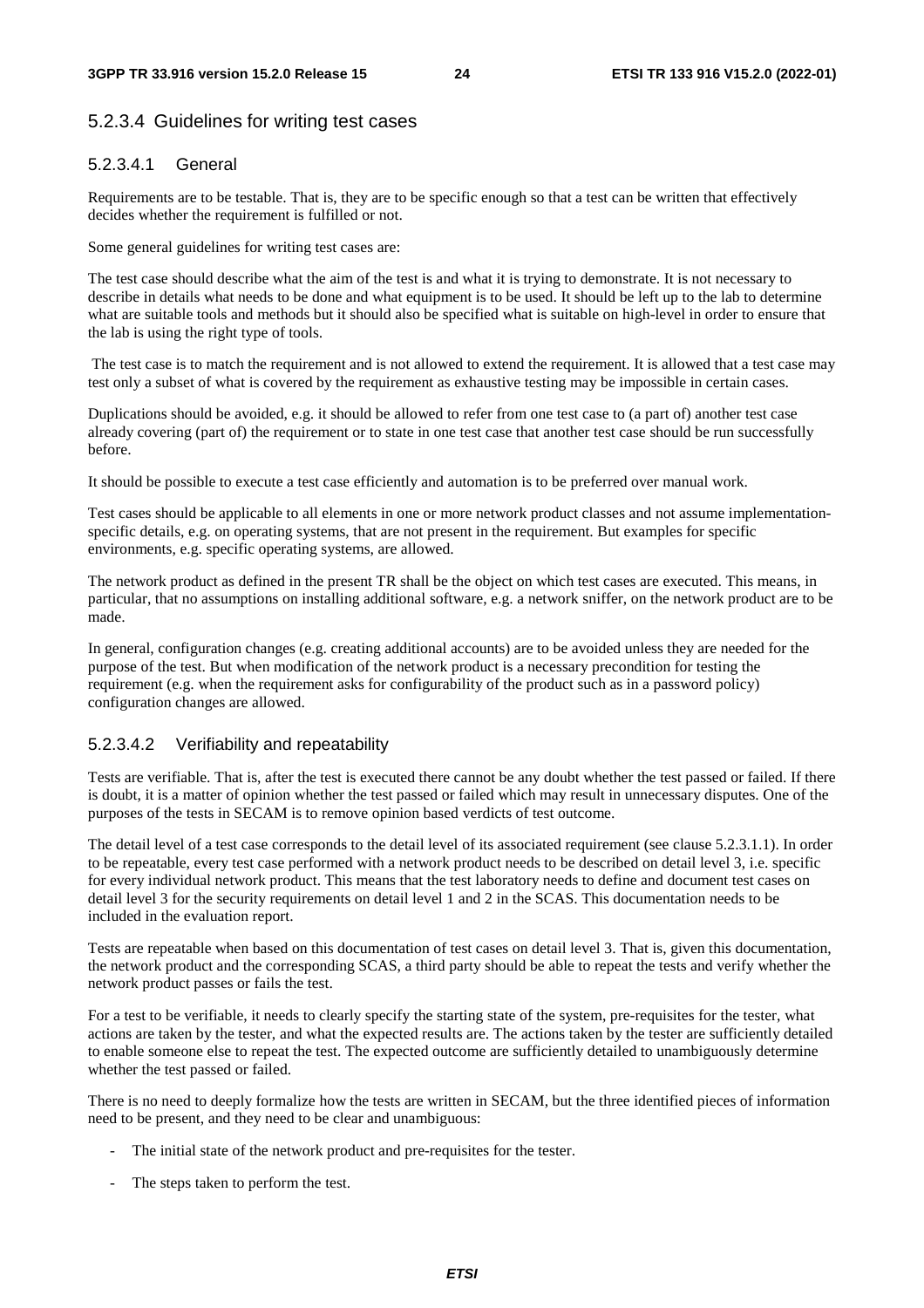The expected results of a successful test.

Specifying the tests clearly also helps in formulating clear requirements.

#### 5.2.3.4.3 System under test

The SCAS applies to a network product class. In particular, the security requirements in the SCAS apply to the network product class. It is therefore important that the tests that verify whether a security requirement is met by a network product or not are mapped to the specific network product. More precisely, the expected results of the test show that the network product is acting as expected. The expected results cannot describe behavior of other network entities or personnel in the environment of the network product.

#### 5.2.3.4.4 Template to be used for writing the test cases

Table 5.2.3.4.4-1 describes the template to be used while writing the test cases identified for each security requirement.

#### **Table 5.2.3.4.4-1 Test case template**

**Test Name:**  *To each test case is assigned a unique name, indicating the covered topic.* **Purpose:** *In this section the goal of the test (i.e. what it is intended for) should be reported*  **Procedure and execution steps:** *In this section the pre-conditions and the operational steps to perform the test should be reported.*  **Expected Results:** *In this section the expected result should be reported (i.e. the behaviour expected for the referenced requirement).* **Expected format of evidence:** *In this section the expected format of the evidence should be reported. If not applicable for a specific test, then NA should be used.* 

# 5.3 Improvement of SCAS and new security requirements

Vendors, operators or other bodies can propose new security requirements for addition to 3GPP SCASs if a new threat or vulnerability has been identified. This gives 3GPP the flexibility to continuously review and improve their SCASs .

# 6 Vendor development and product lifecycle processes and test laboratory accreditation

### 6.1 Overview

NOTE: The final choices and rules for the accreditation and monitoring rules are under the responsibility of the SECAM Accreditation Body. The SECAM Accreditation Body is provided by GSMA. This clause outlines what is in scope of the SECAM Accreditation Body.

The SECAM Accreditation Body describes the rules and processes for accreditation and monitoring of:

- vendor development and product lifecycle processes and
- test laboratories, whether they are vendor-owned or third-party test laboratories.

In order to be allowed to conduct the evaluation in the scope of the SECAM scheme, the vendors or third-party test laboratories demonstrate they have the skills, working practices and resources to participate in the process. This is achieved by an "audit and accreditation" to evaluate and demonstrate that the test laboratories have the necessary competence, expertise, equipment, methodologies, and processes to conduct an evaluation for conformance to 3GPP SCAS requirements.

All vendors (with or without a test laboratory) will be subject to: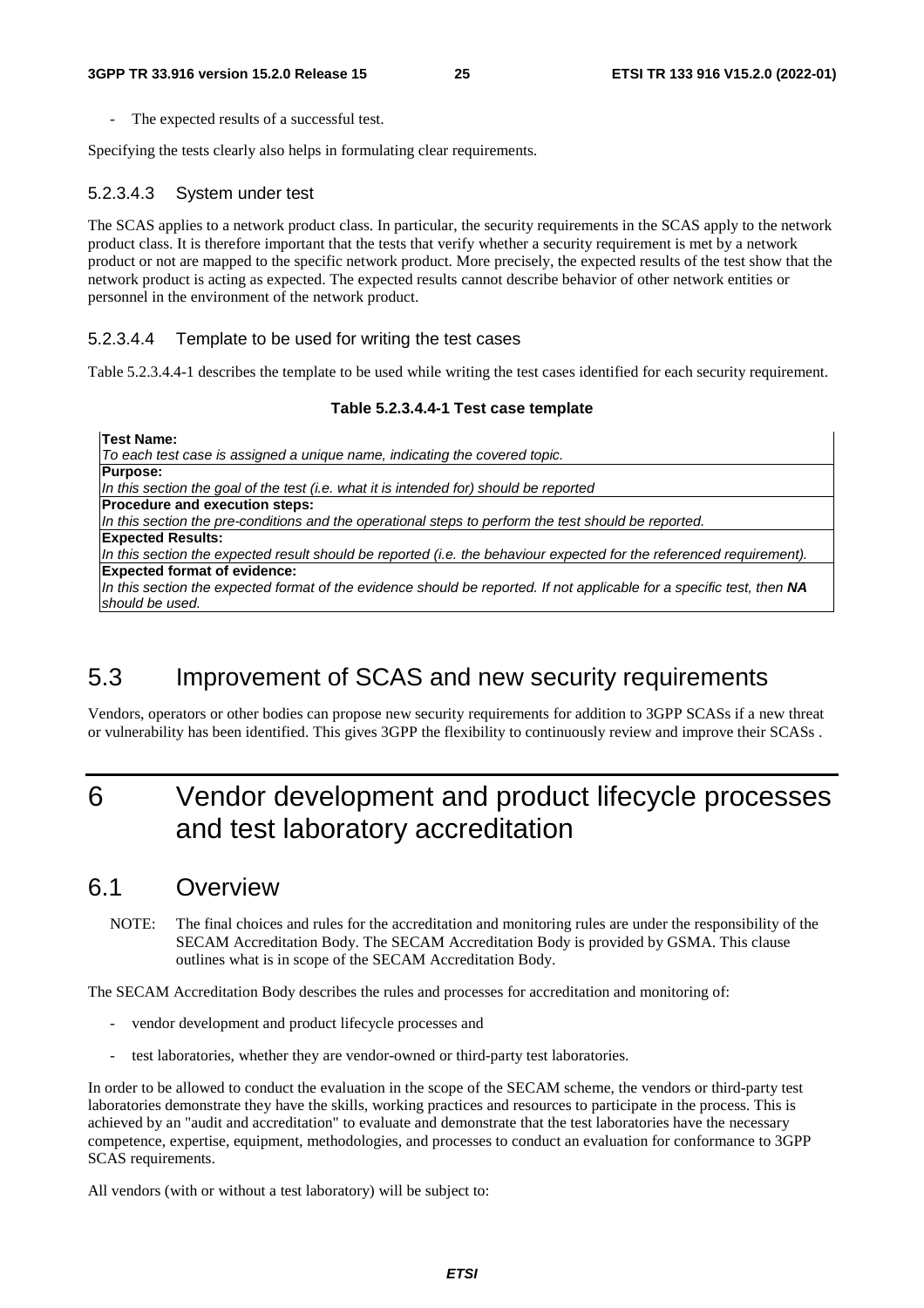- a quality qualification;
- an audit and accreditation of network product development and network product lifecycle management process.

The quality and reliability of these demonstrations are of paramount importance to the integrity of the scheme.

In order to manage the accreditations the SECAM Accreditation Body maintains a list of accredited test laboratories and vendors.

A formalized dispute resolution process for accreditation and all the other processes that are defined by the SECAM Accreditation Body is establised, as the denial or delay of accreditation may have far-reaching consequences.

A high-level overview of the processes and activities that are defined by the SECAM Accreditation Body is provided in [7].

# 6.2 Audit and accreditation of Vendor network product development and network product lifecycle management processes

The evaluation of the security relevant part of the Vendor network product development and network product lifecycle management processes is done as part of the vendor accreditation process by the SECAM Accreditation Body.

 Vendor network product development and network product lifecycle management processes assurance requirements as well as related evaluation activities generic to all network product classes are defined by the SECAM Accreditation Body. The vendor will define their own processes and describe them in written format. During an audit, the processes will be evaluated and their application on development activities in practice will be verified. An accreditation will be awarded, if the requirements are met.

Lifecycle management consists of establishing discipline and control in the updates of network product during its development and maintenance. Lifecycle management controls are important during normal improvement of network product as well as for vulnerability/security flaw remediation (documentation used to track vulnerability/security flaw, remediation procedure with relation to corrective actions for each identified vulnerability/security flaw...). The vendor accreditation for network product development and network product life cycle management processes will provide assurance for these aspects in SECAM.

The Vendor network product development and network product lifecycle management processes assessment covers a vendor's engineering processes and does not necessarily apply only to a single network product. This means that the results of one assessment may apply to more than one network product. Vendors can submit their generic network product development and network product lifecycle management processes or a subset of them for auditing and accreditation. Generic network product development and network product lifecycle management processes are usually used during development of all or some products of the same vendor. As different network product development and network product lifecycle management processes could be utilized within the organization of one vendor, e.g. due to mergers or acquisitions, vendors could obtain and hold accreditation for different generic network product development and network product lifecycle management processes.

Once the vendor obtains accreditation and as long as the accreditation has not expired, vendors are allowed to produce development process compliance declarations for the "network product development and network product lifecycle management processes compliance validation" task on their own.

At the beginning of a SECAM evaluation of a product, the Vendor will have to provide a development process compliance declaration to the compliance tester containing a rationale showing that the generic accredited process was effectively applied in the network product development and network product lifecycle management of the network product under evaluation.

Requirements and accreditation procedures for vendor development lifecycle process and product lifecycle maintenance process accreditation are specified in [9].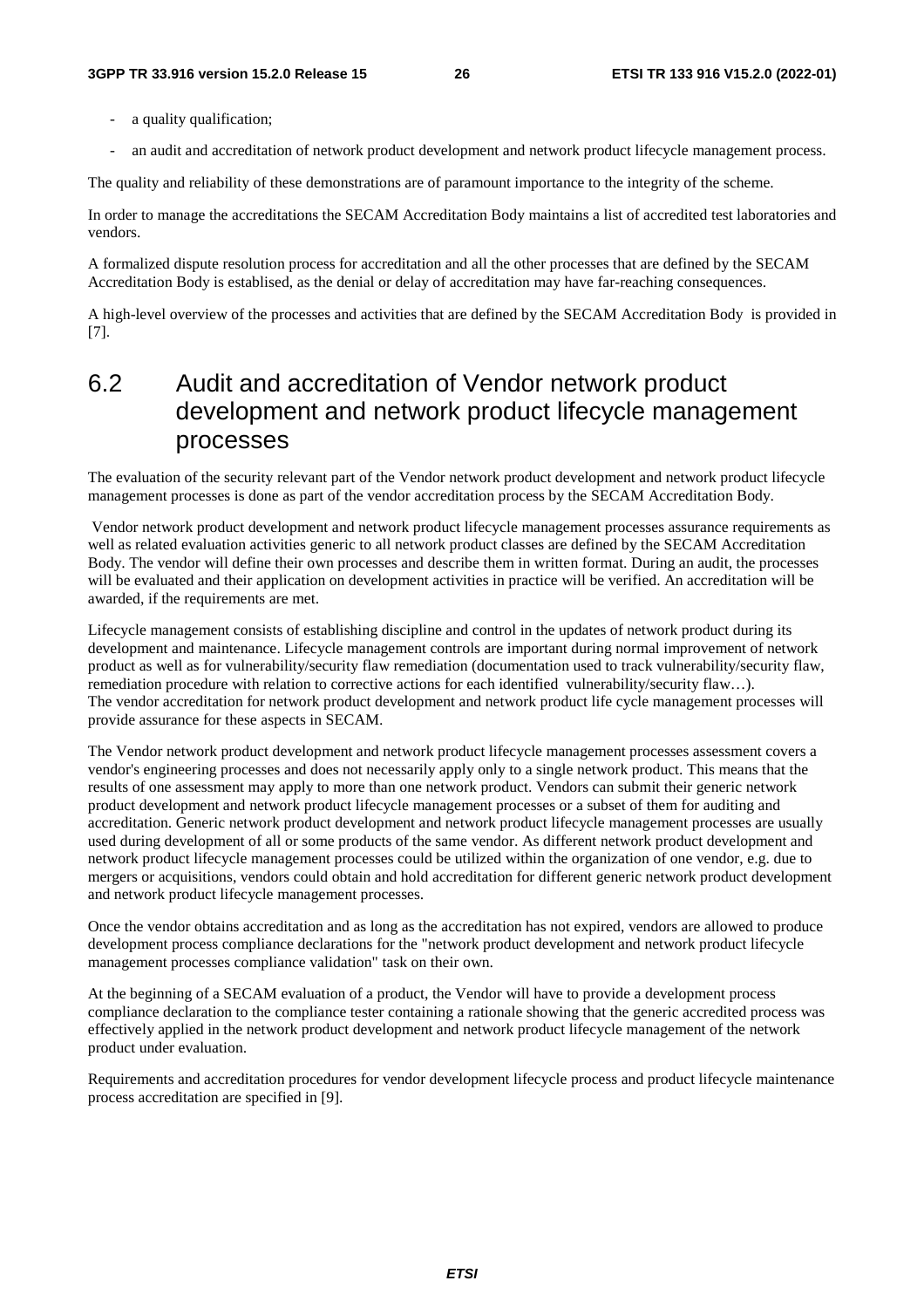- NOTE 1: The requirements on the process and acceptable evidences as well as the procedure to obtain an accreditation for these requirements is under the responsibility of the SECAM Accreditation Body which takes into account the cost/complexity/assurance trade-off. It is avoided that vendors need to obtain a large number of accreditations for their network product development and network product lifecycle management process. The number of requirements is relatively small (an order of magnitude of ten) to keep evaluation cost reasonable and focus on critical controls. As much as possible from existing standards is reused.
- NOTE 2: The Vendor is expected to employ Industry related good working practices, e.g. aligned to the relevant parts of the ISO/IEC 27000 series. Although these areas will not be formally audited by the SECAM Accreditation Body, it is unlikely a vendor would be able to provide satisfactory evidence for meeting the SECAM requirements without having such policies and working practices in place.

## 6.3 Audit and accreditation of test laboratories

The accreditation is performed by the SECAM Accreditation Body, and consists of:

- assessing the skills of the vendor's or third-party test laboratories in conducting an evaluation for conformance to 3GPP SCAS requirements for a given network product class or range of classes;
- assessing the compliance to Test methodology (for security compliance Testing and Basic Vulnerability Testing laboratories).

A test laboratory can be accredited for any combination of 3GPP SCAS documents. During the audit for the accreditation the test laboratory demonstrates its competence, expertise, methodology and processes, to an auditor , by undertaking the tests on a concrete network product. If the test laboratory is capable of performing all the tests of the selected SCAS documents, accreditation is granted for the selected SCAS documents. Accreditation is limited to the selected SCAS documents and thereby to the respective network product classes covered by the selected SCAS documents.

Test laboratory accreditation requirements and the accreditation procedure are specified in [8].

# 6.4 Monitoring

The SECAM Accreditation Body monitors different kinds of accredited actors within the scheme:

- Vendors development and product lifecycle processes, which are expected to comply with the Security Assurance requirements.
- Test laboratories (for security compliance testing and Basic Vulnerability Testing), which are expected to comply with the Test Methodology and skills requirements.

Monitoring activities lead the SECAM Accreditation Body to maintain the status of these actors (accredited or not accredited).

# 6.5 Dispute resolution

The SECAM Accreditation Body provides a process to resolve conflicts when an accredited operator shows evidence of inconsistencies in:

- Vendor Development process activities (inconsistencies in analysis of compliance against Security assurance process).
- Test laboratories (for security compliance testing and Basic Vulnerability Testing) activities (inconsistencies in analysis of compliance against SCAS).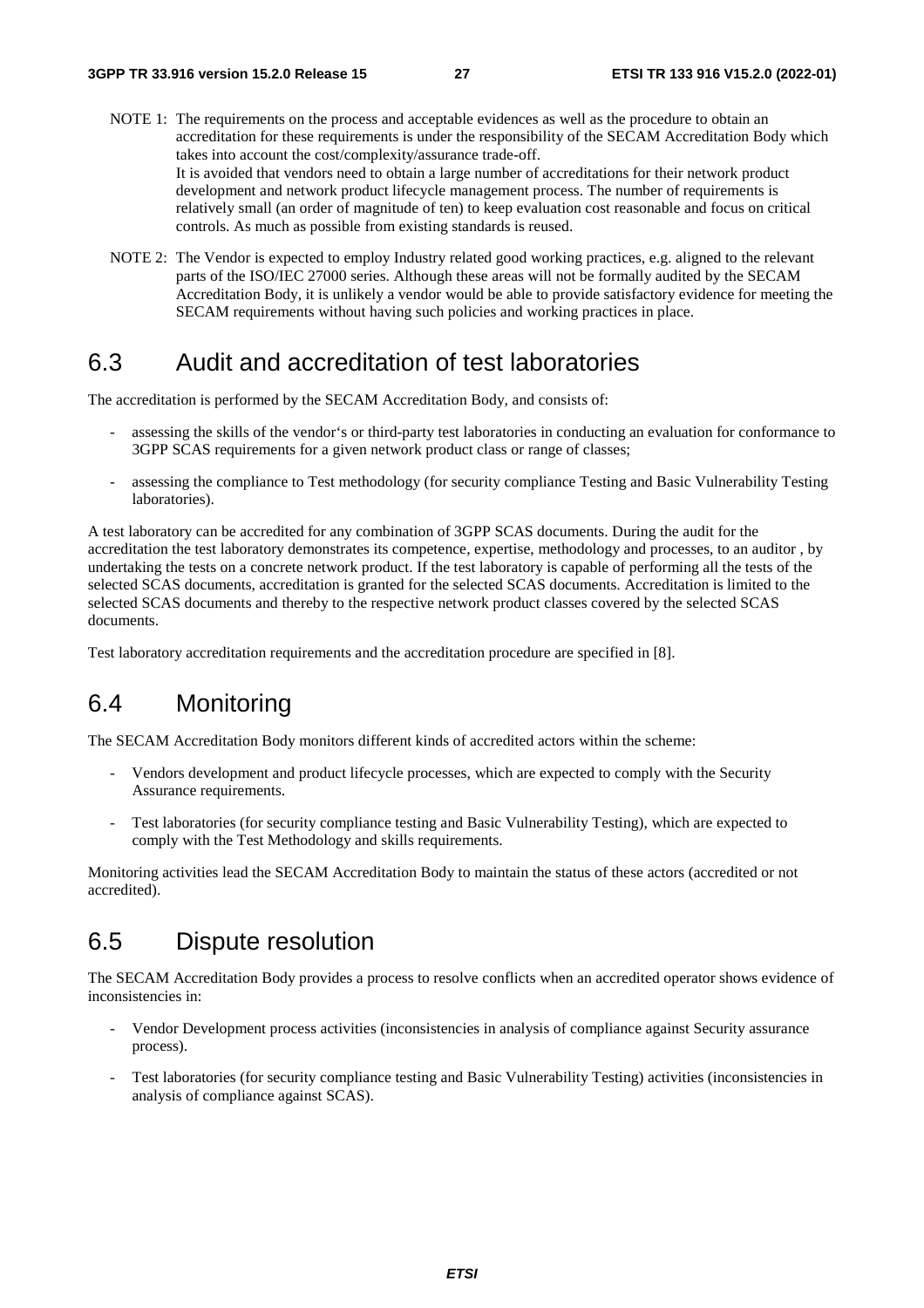In the event that evaluation findings in the evaluation report are in dispute for a network product (for example: by redoing the tests an operator finds opposite results to the ones provided by the vendors or third-party laboratories in the evaluation report), this methodology also provides a dispute resolution mechanism. This case is believed to be rare and would arise if one or several of the actors (vendors or third-party laboratories) are cheating in the evaluation or compilation of evaluation results of a 3GPP network product.

The entity responsible for deciding that a declaration should be revoked, based on the evidences and the details of the dispute procedure, is the SECAM Accreditation Body.

The dispute resolution process is specified in [7].

# 7 Evaluation and SCAS instantiation

### 7.1 Security Assurance Specification instantiation documents creation

The SCAS instantiation consists of a set of documents provided by the Vendor to give test laboratories and operators the relevant information to understand the critical parts of the network product to be evaluated. The SCAS instantiation provides a concrete mapping of the "theoretical" assets and security requirements of the SCAS into "real" assets and components supporting the security requirements of the network product being evaluated.

The SCAS instantiation is a set of documents and is not expected to have a fixed structure. This will allow vendors to maximize the reuse of existing documentation.

The content of the SCAS instantiation is however defined and it contains details on:

- Network Product description (e.g. software version, documentation version).
- Scope of evaluation.
- Mapping of SCAS security requirements to the network product and assets in the network product.
- References to the applicable document versions containing operational guidance in the documentation of the network product.
- Information needed to start the Security Compliance Testing, including Basic Vulnerability Testing.
- Details of licenses that are required for the product to operate in the scope of evaluation (if relevant).

The above document set is updated by the vendors until the testers (Security Compliance Testing, Basic Vulnerability Testing) consider they have enough and correct information to execute the required tests. Details on the content of these documents and of the update process are provided in clause 7.2.2.

# 7.2 Evaluation and evaluation report

### 7.2.1 Network product development process and network product lifecycle management

The security relevant part of the Vendor network product development and network product lifecycle management process is evaluated during an accreditation administrated by the SECAM Accreditation Body prior to any network product evaluation. During a network product evaluation, the accredited test laboratory validates that the accredited process was used for the network product under consideration. To support this evaluation, the vendor provides the following documents to the accredited test laboraty and, if requested, to the operator:

- The evidence of the vendor network product development and network product lifecycle management process accreditation by the SECAM Accreditation Body.
- The Vendor Network Product Development and network product lifecycle management process self-evaluation report for the network product under evaluation containing: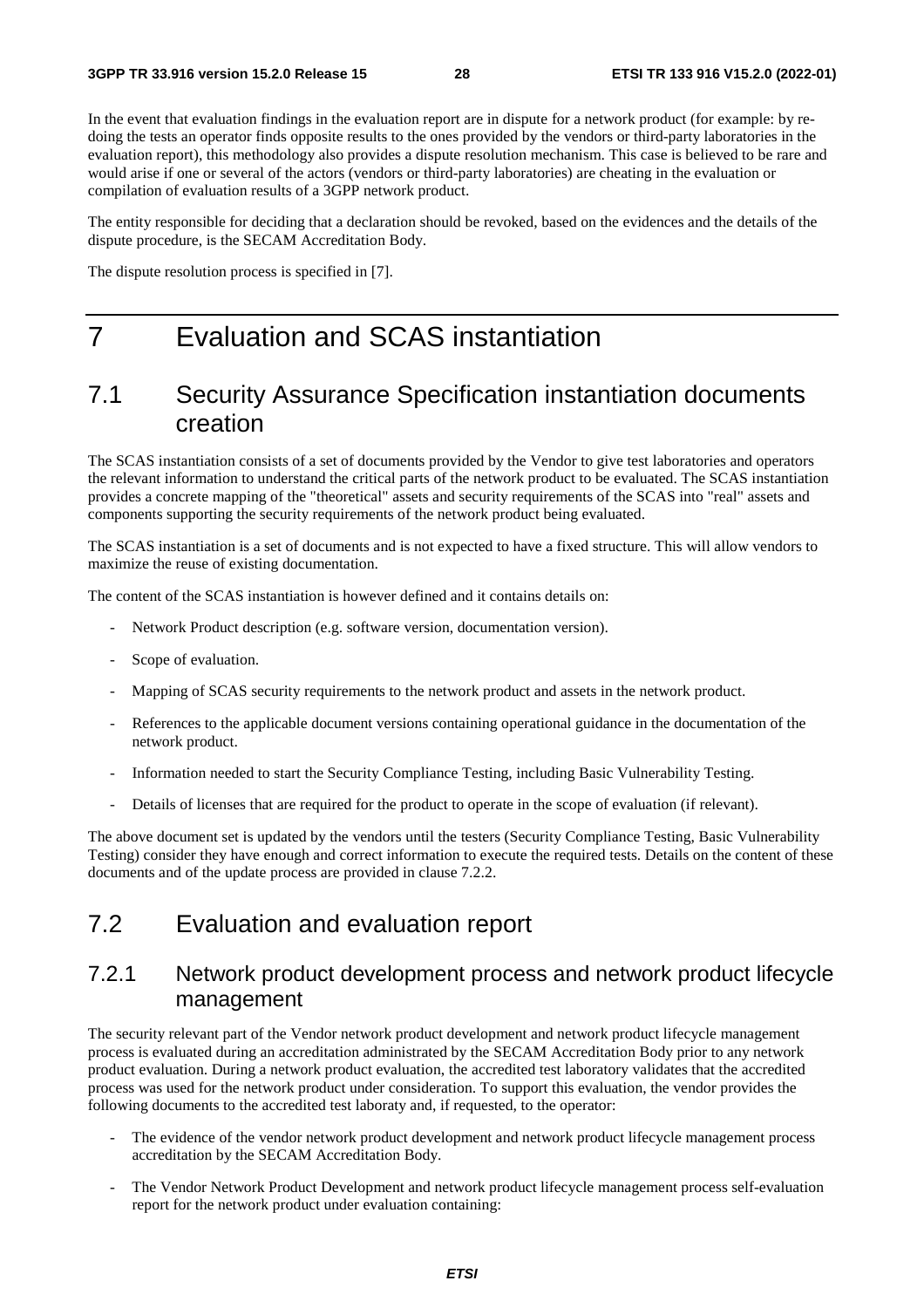a rationale showing that the generic accredited security relevant part of the process was effectively applied during the development of the network product under evaluation (free-form).

NOTE: Guidelines as to what constitutes valid evidence will be produced by the SECAM Accreditation Body.

The accredited test laboratory will review this self-evaluation report and evaluate if the rationale provided by the Vendor provides enough evidence that the network product is following the accredited process.

If the report is acceptable, the network product evaluation continues. If not, the test laboratory may request the vendor to provide further evidence which demonstrates compliance to the accredited vendor development and product lifecycle processes. In most cases, network product testing will be undertaken by the vendors themselves and conflicts are expected to be rare. However, the test laboratories have a responsibility in this assessment as the rationale and the description of the generic accredited process will also be given to the operators who are likely to review them as well. Conflict between vendors, test laboratories and operators will be resolved by the dispute resolution process, established by the SECAM Accreditation Body [9], if one of the involved parties raises the dispute towards the SECAM Accreditation Body.

NOTE: Required and acceptable evidence for the vendor Network Product Development and network product lifecycle management process self-evaluation report are defined by the SECAM Accreditation Body to ensure comparability and facilitate dispute resolution.

### 7.2.2 SCAS instantiation evaluation

#### 7.2.2.1 Overview

SCAS instantiation evaluation is to check whether a SCAS instantiation written by a vendor is a correct instantiation of the SCAS of the network product class and whether it is a good basis for evaluating the network product.

The accredited evaluator (vendor or third-party evaluator) for security compliance testing is responsible for SCAS instantiation evaluation before it is used to evaluate network product. The evaluator confirms at least that the SCAS being instantiated for a given 3GPP network product and the network product for evaluation are consistent.

#### 7.2.2.2 Content

#### 7.2.2.2.1 Scope of the evaluation

#### 7.2.2.2.1.1 Overview

A given network product from a vendor might be packaged in different ways for each commercial transaction to address the tailored request from operators.

SECAM evaluations are conducted for a particular packaging of the network product. One objective in SECAM is to ensure maximum reusability of evaluation results of the evaluation of a particular package while still providing a clear and comprehensive description of the boundaries of what was evaluated. In practice to maximize the reuse, the vendor is likely to have the most commonly sold package of its network product evaluated.

A clear definition of the boundaries of what was evaluated ensures this reusability but also prevents a false perception of what was security tested as additional components are facing well-defined interfaces.

Consequently, in the scope of evaluation of the SCAS instantiation document, the vendor provides a clear description of the network product that will be tested, i.e. a description of the version of the network product in the scope of SCAS.

In particular, the network product description does not contain security requirements or functions, but a logical and physical perimeter for the evaluation. In particular the definition of the network product describes its content in terms of high level description of the components and external interfaces. This description of the network product provides:

- All components mandated by network product class definition in SCAS and implemented by the network product.
- All external communication interfaces of the network product. Details (including protocols, ports, services and purpose) for each of the external communication interfaces of the network product that allow communications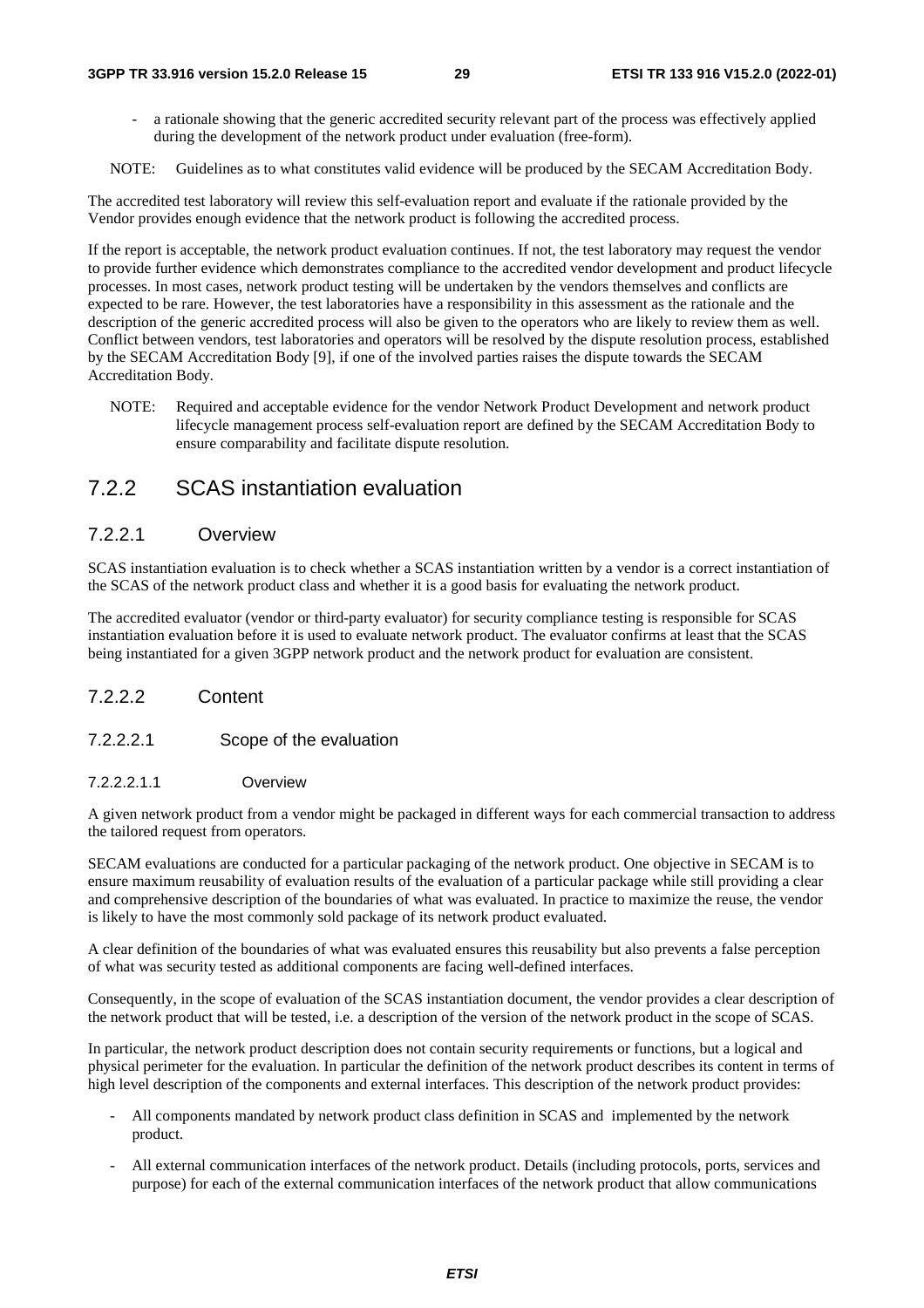between functions inside and outside the network product.

Finally, whether a component is part or not of the network product as well as the granularity of the definition of a component is disambiguated by the test cases of the SCAS. For example an SCAS may include the following requirement:

*"Requirement: The product shall include a security audit function, accessible only by a user having the role admin X, logged through SSH on the server.* 

#### *Test case:*

- *the tester shall connect as the admin user through SSH and verify that he can access the audit*
- *the tester shall verify that a user without admin rights cannot access the audit using the same connection*
- *the tester shall verify that no other means exist to access the audit except a SSH session".*

In this case it is clear what, from where to test and how to test (physical port of the network product where the SSH server is listening).

- NOTE 1: SECAM provides no provision to assess whether the evaluation results for a different package of the network product than the one that was evaluated are still valid. However as the boundaries of what was evaluated are made clear by the scope of evaluation clause in the SCAS instantiation, the operator can make their security acceptance decision with a clear understanding of what was evaluated for this new package.
- NOTE 2: The Basic Vulnerability Testing will be conducted on the external communication interfaces of the network product.

#### 7.2.2.2.1.2 Adapting the SCAS instantiation to special circumstances

A network product may need to adapt the SCAS instantiation to its own circumstances.

E.g. this could happen when the network product only partially implements a network product class, for which a SCAS exists. In such cases where there is no fully fitting SCAS for a SECAM evaluation the derivation in the instantiated SCAS might need some special adaptation. The possibility for adaptation is also useful to avoid that SCAS creation and Network Product Class scoping get too complex and have to cover a multitude of parallel versions with very small differences.

A SCAS instantiation might also need to be adapted when a gap is discovered in an existing SCAS, e.g. due to a newly published vulnerability, and the network product evaluation cannot wait until 3GPP has closed this gap.

#### 7.2.2.2.1.3 Exclusion of components

The SCAS instantiation does not exclude a component from testing on the grounds that it was already evaluated under another scheme, different from SECAM, unless this SCAS allows it explicitly to refer to the certificate obtained under this different scheme for a given set of tests.

No component can be excluded from evaluation on the grounds that it was not developed by vendor itself and that it is an outsourced or a 3rd party component.

#### 7.2.2.2.2 Mapping of SCAS security requirements to the network product and assets in the network product

The SCAS instantiation will provide:

- A concrete mapping of the SCAS "theoretical" assets to "real" assets on the network product.
- A concrete mapping of the SCAS security requirements to the high-level components supporting these functions.

The evaluator confirms at least that: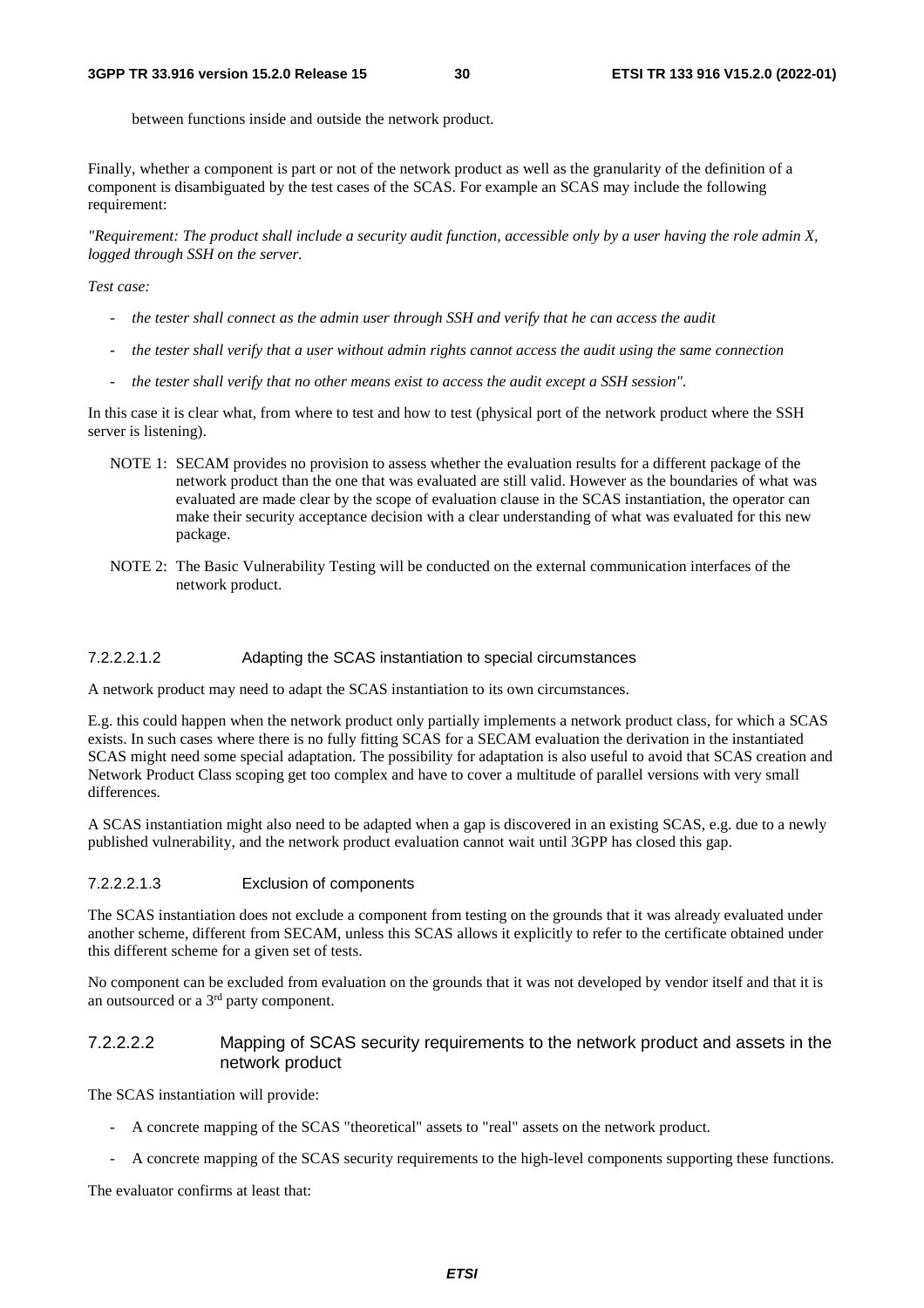- all assets from SCAS are present in the SCAS instantiation,
- EXAMPLE 1: The SCAS instantiation does not decide, against the SCAS, that some assets need no protection because of physical deployment site protection.
- if SCAS instantiation introduces new assets they are considered assets to be protected in a manner consistent with SCAS,
- EXAMPLE 2: If the SCAS instantiation uses two admin roles instead of a single one in the generic SCAS, both have their credentials protected consistently.
- the SCAS instantiation does not waive threats identified in the SCAS.
- EXAMPLE 3: The SCAS instantiation does not claim that a threat from the SCAS is not applicable under the assumption that more organizational control is performed during administrators' recruitment.

#### 7.2.2.2.3 Operational guidance documents and configuration of the network product for evaluation

Operational guidance documents are part of the documentation created by the vendor and are part of the SCAS instantiation documentation (see clause 7.2.2 for details on SCAS instantiation evaluation). This documentation contains the information on how to initialize, configure and operate the network product so that SECAM security requirements are met. To achieve security, it is necessary to align the network product and the content of the "operational guidance documents".

E.g. this documentation could be a user manual indicating to the administrator:

- By default, the network product is provisioned with root password "XXXX"
- The network product will NOT be able to operate as long as this password in not changed using procedure Y
- The minimum password length is 12 characters for secure operation, at least 12 characters password SHALL be chosen

These documents will be used by:

- vendor or operator staff during initial setup of the network product.
- vendor or operator staff during operation of the network product.
- vendor or operator staff during maintenance or upgrade of the network product.
- evaluators during SECAM compliance and vulnerability evaluations to install a representative test bed.

SECAM tested configuration should reflect the setting that an administrator would choose based on these documents. To install a representative test bed, the evaluators will follow this documentation. During evaluation of a network product, no security-related initialization, configuration or operation activities other than those contained in the "operational guidance documents" will be followed; those in the documents will be followed in full.

- NOTE 1: As part of SCAS instantiation documents the evaluators will evaluate these "Operational Guidance documents" and verify that these documents do not make unrealistic assumptions on the environment that waive a security requirement or a threat from SECAM and would make the test bed not representative.
- NOTE 2: In the scope of SCEAM it is implicitly mandatory for the vendor to consider the security requirements defined in SECAM for creating the operational guidance documents. If relevant initialization, configuration and operation instructions were missing from the operational guidance documents then the network product will inevitably fail the test cases for the respective security requirements.

#### 7.2.2.2.4 Information needed to execute the required tests for SCT and BVT activities

#### **Information needed to execute the required tests for the Security Compliance Testing:**

The compliance tester assesses whether the SCAS instantiation contains enough information to:

execute the test cases;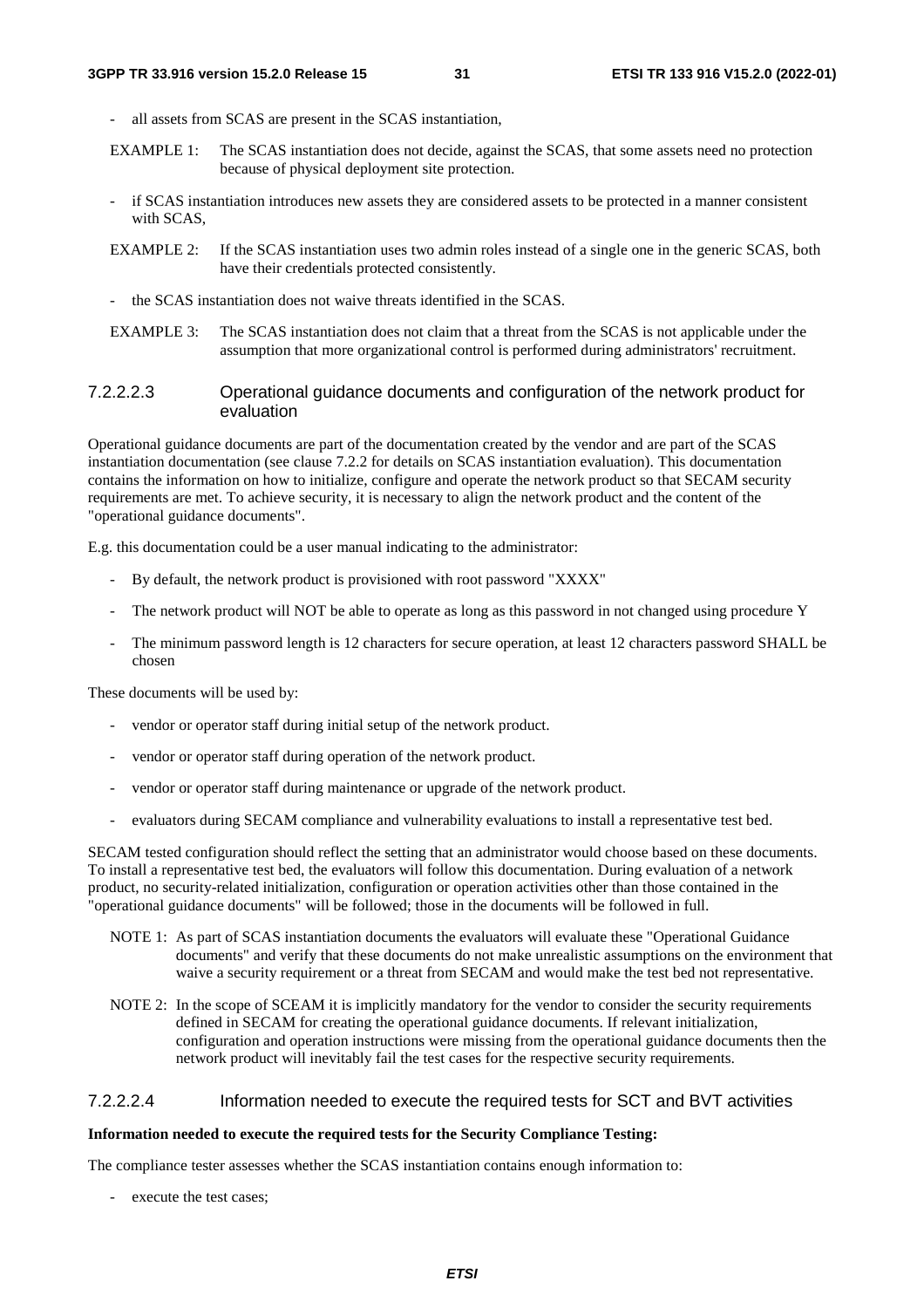determine whether the tests completely and accurately cover the SCAS.

In cases where the SCAS instantiation does not include enough information, the compliance tester can ask the vendor to modify/complete the SCAS instantiation.

#### **Information needed to execute the required tests for the Basic Vulnerability Testing:**

The basic vulnerability tester assesses whether the SCAS instantiation contains enough information to:

- determine the tools to be used in the Basic Vulnerability Testing;
- execute the test cases;
- determine whether all open ports are explicitly documented;
- determine the scope of vulnerability scanning to reflect the SCAS requirements.

In cases where the SCAS instantiation does not include enough information, the BVT tester could ask the vendor to modify/complete the SCAS instantiation.

#### 7.2.2.3 Process

The usage and update of this set of documents during a SECAM evaluation is described in figure 7.2.2.3-1 below.



**Figure 7.2.2.3-1: Overview of the SCAS instantiation documents evolution during a SECAM evaluation**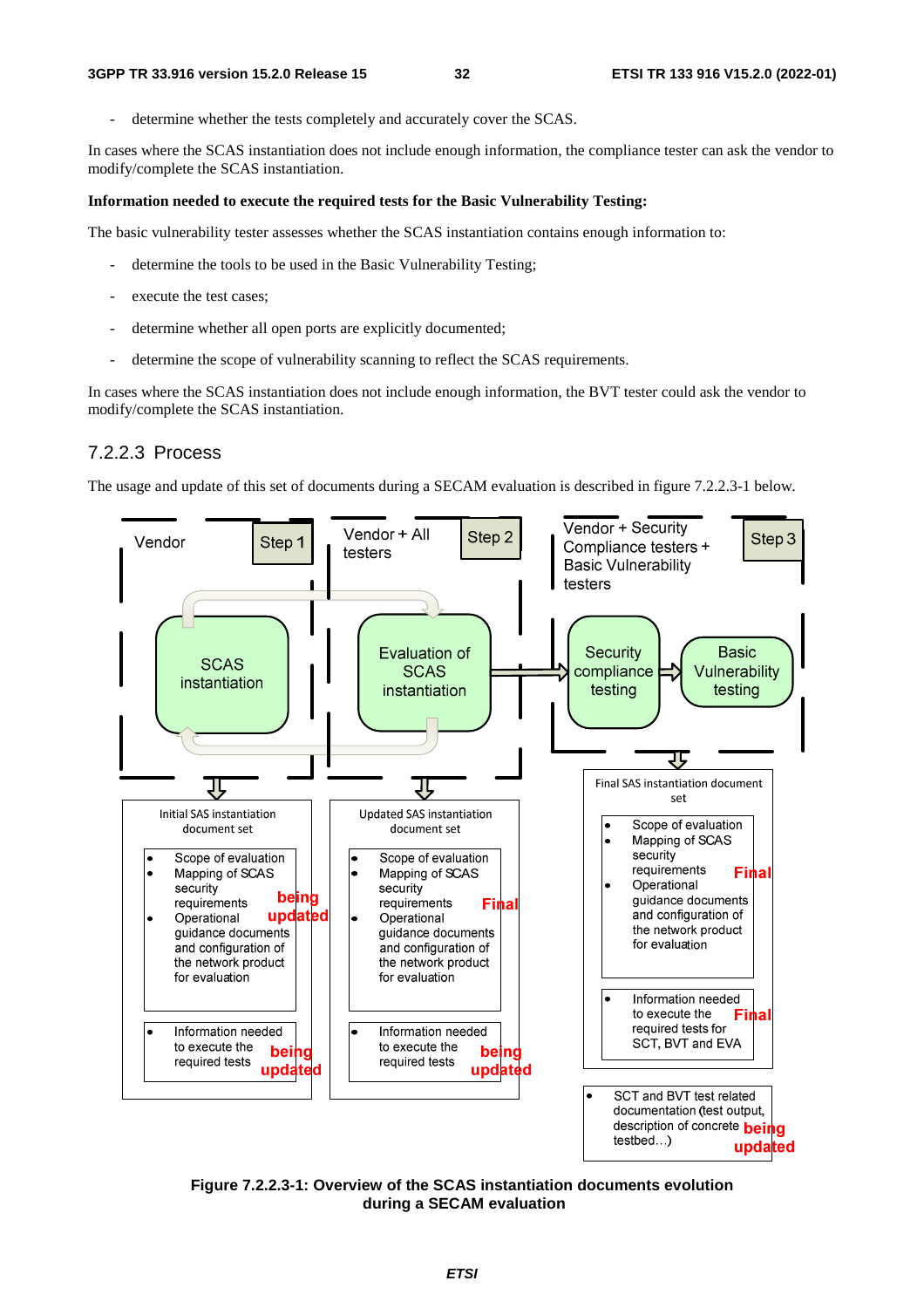Step1 is the initial production by the vendor of the required documentation and its update if required by step 2. It is outside of the scope of SECAM to describe this task.

Step 2 is the SCAS instantiation evaluation to check whether an SCAS instantiation written by a vendor is a correct instantiation of the SCAS of the network product class and whether it is a good basis for evaluating the network product.

Step 3 is about performing the SCT and BVT testing tasks as described in the present document. which will use this instantiation documentation as input. The evaluation does not start (neither SCT nor BVT) as long as steps 1 and 2 are not completed.

Further documentation is produced during step 3 . During step 3 for example, the SCT and BVT testers will describe the concrete test bed used for testing as well as "instantiated test cases" (i.e. the description of the concrete test case on the network product corresponding to the generic SCAS test case). At the end of step 3, the SCAS instantiation documentation as well as the SCT and BVT documentation is an output document provided to the operator. These documents are described in clauses 7.2.3 and 7.2.4.

After step 3, the SCAS instantiation documentation as well as the SCT and BVT documentation produced in step 3 are given to the operator for its final review and final security acceptance decision.

### 7.2.3 Security compliance testing

#### 7.2.3.1 Inputs

The test bed configured according to the documentation that was produced in step 3 of clause 7.2.2.3.

#### 7.2.3.2 Outputs

In the end of Security Compliance tests, the tester delivers a Security Compliance Testing report which includes:

- a declaration about who carried out the tests:
- network products/features tested and reasons for not testing where applicable:
	- in particular, copies of other Security Compliance related third party certificates and test reports of previous evaluation (internal and/or third party), if appropriate and available;
- NOTE: Whether SECAM recognizes the results of other evaluation schemes, so the Security Compliance tester can avoid re-testing previously evaluated items, will be decided in the normative phase requirement per requirement. For example, if there is a requirement to implement AES-256 encryption for a component, SECAM might accept a FIPS evaluation of the cryptographic module as a valid test result and might not ask the Security Compliance tester to verify again (source code review, test vectors…) that AES-256 is indeed implemented.
- a description of the testbed used for the tests, which
	- are accurate,
	- make the test bed reproducible (non ambiguous),
	- are representative of real-life network product deployment:
- the test tools and vectors used for the tests;
- a rationale which demonstrates that the tests cover the SCAS test cases;
- the test procedure followed in practice (following SCAS test cases) and results (following SCAS output format indications).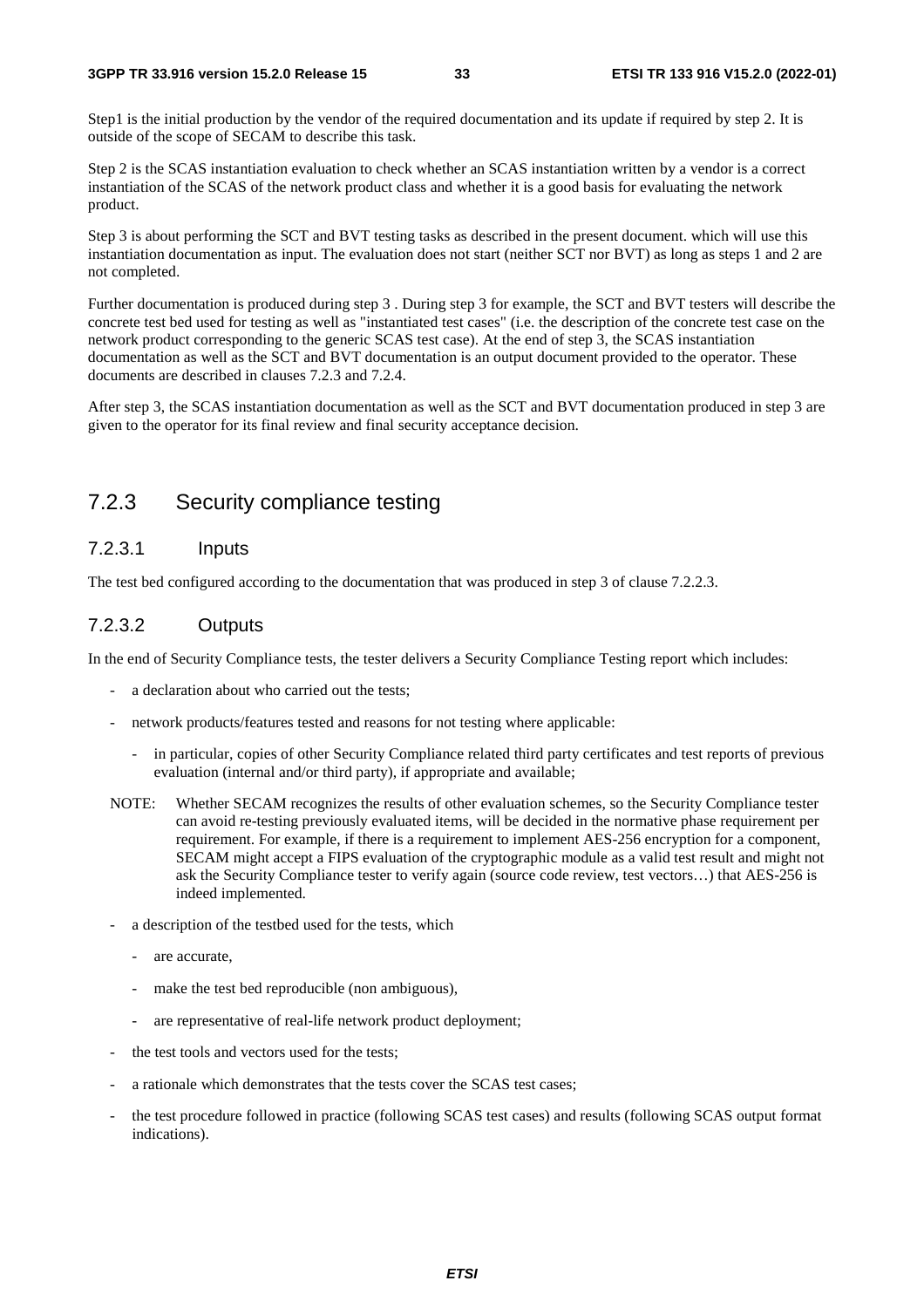### 7.2.3.3 Activities

The security compliance of a network product is its compliance to a defined set of security requirements. The security requirements set will be provided in the SCAS. The test case describes the validation technique to be used by the Security Compliance Test laboratories as well as the expected outputs to provide in the evaluation report.

Security compliance test laboratories execute the tests contained in the 3GPP SCAS for the evaluated network product as described in the test cases, collect evaluation evidences and include them in the final security compliance testing report (see clause 7.2.3.2 above for details of outputs).

NOTE: The test results and data may be collected from test execution instance run by the vendor test team as part of its product development cycle.

# 7.2.4 Basic Vulnerability Testing

Basic Vulnerability Testing activities consist of requirements for running automated Free and Open Source Software (FOSS) and Commercial off-the-shelf (COTS) security testing tools against the external interfaces of a Network Product. Such tools or equivalent alternatives are likely available to all kind of attackers.

- NOTE 1: As Basic Vulnerability Testing is universally applicable for all Network Product Classes, the requirements for this testing category are specified as a general SCAS module. This general SCAS module will then be linked and potentially amended by SCASs for individual Network Product Classes.
- NOTE 2: The requirements in this testing category are kept general, the wildcard (protocol) indicates a placeholder for the actual protocol relevant as it is implemented in the Network Product and made available on external interfaces. Unless specified otherwise during the normative phase BVT applies to all interfaces providing IP-based protocols.
- NOTE 3: The individual tools used for Basic Vulnerability Testing are selected by the Security Compliance Test laboratories. The SECAM Accreditation Body will ensure during laboratory accreditation that the testers are able to utilize adequate tools.
- NOTE 4: To avoid creating a monopoly for security testing tool vendors, the usage of a security testing tool having specific capabilities should only be mandatory if there are at least two alternatives by different vendors available for use in most world regions.

This activity covers at least three aspects: Port Scanning, Vulnerability Scanner by the use of Vulnerability scanners and robustness/fuzz testing. The tester delivers a Basic Vulnerability Testing report which includes:

- the test procedures (following SCAS);
- the test results (following SCAS output format indications).

# 7.3 Self-declaration

After the evaluation process is finished, the vendors review all the evaluation results of the product and give a declaration of their product. In the self-declaration, vendors should:

- give a short summary and conclusion of all the evaluation reports;
- declare all tests conducted by the vendors are correctly carried out and all the documents provided by the vendors are authentic without intentional deception.

# 7.4 Partial compliance and use of SECAM requirements in network product development cycle

The vendor is likely to integrate SECAM requirements and test cases in its continuous development process. During this phase, a given network product might fail fully or partially some of the SECAM compliance and/or vulnerability test. The process of how and when vendor choose to fix or not to fix this network product before the final evaluation is under vendor's responsibility and is outside of SECAM scope.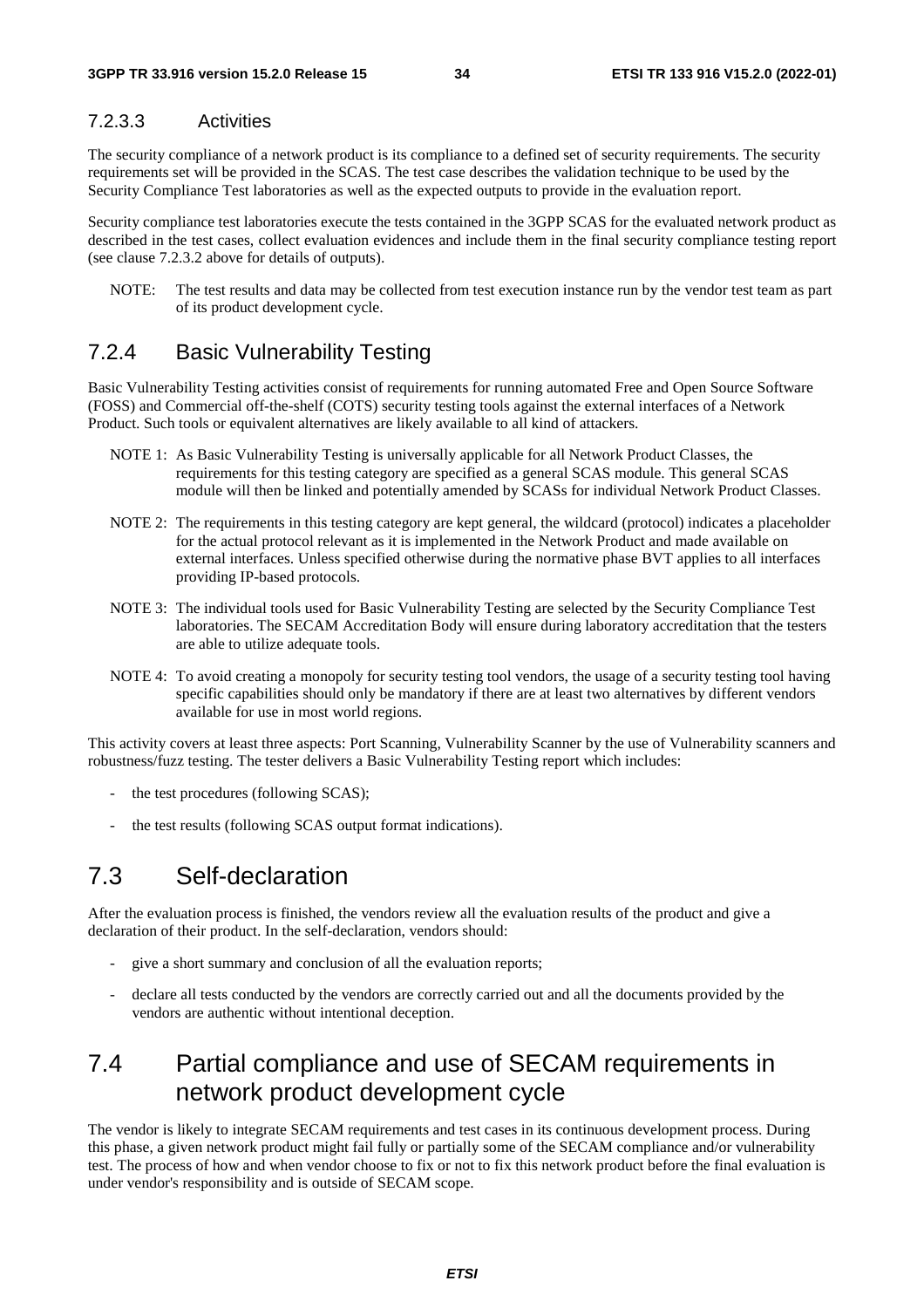SECAM scheme describes the final evaluation for the final network product version expected to be bought by operators. SECAM encourages vendors to aim at a full compliance of all SECAM requirements which should represent a minimum baseline. However, the final network product might still only partially fulfil SECAM requirements. This partial compliance will be documented in the test results in the evaluation report. The final security acceptance decision is under operators' control which might accept partially compliant products. This choice is under operators' responsibility and is outside of SECAM scope.

# 7.5 Comparison between two SECAM evaluations

SECAM evaluation considers a given version of a network product. SECAM documents don't describe or evaluate the improvement between two evaluations of the same version of the network product.

# 7.6 The evaluation of a new version

After a network product completes a SECAM evaluation by a test laboratory, the vendor may upgrade the network product e.g. as a result of modified features, remediation of vulnerabilities etc. A re-evaluation of the new version of the network product can be carried out in two ways as described below:

- evaluation as per a new product by using all the test cases as defined in the SCAS's;
- the vendor provides a detailed list of the updates to the product and provides a list of related test cases that will verify the new version of the product. Once the vendor and the test laboratory agree on the updated test plan, the evaluation takes place.

On completion of the evaluation the test laboratory will include in the evaluation report:

- the list of updates to the network product.
- Test cases that were executed in the evaluation.
- The test results from the evaluation.

Operators can then decide on accepting a compliance statement for the updated version of a network product.

Editor's Note: It is ffs whether there should be a limit on the number of allowed delta changes before a complete reevaluation of the product is required and, if so, what this limit should be.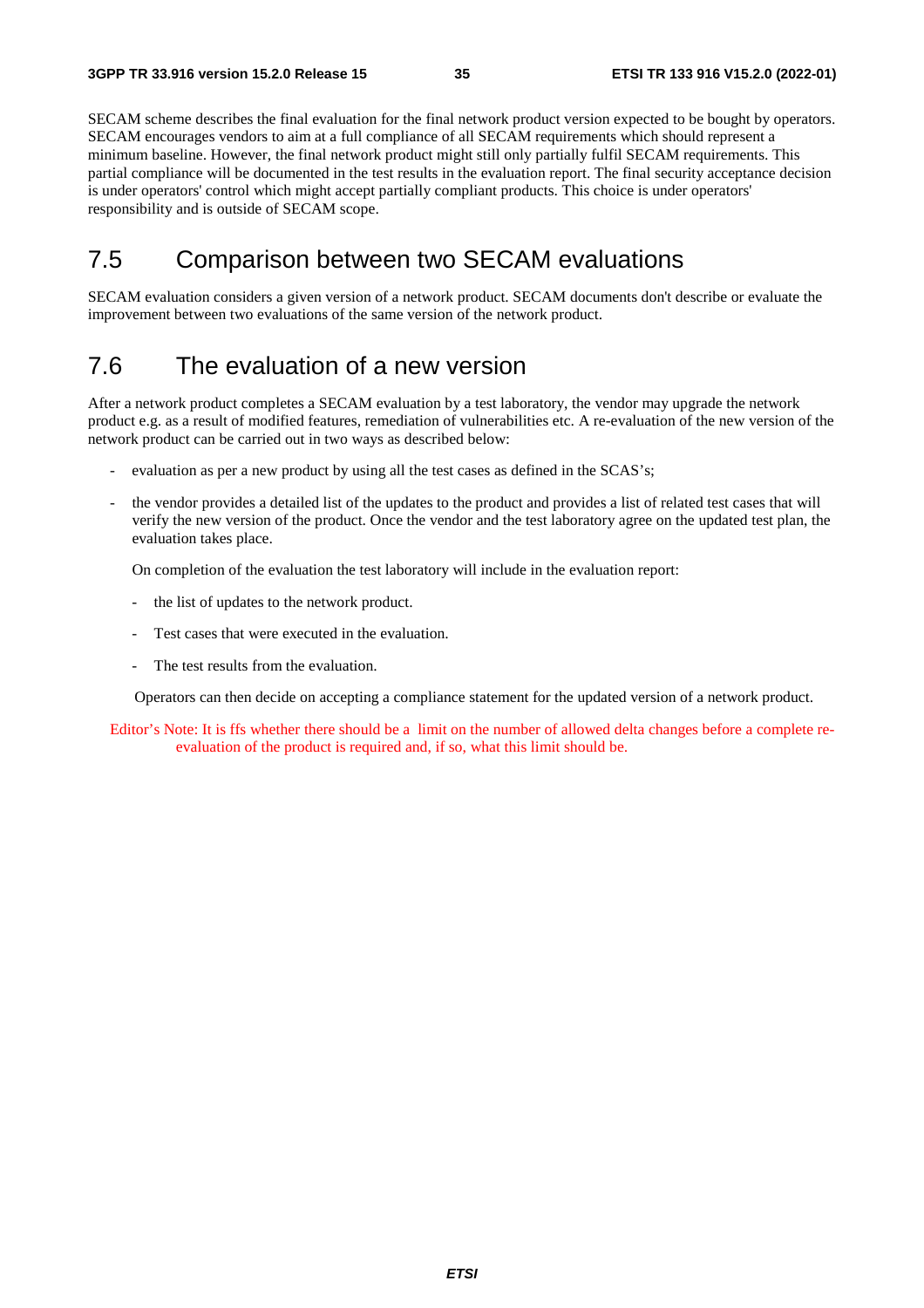# Annex A: Summary of SECAM documents

| <b>Phase</b>                                | Sub-phase                                                    | <b>Deliverable</b>                                                                                                                                                                                                                                                                                                                                                                                                                                                                                                                                                                   | <b>Published by</b>                          |
|---------------------------------------------|--------------------------------------------------------------|--------------------------------------------------------------------------------------------------------------------------------------------------------------------------------------------------------------------------------------------------------------------------------------------------------------------------------------------------------------------------------------------------------------------------------------------------------------------------------------------------------------------------------------------------------------------------------------|----------------------------------------------|
|                                             |                                                              | Consensus on threats                                                                                                                                                                                                                                                                                                                                                                                                                                                                                                                                                                 |                                              |
|                                             |                                                              | Security Assurance process                                                                                                                                                                                                                                                                                                                                                                                                                                                                                                                                                           | 3GPP                                         |
| <b>Methodology</b>                          |                                                              | <b>Security Assurance Specifications</b>                                                                                                                                                                                                                                                                                                                                                                                                                                                                                                                                             |                                              |
| building                                    |                                                              | Test methodology and skills requirements                                                                                                                                                                                                                                                                                                                                                                                                                                                                                                                                             | <b>SECAM</b>                                 |
|                                             |                                                              | Test laboratories accreditation and monitoring rules                                                                                                                                                                                                                                                                                                                                                                                                                                                                                                                                 | Accreditation                                |
|                                             |                                                              | Network product development and network product                                                                                                                                                                                                                                                                                                                                                                                                                                                                                                                                      | Body / GSMA                                  |
|                                             |                                                              | lifecycle management Process Assurance requirements                                                                                                                                                                                                                                                                                                                                                                                                                                                                                                                                  |                                              |
|                                             | Methodology<br>Accreditation                                 | Accreditation report                                                                                                                                                                                                                                                                                                                                                                                                                                                                                                                                                                 | Accreditor                                   |
| <b>Accreditation</b>                        | Audit and<br>accreditation                                   | Evidence of successful accreditation of vendor network<br>product development and network product lifecycle<br>management process<br>Evidence of successful accreditation of Security<br>Compliance test laboratories<br>Evidence of successful accreditation of Basic<br><b>Vulnerability Test laboratories</b>                                                                                                                                                                                                                                                                     | <b>SECAM</b><br>Accreditation<br>Body / GSMA |
|                                             | <b>SCAS</b> instantiation                                    | Instantiation of SCAS                                                                                                                                                                                                                                                                                                                                                                                                                                                                                                                                                                |                                              |
| Evaluation                                  | Vendors<br>Development<br>process<br>compliance              | For the accreditation:<br>Design documentation [free-form]<br>Operational guidance [free-form]<br>Version and configuration management plan [free-form]<br>Flaw remediation documentation [free-form]<br>Process to ensure code quality documentation [free-form]<br>Vendor's development sites protection [free form]<br>Before any network product evaluation:<br>Network Product Development and network product<br>lifecycle management process self-evaluation report<br>providing evidences that the network product was<br>developed under the accredited process [free-form] | Vendor                                       |
|                                             | Security<br>compliance testing<br><b>Basic Vulnerability</b> | Security Compliance Testing report<br>Basic Vulnerability Testing report                                                                                                                                                                                                                                                                                                                                                                                                                                                                                                             | Vendor or third-<br>party                    |
|                                             | Testing                                                      |                                                                                                                                                                                                                                                                                                                                                                                                                                                                                                                                                                                      |                                              |
| <b>Self-declaration</b>                     | Self-declaration                                             | Self-declaration                                                                                                                                                                                                                                                                                                                                                                                                                                                                                                                                                                     | Vendor                                       |
| <b>Monitoring,</b><br>dispute<br>resolution |                                                              | Informal guidance document. Accreditation revocation list                                                                                                                                                                                                                                                                                                                                                                                                                                                                                                                            | <b>SECAM</b><br>Accreditation<br>Body / GSMA |
| <b>Dispute</b><br>resolution                |                                                              | Operator claims                                                                                                                                                                                                                                                                                                                                                                                                                                                                                                                                                                      |                                              |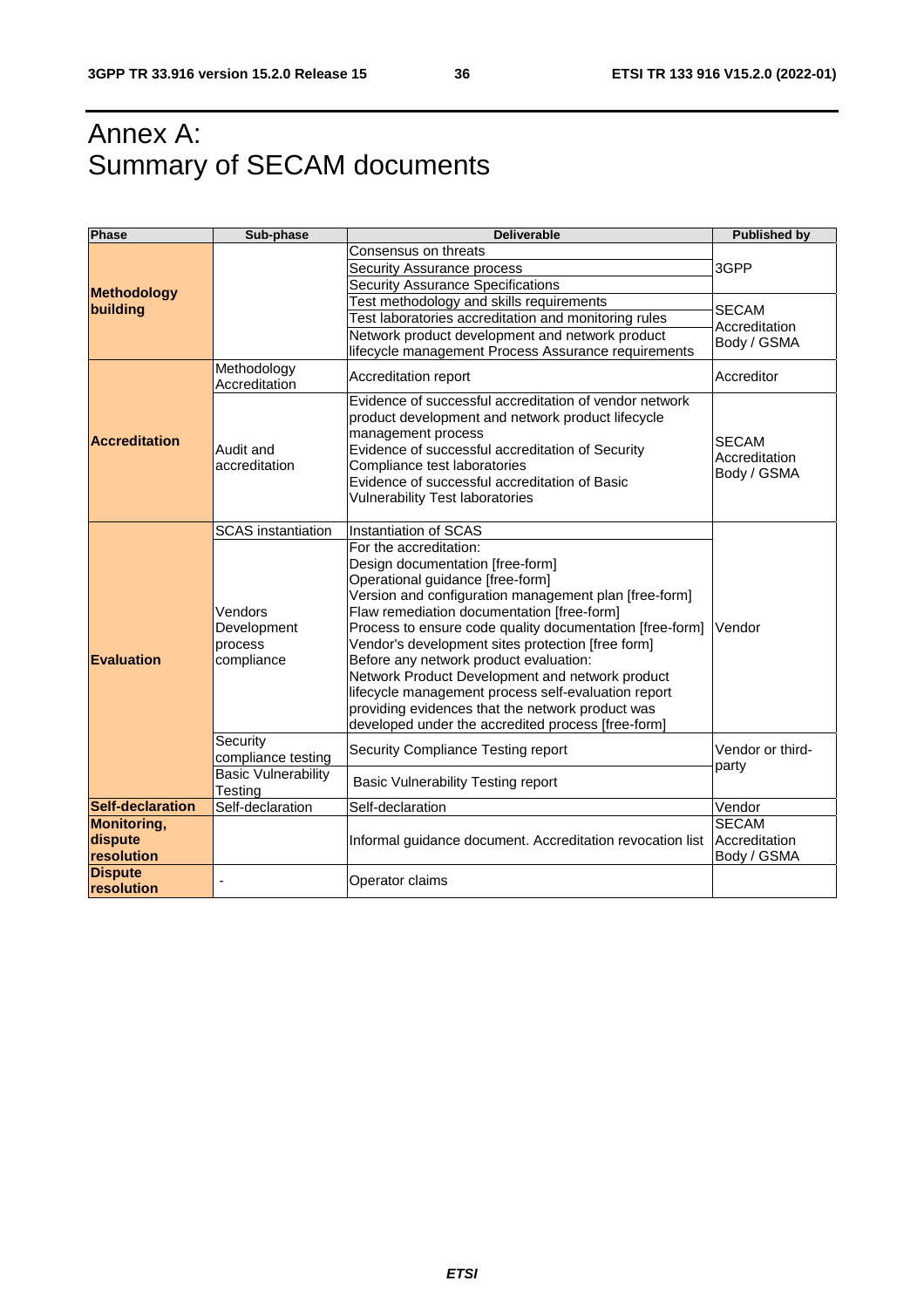# Annex B: Summary of actors involved in SECAM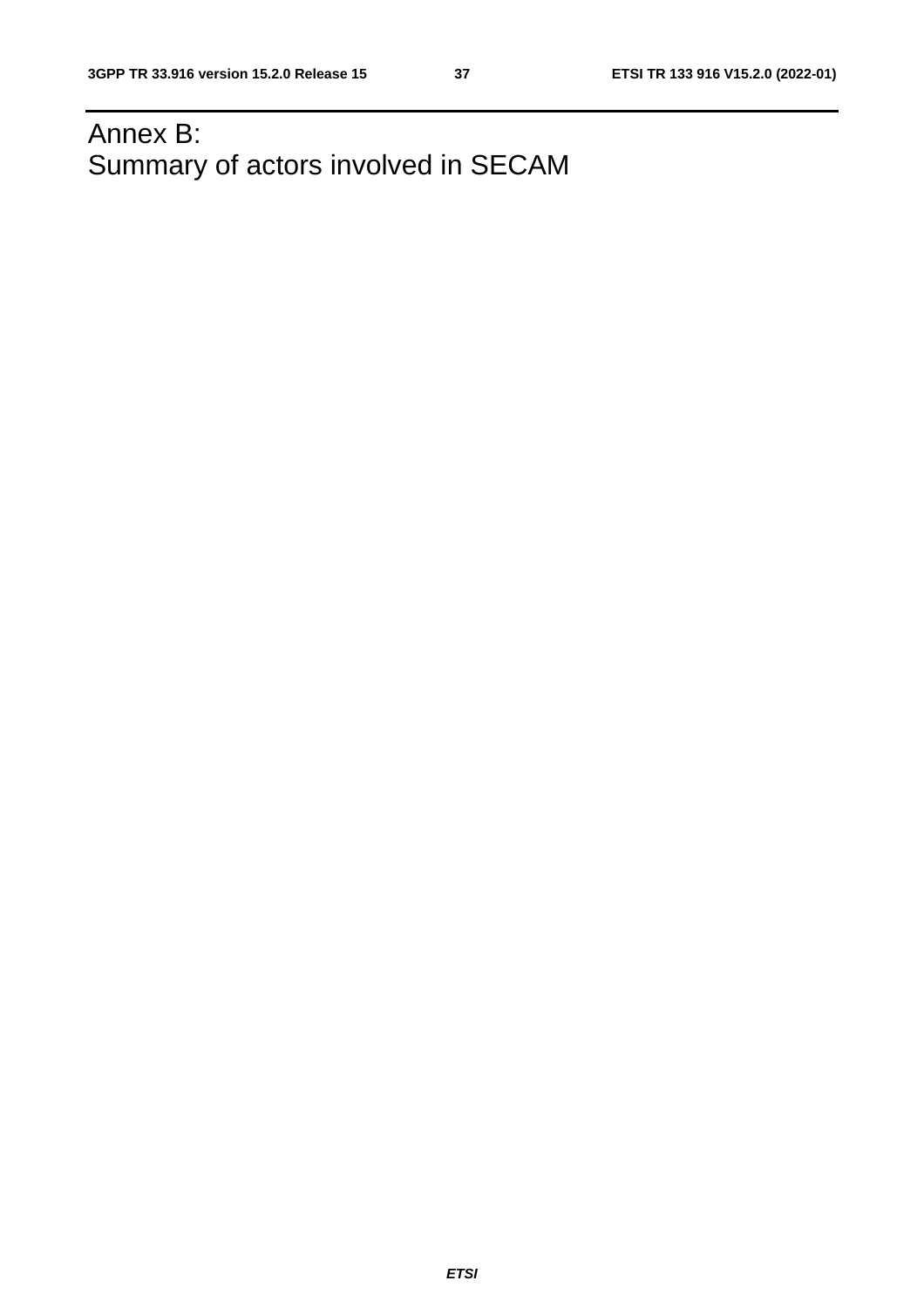| <b>Actor</b>               | <b>Tasks and Responsibilities</b>                                                              |
|----------------------------|------------------------------------------------------------------------------------------------|
| 3GPP                       | Describe SECAM in the security assurance process documentation (i.e. the present               |
|                            |                                                                                                |
|                            | document)                                                                                      |
|                            | Provide SCASes for individual Network Product Classes:                                         |
|                            | Describe and model the network product class: Compile a complete list of                       |
|                            | features/capabilities considered relevant for evaluation                                       |
|                            | Define the security problem: Identify which assets in the model of the network product         |
|                            | class require protection and how these assets can be exploited by an attacker. The             |
|                            | security problem definition also contains the security objectives of the network product       |
|                            | class under analysis (i.e. which assets require what type of protection), and defines an       |
|                            | attacker potential the network product class is supposed to resist. Also, undertaking of a     |
|                            | threat analysis                                                                                |
|                            | Identify the security requirements and test cases: Detail security requirements to             |
|                            |                                                                                                |
|                            | reduce/counteract the risks outlined by the threat analysis as well as a description of the    |
|                            | test cases and where possible with expected test results. Or, detail environment               |
|                            | assumptions to countermeasure to mitigate the risks.                                           |
|                            | Verify the Security Requirements: Once the security requirements have been                     |
|                            | identified it is verified that the security objectives are met by these security requirements, |
|                            | and that every security requirement contributes to defending an identified security            |
|                            | objective.                                                                                     |
|                            | Define the expected skills and tools for security compliance test laboratories based on the    |
|                            | Security Functional Requirements in the SCASes.                                                |
|                            | Specify general Basic Vulnerability Testing requirements as a SCAS module. This general        |
|                            |                                                                                                |
|                            | SCAS module will then be linked and potentially amended by SCASs for individual Network        |
|                            | Product Classes. This SCAS module does not specify individual tools but rather BVT             |
|                            | categories and the conditions under which the usage of suitable tools are required.            |
| <b>SECAM Accreditation</b> | Describe the rules for accreditation and monitoring of development and test laboratories.      |
| <b>Body</b>                | Develop Vendor network product development and network product lifecycle management            |
|                            | process assurance requirements as well as related evaluation activities generic to all         |
|                            | network product classes in a dedicated document.                                               |
|                            | Assess the skills of the test laboratory in conducting an evaluation for conformance to        |
|                            | 3GPP SCAS requirements for a given network product class or range of classes; This             |
|                            | includes assessing the test laboratory's skill in selecting tools for performing the           |
|                            | evaluation.                                                                                    |
|                            | Assess the test laboratory's ability to comply with the test methodology (for security         |
|                            | compliance Testing and Basic Vulnerability Testing laboratories).                              |
|                            |                                                                                                |
|                            | Administer the evaluation of the security relevant part of the Vendor network product          |
|                            | development and network product lifecycle management process during an initial                 |
|                            | accreditation.                                                                                 |
|                            | Provide a process to resolve conflicts.                                                        |
| (Accredited) Vendor        | Ensure Vendor network product development and network product lifecycle management             |
|                            | process assurance compliance.                                                                  |
|                            | Provide SCAS instantiation document.                                                           |
|                            | Provide self-declaration after evaluation:                                                     |
|                            | give a short summary and conclusion of all the evaluation reports                              |
|                            | declare all tests conducted by the vendors are correctly carried out and all the               |
|                            | documents provided by the vendors are authentic without intentional deception.                 |
| (Accredited) Vendor or     | <b>All Test laboratories:</b>                                                                  |
| (accredited) third-party   | Assess that the vendor documentation and processes are complete sufficiently defined           |
| <b>Test laboratory</b>     |                                                                                                |
|                            | to begin the evaluation                                                                        |
|                            | Validate the elements (scope of evaluation, instantiated assets) which will not be             |
|                            | modified during the evaluation                                                                 |
|                            | Special for Security compliance testing Test laboratories:                                     |
|                            | Check whether a SCAS instantiation written by a vendor is a correct instantiation of the       |
|                            | SCAS of the network product class and whether it is a good basis for evaluating the            |
|                            | network product.                                                                               |
|                            | Confirm that the SCAS being instantiated for a given 3GPP network product and the              |
|                            | network product for evaluation are consistent.                                                 |
|                            | Do Security Compliance Testing according to SCAS instantiation.                                |
|                            | Deliver Security Compliance Testing report (cf. clause 7.2.3.2)                                |
|                            | For Basic Vulnerability Testing Test laboratories:                                             |
|                            | Do Basic Vulnerability Testing.                                                                |
|                            |                                                                                                |
|                            | Deliver Basic Vulnerability Testing report (cf. clause 7.2.4)                                  |
|                            |                                                                                                |
| <b>Operator</b>            | Operator security acceptance decision: Examines the network product, the compliance            |
|                            | reports and the test laboratories accreditation published by the SECAM Accreditation Body      |
|                            | and decides if the results are sufficient according to its internal policies.                  |
|                            |                                                                                                |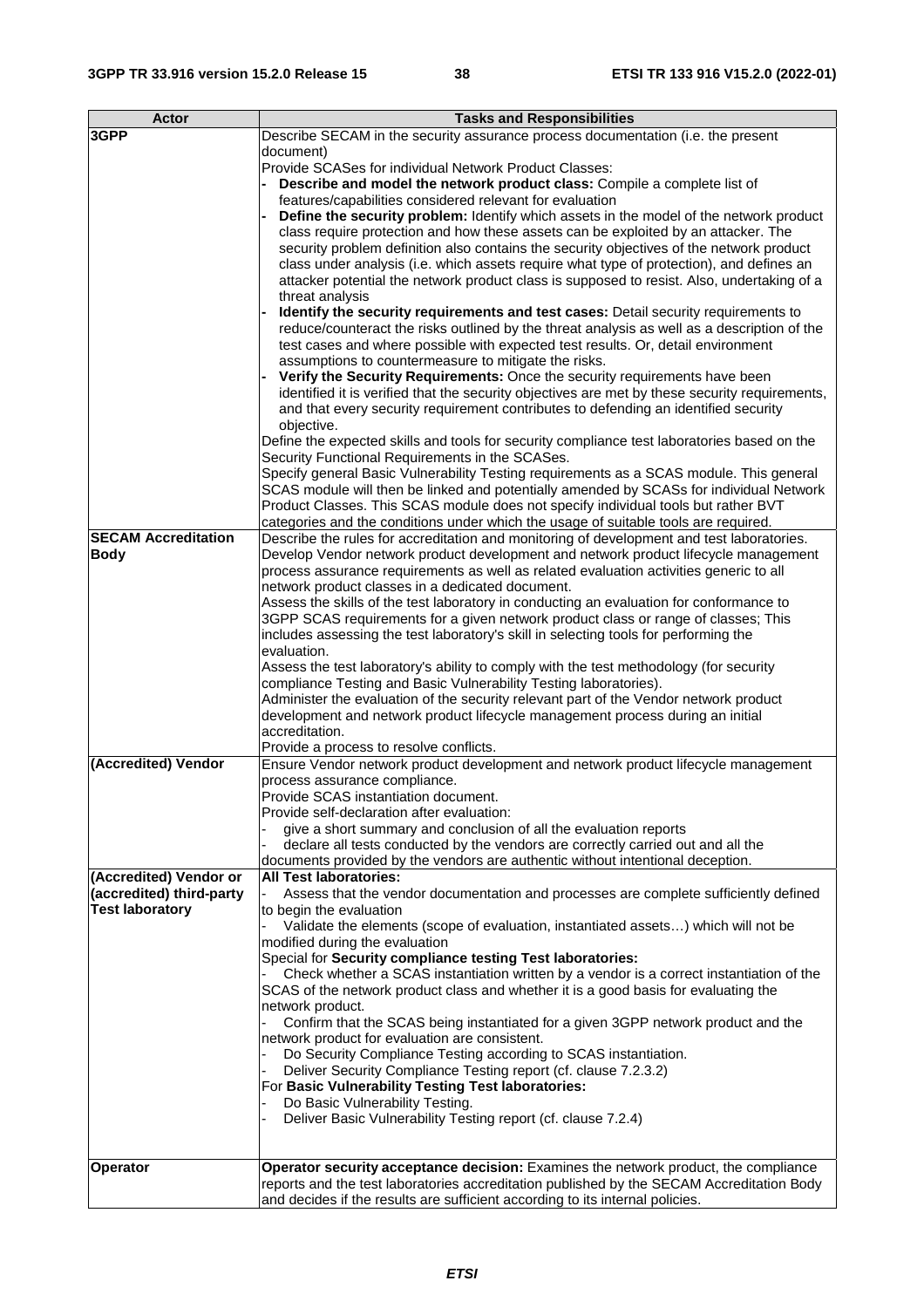# Annex C: Change history

| <b>Change history</b> |                |             |           |                |       |                                                                              |                       |
|-----------------------|----------------|-------------|-----------|----------------|-------|------------------------------------------------------------------------------|-----------------------|
| <b>Date</b>           | <b>Meeting</b> | <b>TDoc</b> | <b>CR</b> | <b>Rev Cat</b> |       | Subject/Comment                                                              | <b>New</b><br>version |
| 2017-03               | SA#75          | SP-170104   | 0001      |                | -IB   | Adding evaluation of a new version of a 3GPP network product<br>to TR 33.916 | 14.1.0                |
| 2017-06               | SA#76          | SP-170431   | 0002      |                | -IF   | Update of references to GSMA NESAS documents in TR 33.916 14.2.0             |                       |
| 2017-06               | SA#76          | SP-170431   | 0003      |                | -IF   | Deletion of editor's note in 33.916                                          | 14.2.0                |
| 2018-03               | SA#79          | SP-180123   | 0004      |                | IF    | Collection of changes based on feedback from GSMA SECAG                      | 14.3.0                |
| 2018-06               |                |             |           |                |       | Update to Rel-15 version (MCC)                                               | 15.0.0                |
| 2019-12               | SA#86          | SP-191140   | 0006      |                | -IF   | Miscellaneous Editorial clarifications                                       | 15.1.0                |
| 2021-12               | SA#94e         | SP-211369   | 0010      |                | - I A | <b>Editorial and corrections</b>                                             | 15.2.0                |